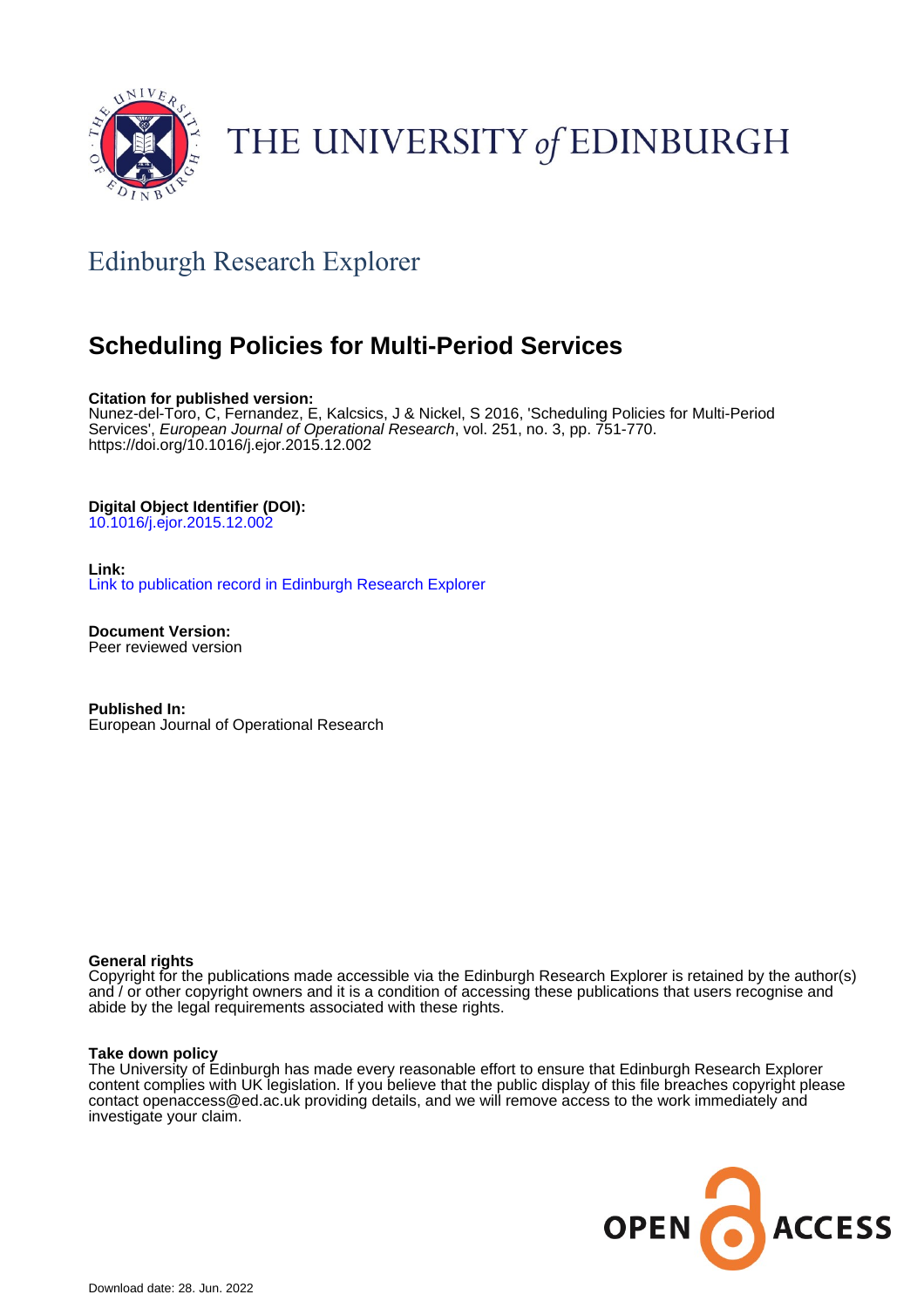## Scheduling Policies for Multi-Period Services

Cristina Núñez-del-Toro<sup>a,∗</sup>, Elena Fernández<sup>a</sup>, Jörg Kalcsics<sup>b</sup>, Stefan Nickel<sup>c</sup>

<sup>a</sup>Statistics and Operations Research Department, Universitat Politècnica de Catalunya, Barcelona, Spain  $bSchool$  of Mathematics, University of Edinburgh, Edinburgh, Scotland c Institute of Operations Research, Karlsruhe Institute of Technology, Karlsruhe, Germany

#### Abstract

This paper discusses a multi-period service scheduling problem. In this problem, a set of customers is given who periodically require service over a finite time horizon. To satisfy the service demands, a set of operators is given, each with a fixed capacity in terms of the number of customers an operator can serve per period. The task is to determine for each customer the periods in which he will be visited by an operator such that the periodic service requests of the customers are adhered to and the total number of operators used over the time horizon is minimal. Two alternative policies for scheduling customer visits are considered. In the first one, a customer is visited just on time, i.e., in the period where he or she has a demand for service. The second policy allows service visits ahead of time. The rationale behind this policy is that allowing irregular visits may reduce the overall number of operators needed throughout the time horizon. To solve the problem, integer linear programming formulations are proposed for both policies and numerical experiments are presented that show the reduction in the number of operators used when visits ahead of time are allowed. As only small instances can be solved optimally, a heuristic algorithm is introduced in order to obtain good quality solutions and shorter computing times.

Keywords: combinatorial optimization, multi-period problems, service scheduling, heuristics

#### 1. Introduction

In this paper we discuss a problem that is derived from an application arising in the context of collection and recycling of waste electrical and electronic equipment (WEEE). According to EU regulations, inhabitants can return their WEEE free of charge at collection stations which are run

<sup>∗</sup>Corresponding author

Email address: cristina.nunez@upc.edu (Cristina Núñez-del-Toro)

Preprint submitted to EJOR November 25, 2015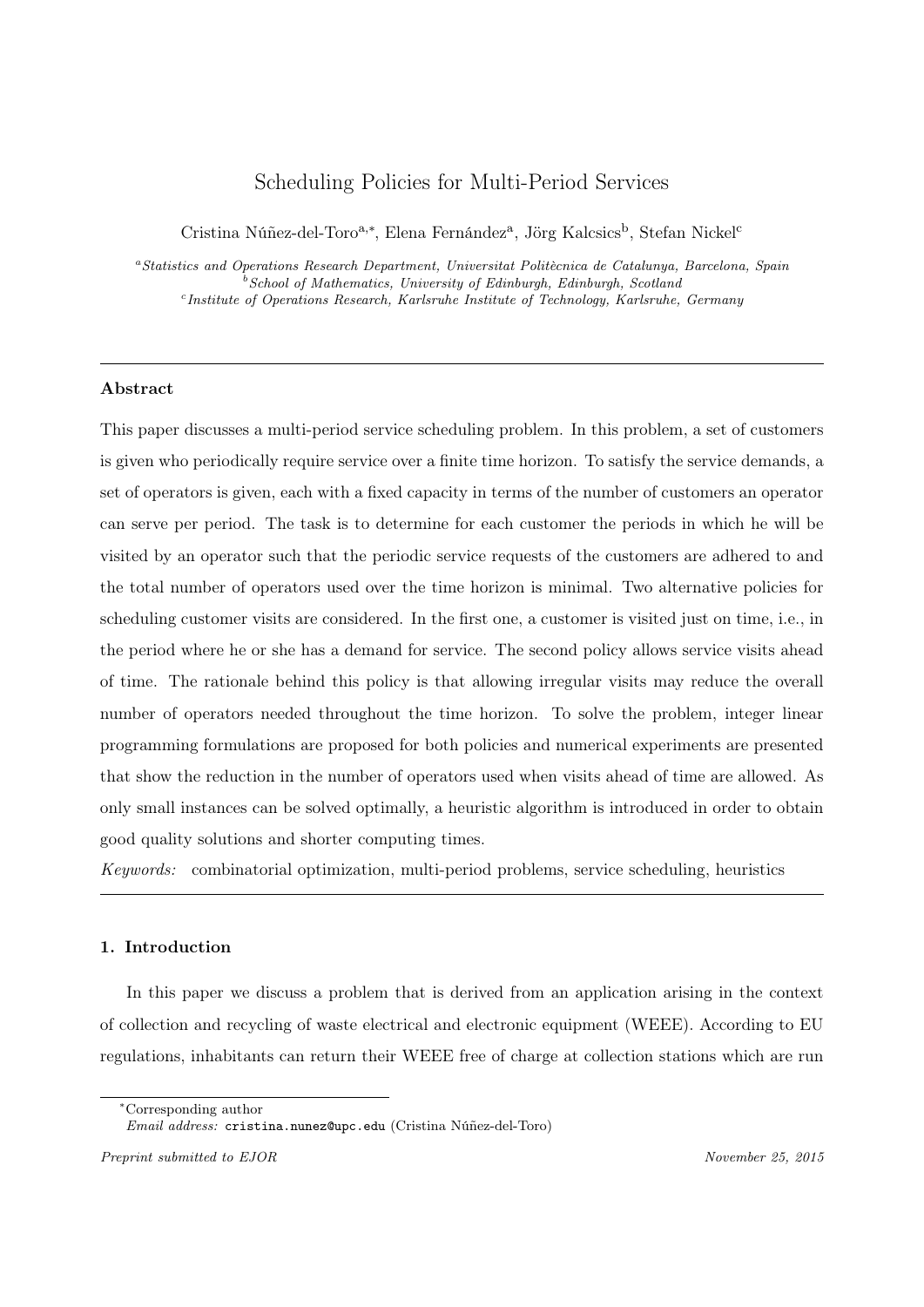by the local municipalities. Once a storage container at a station is full, one of the companies selling electrical or electronic products is responsible for picking up the container and recycling its contents, see for example Queiruga et al. [21], Fernández et al. [12]. As most companies do not want or do not have the capabilities to do this themselves, they commission logistics providers to carry out these tasks. At the stations, different product categories are collected in different types of containers, e.g., household appliances are collected in iron-barred boxes. As 5-10 boxes fit on a truck, the logistics provider can schedule a truck to visit several collection stations on a day. As the filling rate of these boxes differs between stations, one should organize individual schedules that allow for irregular visits to stations and aim at maximizing vehicle utilizations. Thus, the task is to decide for each collection station in which periods a box should be picked such that no box overflows and as few trucks as possible have to be deployed. Focussing on the tactical modeling aspects of reducing the number of used vehicles and, hence, maximizing the utilization of vehicles coincides with the current trend in vehicle routing problems, not only for economic savings but also due the environmental benefits, see Sbihi and Eglese [22].

The rest of the paper is organized as follows. In the next section we formally describe our problem and its modelling assumptions. In Section 3, we review the relevant literature. In Section 4 we propose mathematical formulations for two different collection policies. The effect of each policy is analyzed in Section 5 where we derive some insights into the modeling aspects of the problem. As we can only solve small instances optimally within a reasonable amount of time, we introduce in Section 6 a heuristic for the problem. In Section 7 we present computational results to underline the efficiency of the heuristic. The paper ends with some conclusions.

#### 2. Problem Description

The collection problem described above falls within a more general class of multi-period service scheduling problems (MSSP). In the following, we briefly outline the main components of the latter to obtain a generic, application independent description of our problem. We are given a set of customers (e.g., collection stations) who have periodically recurring demand for some type of service (e.g., emptying boxes), a set of operators (e.g., trucks) who can deliver this service, and a planning horizon that is partitioned into a set of time periods of equal length (e.g., days). The index set of customers, operators, and time periods is denoted by  $I, K$ , and  $T$ , respectively. Each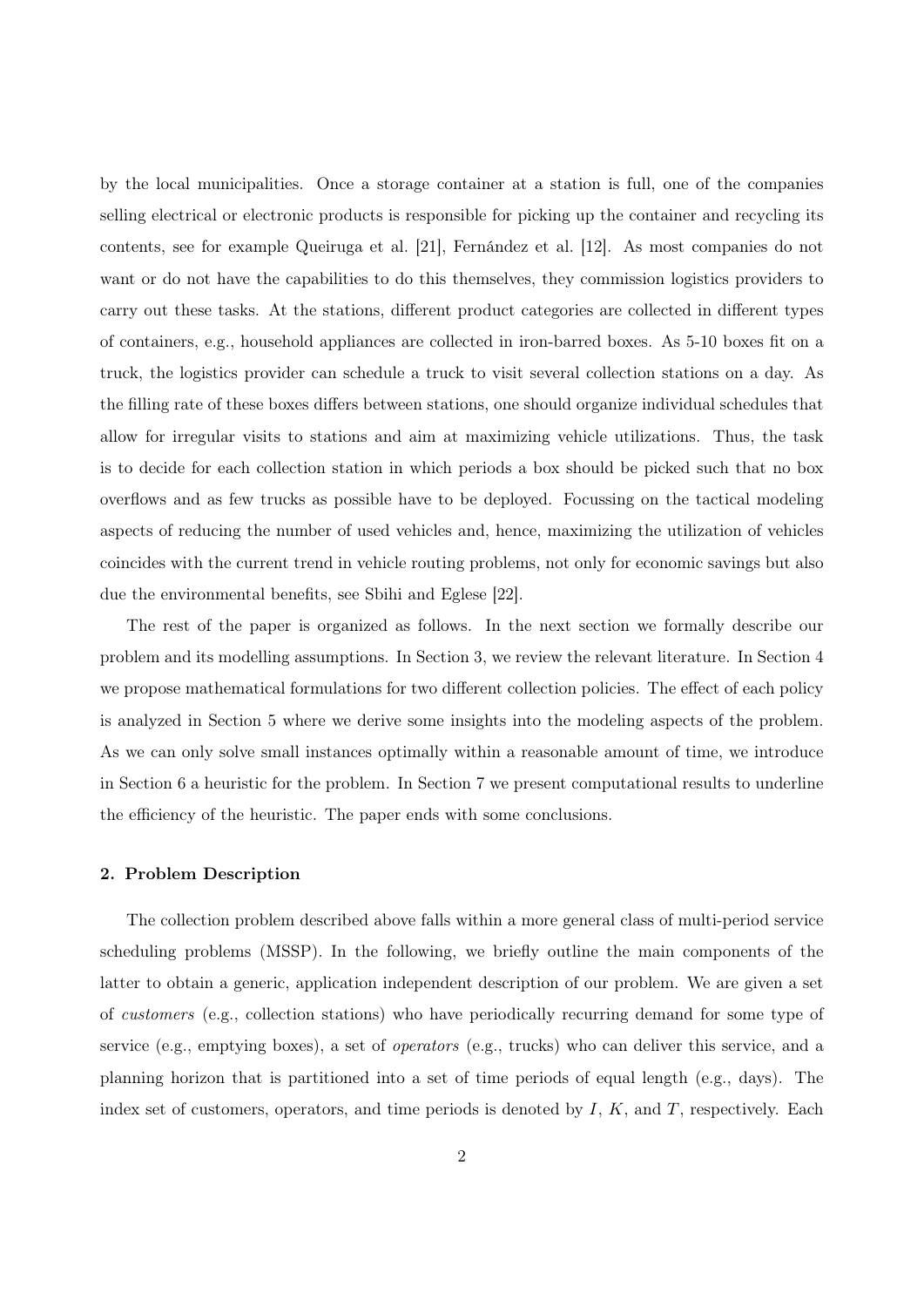time a customer has demand for service, we call this a *service request*. Typically, no request spans more than one period and no customer has more than one request per period. The periods in which customers have service requests can either be given a priori or they can be generated dynamically based on satisfied requests, that is, each time a customer receives service in a period this triggers a new request. Such a dynamically generated request can either be open-ended or have a due date until which it has to be satisfied. In the latter case, the request can be satisfied exactly in the period where it is due, but may also be serviced in a period prior to the due date. The operators or servers can provide the service at the customer or the operator location, or remotely. If a customer is serviced by an operator in a given period, we call this a service period for the customer and we say that the operator carries out a *service visit*. Every operator has a fixed capacity per time period and each service visit consumes a certain amount of the capacity. Moreover, a fixed cost may be charged whenever an operator attends to one or more customers in a period. Additionally, the satisfaction of a request may incur a fixed and/or variable cost, for example depending on the time elapsed since the last service period. The task is then to decide for each customer in which periods to schedule a service visit such that all customers receive their desired service, possibly meeting the due dates , and the operator capacities are adhered to. Concerning the optimization goals, typically a schedule is sought that minimizes the overall costs or the maximal number of operators required in a period or maximizes the regularity of the service schedules.

In our problem, service requests are generated dynamically with due dates. The due date for the next request is hereby derived from the current service period and the expected number of periods  $s_i \in \mathbb{N}$  it takes for a box to be filled (which is known for each customer and independent from time).  $s_i$  is also called the *service interval* of i. For each customer, the first service request is generated immediately before the start of the planning horizon, i.e., in time period 0. A service cluster consists of a set of customers visited by the same operator in the same period. Because different customers may have different service intervals and we do not assume that regular schedules should apply, the number of operators to be used along the time horizon is established on a per period basis. Hence, a specific service cluster may be formed just once throughout the time horizon and service clusters may be different for each period of the time horizon.

The maximal number of customers Q an operator can serve per period is fixed and identical for each operator, i.e., operators have capacity Q and each service visit consumes one unit of capacity.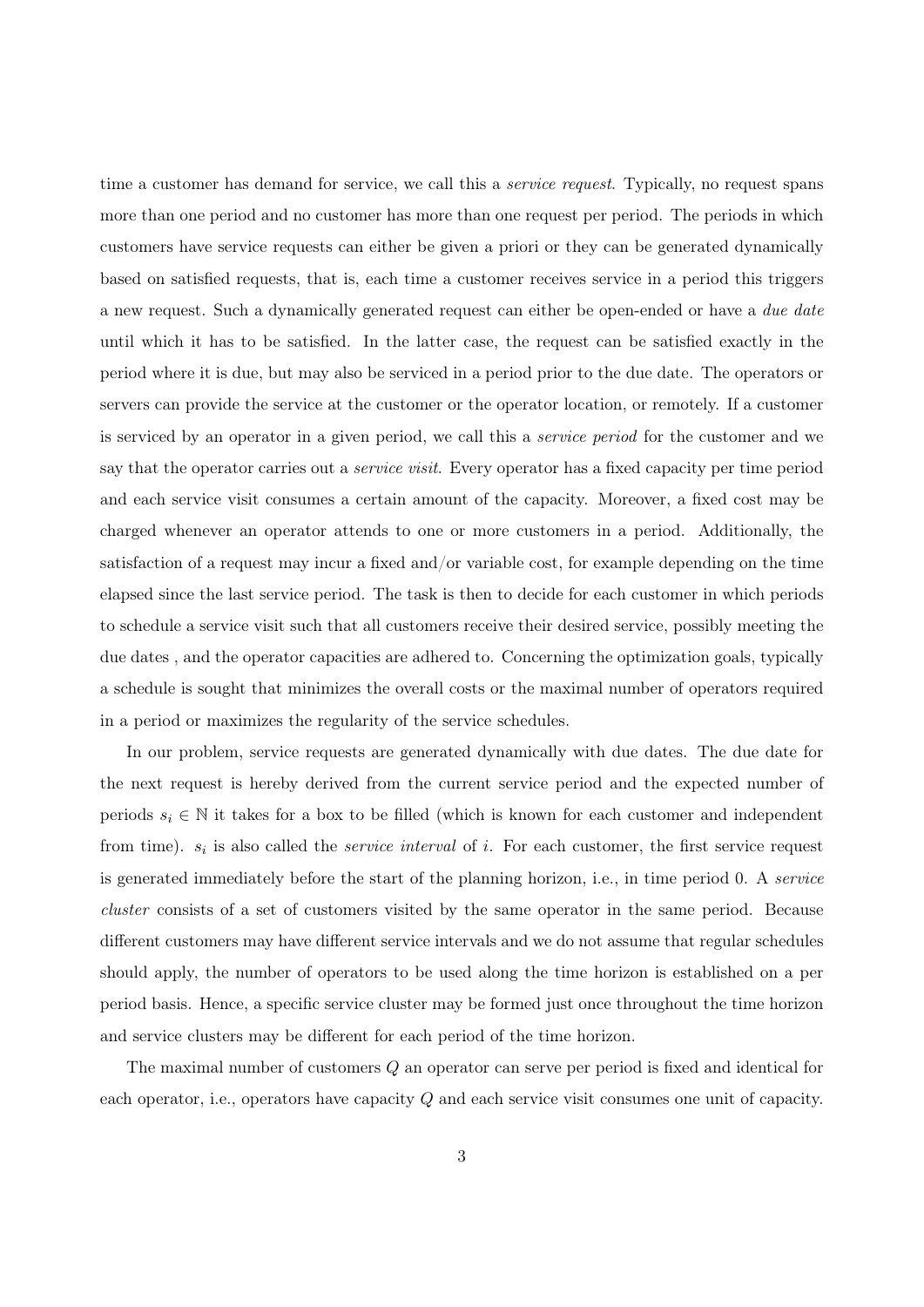Each service request can be satisfied by any operator and a customer can be visited by a different operator each time. Whenever an operator is used in a period, a fixed cost is incurred which is identical for each operator and period. Moreover, no fixed or variable costs are charged for service visits.

We consider two different scheduling policies. In the first one, we schedule the next service visit as late as possible, i.e., in the period where the current request is due. We call this an on time visit and the corresponding strategy a *Periodic Service policy* (PS). The rationale behind this policy is that it will result in regular visiting schedules for customers (provided that the maximum duration does not change over time). The goal is then to minimize the total number of operators used over all periods of the time horizon. We call this the Periodic Multi-period Service Scheduling Problem, for short Periodic MSSP or P-MSSP. An ordered set of service periods  $C_i = \{t_i^1, \ldots, t_i^{|C_i|}\} \subseteq T$ is called a *periodic calendar* for customer i if  $t_i^1 \leq s_i$  and the number of periods between any two consecutive elements in  $C_i$  equals the service interval  $s_i$ . Even if the first service period of a customer uniquely determines all subsequent service periods, this policy still does not necessarily produce identical service clusters because customers may have differing service intervals. In the second policy, we assume that a customer may be visited *ahead of time*, i.e., before the due date of the service request. We call this an Aperiodic Service policy (AS). In this policy, the number of periods between consecutive service periods  $t_i^k$  and  $t_i^{k+1}$  for customer i may vary from time to time. Even if this might increase the total number of visits and result in irregular visiting schedules, it will often allow planners to determine more efficient and better utilized service schedules. An ordered set of service periods  $C_i = \{t_i^1, \ldots, t_i^{|C_i|}\} \subseteq T$  is called an *aperiodic calendar* for customer i if  $t_i^1 \leq s_i$  and the number of periods between any two consecutive elements in  $C_i$  does not exceed the service interval  $s_i$ . If  $t_i^{k+1} - t_i^k$  is smaller than  $s_i$  we call  $s_i - (t_i^{k+1} - t_i^k)$  the *earliness* of the visit. The earliness of an aperiodic calendar  $C_i$  is the total earliness of all visits scheduled in the calendar, i.e.,  $\sum_{k=1}^{|C_i|-1} (s_i - t_i^{k+1} + t_i^k) = (|C_i|-1) s_i - t_i^{|C_i|} + t_i^1$ , and the earliness of a customer is the earliness of his calendar. The goal is then to minimize a weighted sum of the total number of periods in which each operator is used and the total earliness of all customers. We call this the Aperiodic Multi-period Service Scheduling Problem, for short Aperiodic MSSP or A-MSSP. Note that the earliness of a service visit can be interpreted as a variable cost for satisfying the service request.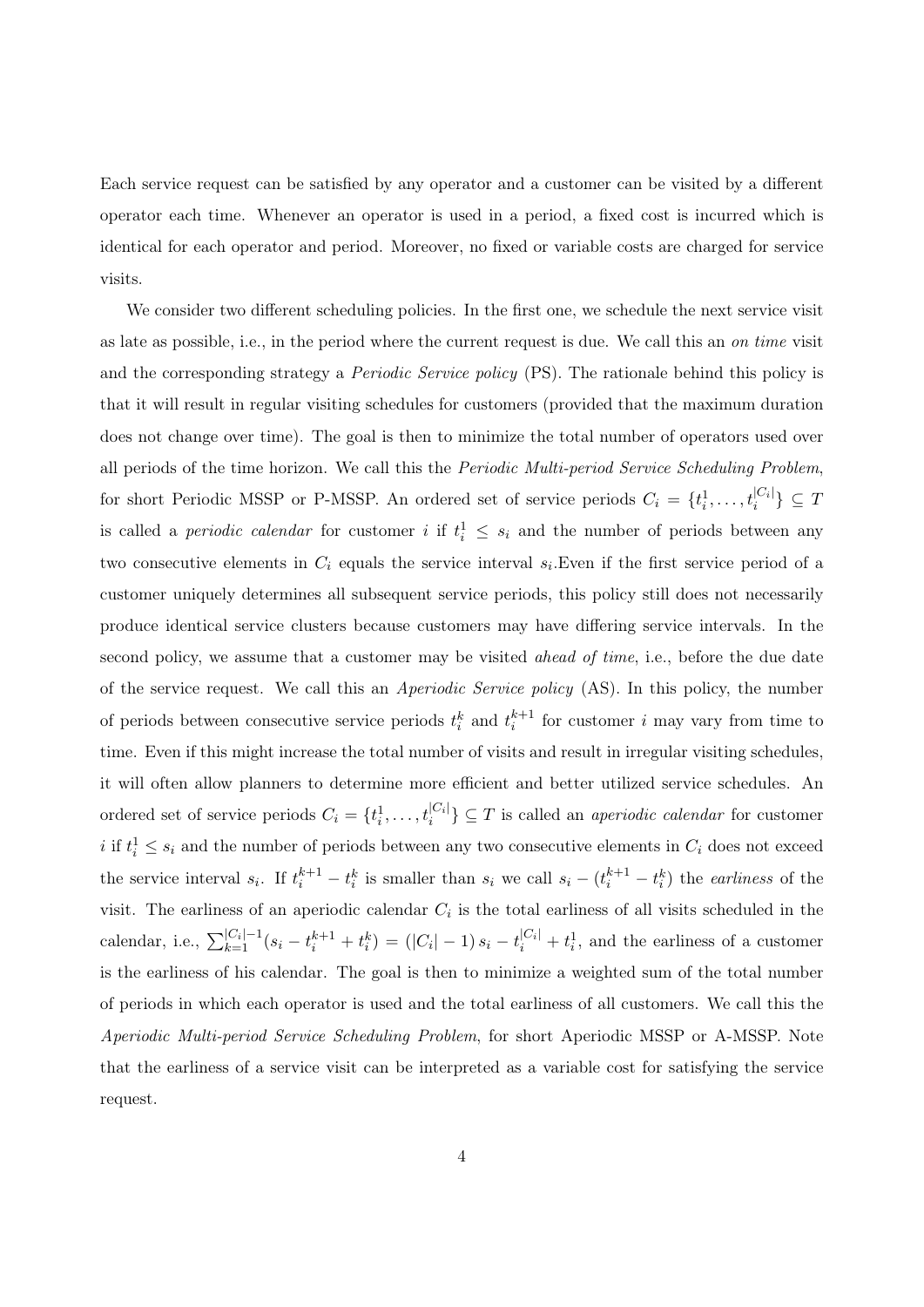In the remainder, we assume  $T$  to be finite. Moreover, we assume that all customers have been serviced just before the start of the planning horizon and that these service visits do not influence the periodic calendars.Next, we illustrate the differences between the policies and highlight the utility of the AS policy.

**Example 1.** Suppose there are four customers  $I = \{1, 2, 3, 4\}$  to be visited in a time horizon of  $|T| = 12$  periods. The service intervals of the customers are  $s_1 = 2$ ,  $s_2 = 3$ ,  $s_3 = 4$  and  $s_4 = 3$ periods, respectively. An operator can serve  $Q = 3$  customers per period. Figure 1 displays the schedule of an optimal solution if the PS policy is applied. For example, we have  $C_4 = \{3, 6, 9, 12\}$ . We need one operator for each of the periods 2, 3, 4, 6, 8, 9, and 10, and two operators for period 12. Hence, we need in total nine operators over the twelve weeks.



Figure 1: Solution of the example for the periodic service policy

However, under the AS policy we just need eight operators instead of nine, see Figure 2. We can save an entire operator by moving the service period of customer 1 from period 10 to period 9. Hence, we visit customer 1 one period before its next designated service period.



Figure 2: Solution of the example for aperiodic service policy

A main aim of this paper is to compare the two different service policies. We are especially interested in the trade off between efficiency, measured as the total number of operators needed, and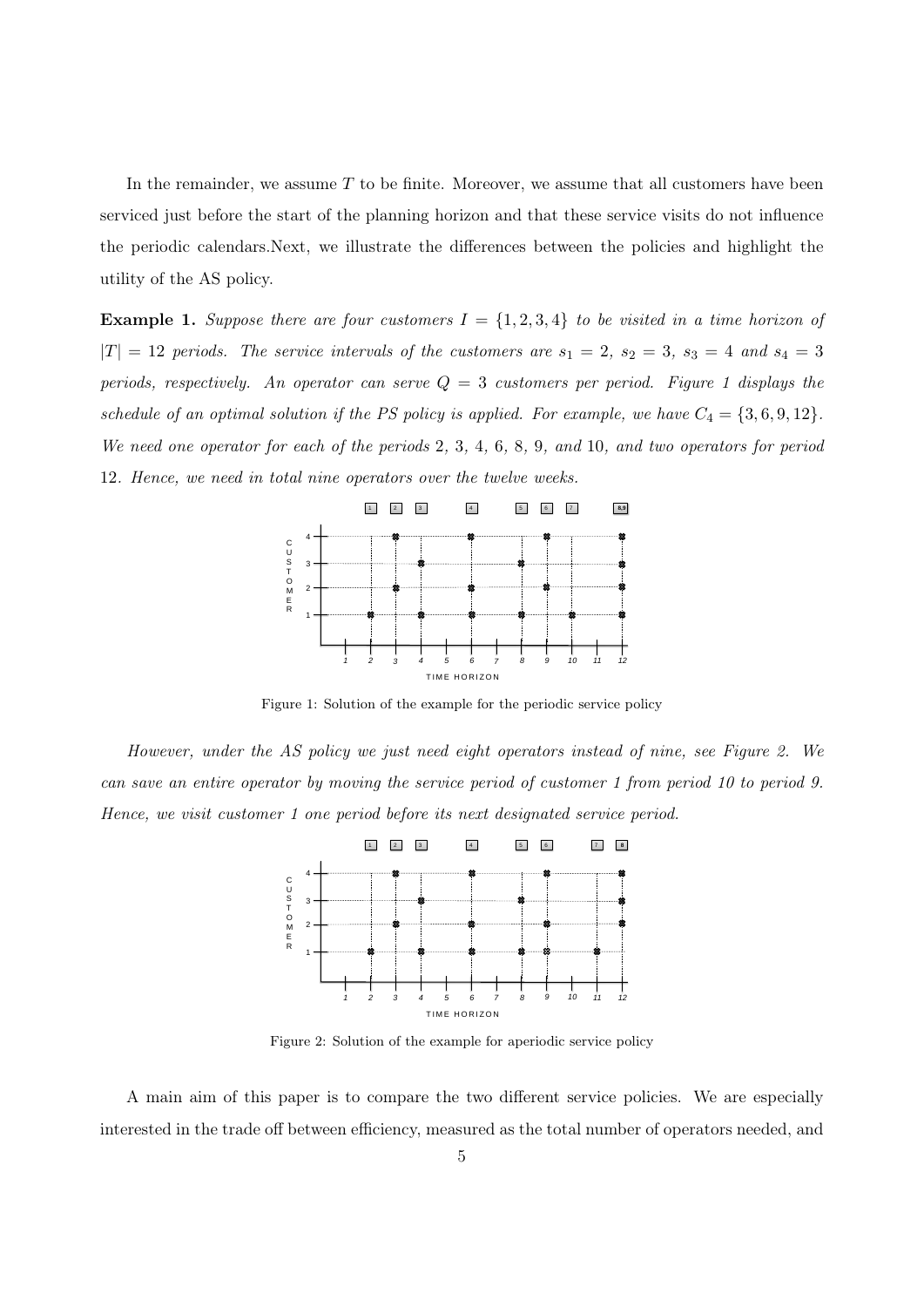regularity, measured as a function of the total number of periods that visits are scheduled ahead of time. To that end we propose mathematical programming formulations to solve the problems optimally and we develop a heuristic solution approach.

#### 3. Literature Review

In the following we only review literature on problems where scheduling services is the one and only decision. There are many other applications from very diverse fields where service scheduling appears as a component, e.g., in periodic vehicle routing problems (Campbell and Wilson [8]) or inventory routing problems (Coelho et al. [9]) when flexible visit frequencies are allowed. However, the additional decisions to be made in these applications typically result in considerably different problems, requiring different modelling approaches, and result in different solutions. For example minimizing the length of vehicle tours does not necessarily minimize the total number of tours, i.e., the number of operators, as can be seen with small examples.

A closely related application deals with inspections of technical equipment, like machines or airplanes, where technicians regularly carry out preventive service and maintenance. There is a fixed cost for carrying out an inspection and a variable operating cost per period that is proportional to the number of periods since the last inspection. The goal is to determine an inspection schedule minimizing the total average costs over an infinite planning horizon (Anily et al. [1], Bar-Noy et al. [2], Grigoriev et al. [15]). In our terminology, customers coincide with machines and operators with technicians where each technician can maintain only one machine per period. Service requests are generated dynamically but usually without due dates. The operating costs per period can be equivalently modelled by means of the variable costs for service requests. [2] show that the problem is NP-hard and present several approximation algorithms for the case where a fixed number of machines can be inspected in each period. [1] and [15] consider instead the case of just a single operator. The former derive conditions for the existence of optimal solutions and propose an exact, but non-polynomial solution method. They also derive lower bounds and a bounded error heuristic. The latter present different linear and non-linear programming formulations for the problem as well as an exact solution approach using column generation. Similar problems occur in machine replacement (McClurg and Chand [20]) and sensor scheduling (Yavuz and Jeffcoat [24]). Instead of minimizing costs, some authors try to derive regular schedules by minimizing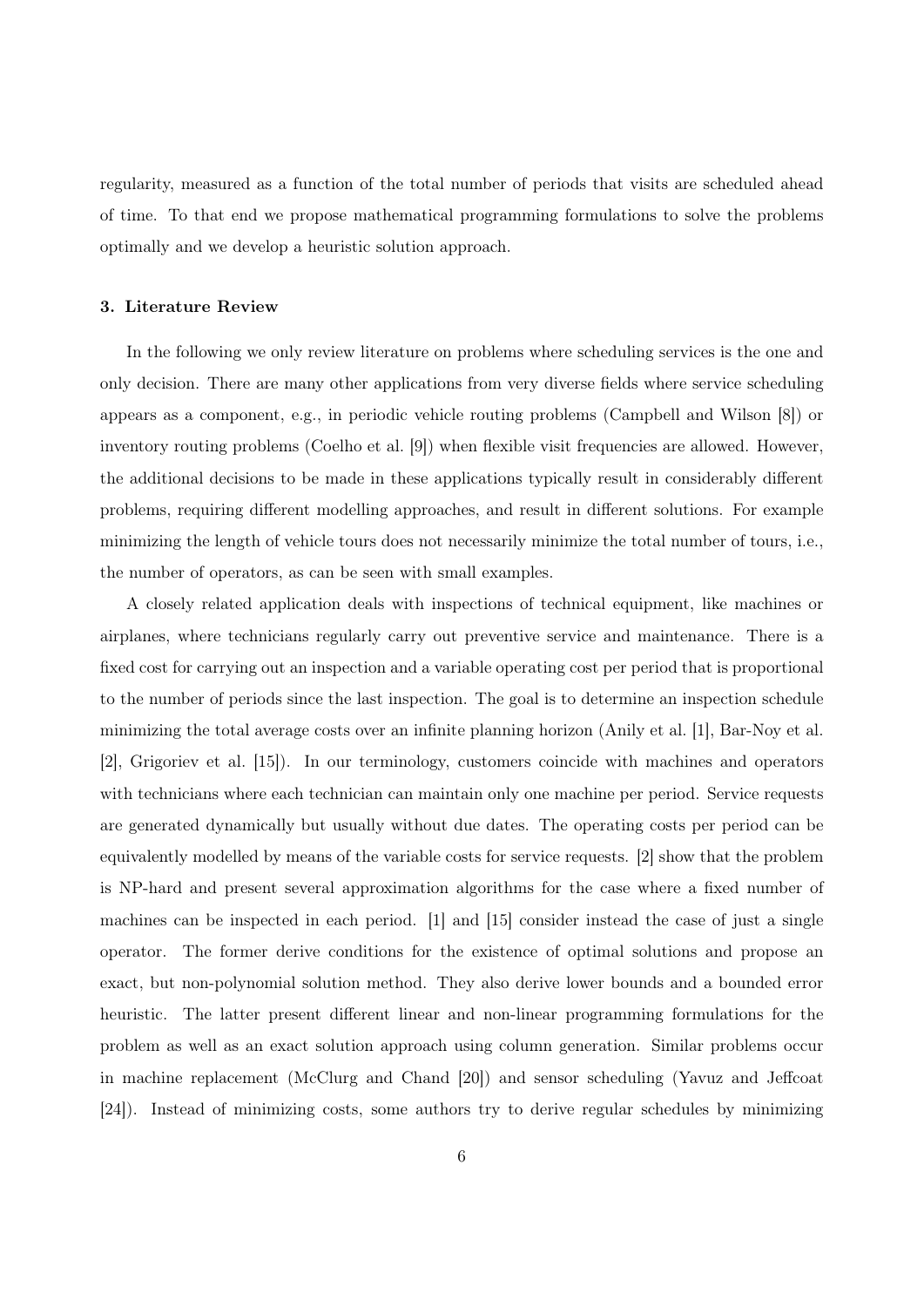the variability between consecutive service periods for customers. Corominas et al. [10] present a linear programming formulation and introduce several improvements for it. In subsequent papers, García-Villoria et al. [14] and Corominas et al. [11] present a specially tailored branch-and-bound algorithm and various heuristics, respectively. The same objective is employed in Herrmann [17] in the context of periodically collecting waste from rooms in a health care facility. Apart from these "physical" applications, there are also scheduling problems referring to maintenance and backups of computer systems.

Another related problem occurs in broadcasting environments where transmissions of information pages have to be periodically scheduled in channels. For each page a maximum time between two consecutive transmissions is given and each channel may broadcast only one page per time unit. The goal is to schedule the transmissions of all pages on a minimum number of channels (Bar-Noy and Ladner [3], Bar-Noy et al. [4, 5]). This problem is called windows scheduling. Operators coincide with channels, pages with customers, and page transmissions with service requests. The latter are generated dynamically with due dates. Capacities and consumption rates are identical to one. There are no costs involved and the objective is to minimize the maximum number of operators used in a period. [3] present an algorithm to construct asymptotically close to optimal schedules where each page has a unit transmission time. [5] introduce a constant approximation scheme for the case of integer length transmission times of pages. They also present a greedy method based on classical bin packing algorithms. Finally, [4] establishes a relation between window scheduling and bin packing. Similar problems occur in media-on-demand systems.

Also related are replenishment problems in vendor managed inventory systems under the assumption of direct deliveries. Each retailer faces a constant demand and no shortages are allowed. Inventory is replenished from a central distribution center and a vehicle can just visit one retailer per period. In our context, customers correspond to retailers, operators to vehicles, and service requests to stock replenishment. The latter are generated dynamically with due dates. Capacities and consumption rates are identical to one. Campbell and Hardin [7] assume that all visits have to be on time and try to minimize the maximal number of vehicles needed over all periods. They derive several complexity results and propose a greedy heuristic. They also look at the cases where just one vehicle is available and where the capacity consumption is strictly smaller than one, i.e., more than one retailer can be replenished by a vehicle per period. The same restrictions and goals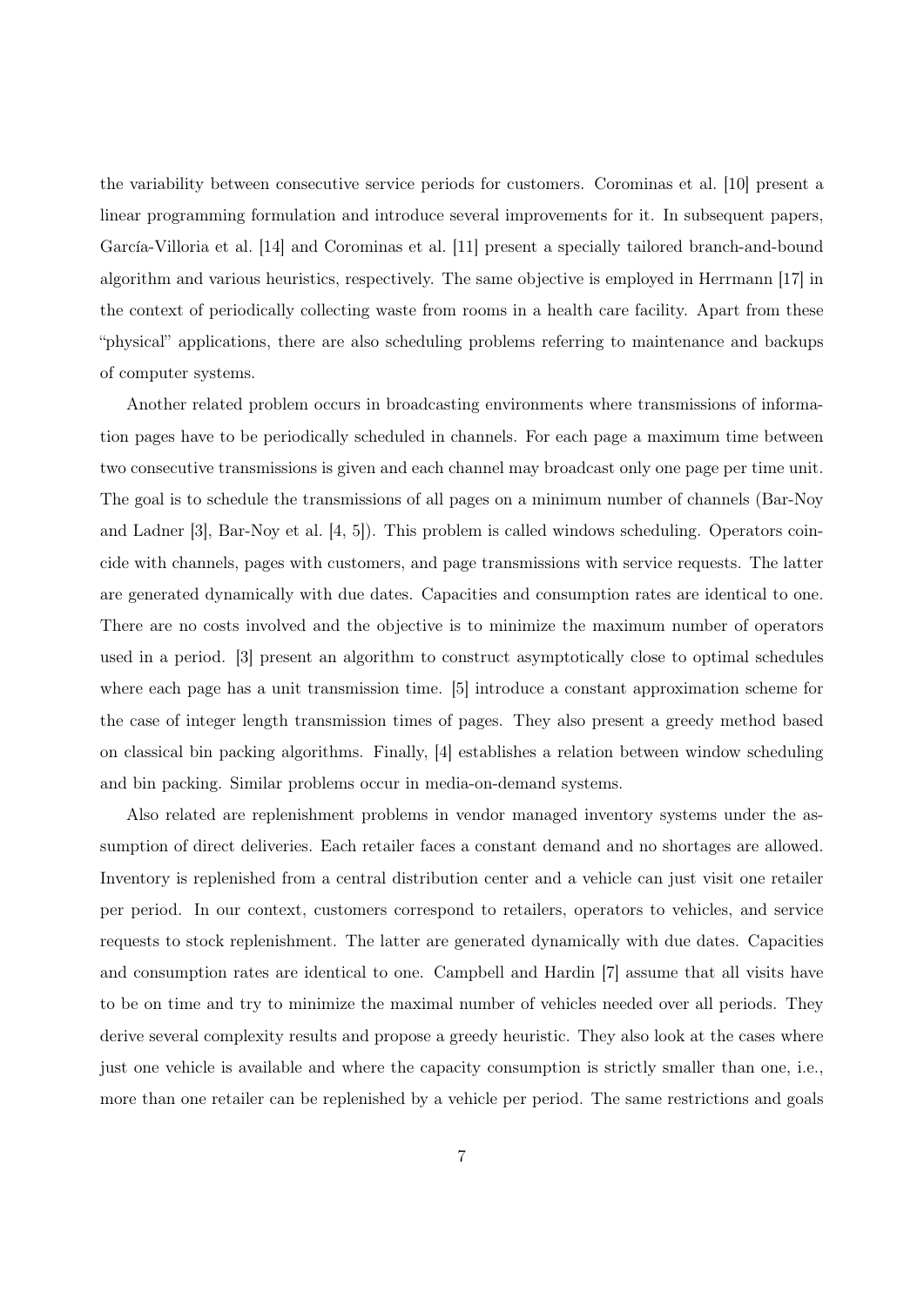are used in Xu et al. [23], except that service visits can also be ahead of time. They derive an approximation algorithm to solve the problem. Instead of minimizing the fleet size, Gallego and Simchi-Levi [13], Bertazzi [6] consider the total inventory holding, transportation, and fixed ordering costs. They compare delivery tours versus direct deliveries and the effect of different replenishment policies under direct deliveries, respectively.

Other related problems occur in task scheduling and periodic assignment problems. Han et al. [16] consider the problem of scheduling tasks on a single machine or processor where distance constraints specify the maximal time between to consecutive executions of a task, i.e., service request are generated dynamically with a maximum duration. They derive feasibility aspects and schedulability conditions. Korst et al. [19] discuss the problem of assigning periodic operations to processors. A processor can just work on one job per period. Service requests are again generated dynamically with a maximum duration, but no ahead of time processing is allowed. The goal is to minimize the maximum number of processors needed. There are also applications where customers do not receive their service on-the-spot but have to travel to the operators; mainly in the public sector. For example public libraries or banks mounted on a truck traveling from community to community, which are still common in rural areas, or medical teams that organize and carry out blood donation sessions. These trucks or teams periodically visit communities and a reasonable goal is to minimize the total number of in the field periods of trucks or teams (cf. Jeffries and O'Hanley [18]). In its most general form, this problem can also be viewed as a multi-period bin packing problem in which items (customers) must be assigned to bins (operators) where each bin refers to a certain time period. The goal is then to minimize the number of bins.

While all of the above mentioned problems share common components with our multi-period service scheduling problem, neither of them matches exactly. They either differ in the objective function, in the way service requests have to be satisfied, or in the definition of operator capacities/consumption rates.

#### 4. Mathematical Formulations

In this section we present mixed integer linear programming formulations for the two service policies. In the MSSP the following decisions must be made:

• Determine a (periodic/aperiodic) calendar for each customer, i.e., the set of periods when he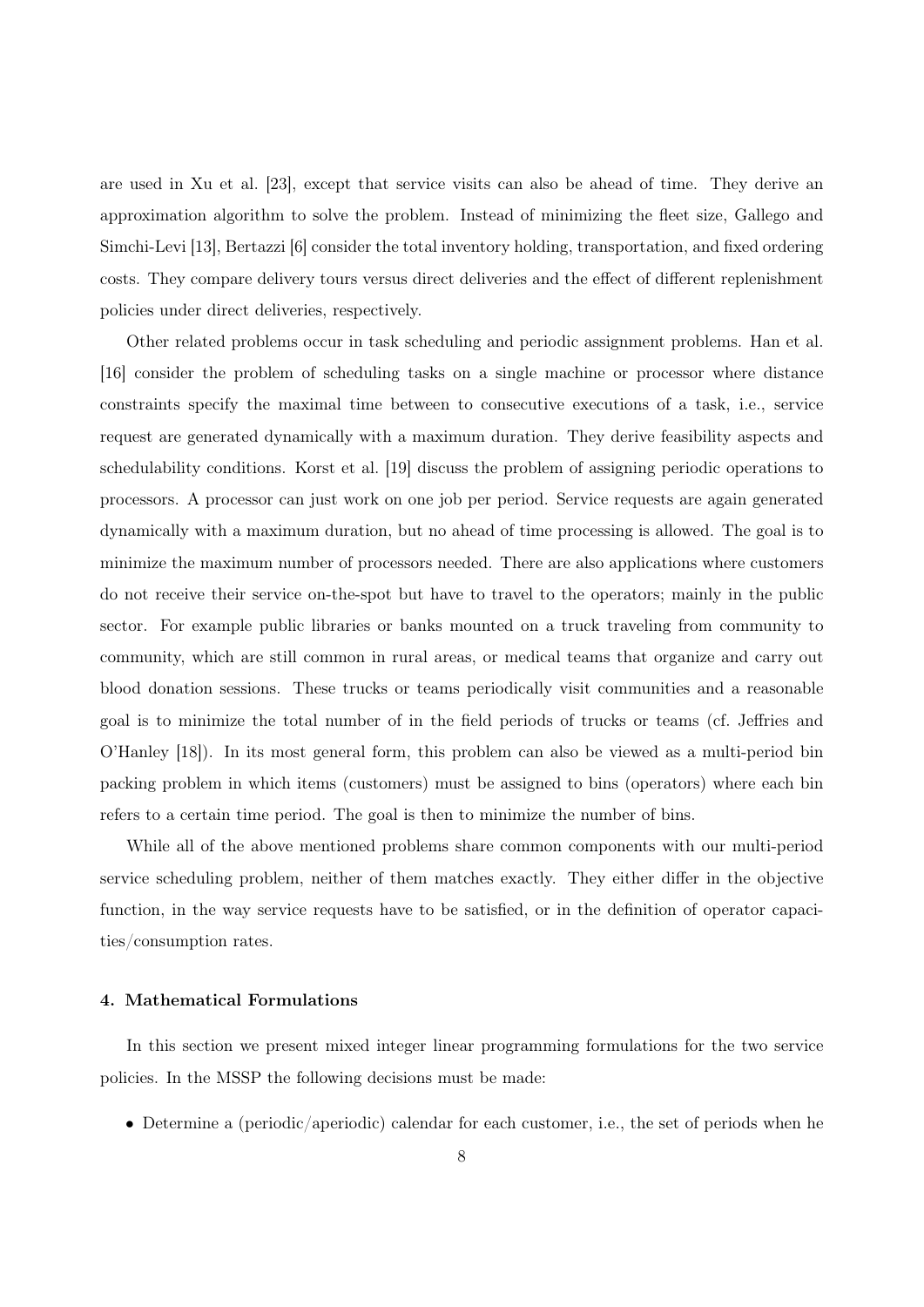will be served.

• Assign each service period of a customer to an operator taking into account the operator capacities.

To that end, we define the following sets of decision variables for  $i \in I$ ,  $k \in K$ , and  $t \in T$ :

$$
z_k^t = \begin{cases} 1 & \text{if operator } k \text{ is used in period } t \\ 0 & \text{otherwise} \end{cases}
$$
\n
$$
x_i^t = \begin{cases} 1 & \text{if customer } i \text{ is served in period } t \\ 0 & \text{otherwise} \end{cases}
$$
\n
$$
y_{ik}^t = \begin{cases} 1 & \text{if customer } i \text{ is served by operator } k \text{ in period } t \\ 0 & \text{otherwise} \end{cases}
$$

Before we present the formulations for the periodic and aperiodic MSSP, recall our assumption that all customers have been serviced just before the start of the planning horizon and that these service visits do not influence the periodic calendars.

#### 4.1. Periodic Service Policy for the Multi-Period Service Scheduling Problem

The P-MSSP can be formulated as:

$$
(PS) \qquad \min \sum_{t \in T} \sum_{k \in K} z_k^t \tag{1}
$$

s.t. 
$$
\sum_{t=1}^{s_i} x_i^t = 1
$$
  $i \in I$  (2)

$$
x_i^t = x_i^{t+s_i} \qquad i \in I, t \in \{1, ..., |T| - s_i\}
$$
 (3)

$$
x_i^t = \sum_{k \in K} y_{ik}^t \qquad \qquad i \in I, t \in T \tag{4}
$$

$$
\sum_{i \in I} y_{ik}^t \le Q z_k^t \qquad k \in K, t \in T \tag{5}
$$

$$
Qz_k^t \le \sum_{i \in I} y_{i,k-1}^t \qquad k \in K \setminus \{1\}, t \in T \tag{6}
$$
  

$$
x_i^t, z_k^t, y_{ik}^t \in \{0, 1\} \qquad i \in I, k \in K, t \in T \tag{7}
$$

$$
i_k^t \in \{0, 1\} \qquad i \in I, k \in K, t \in T \tag{7}
$$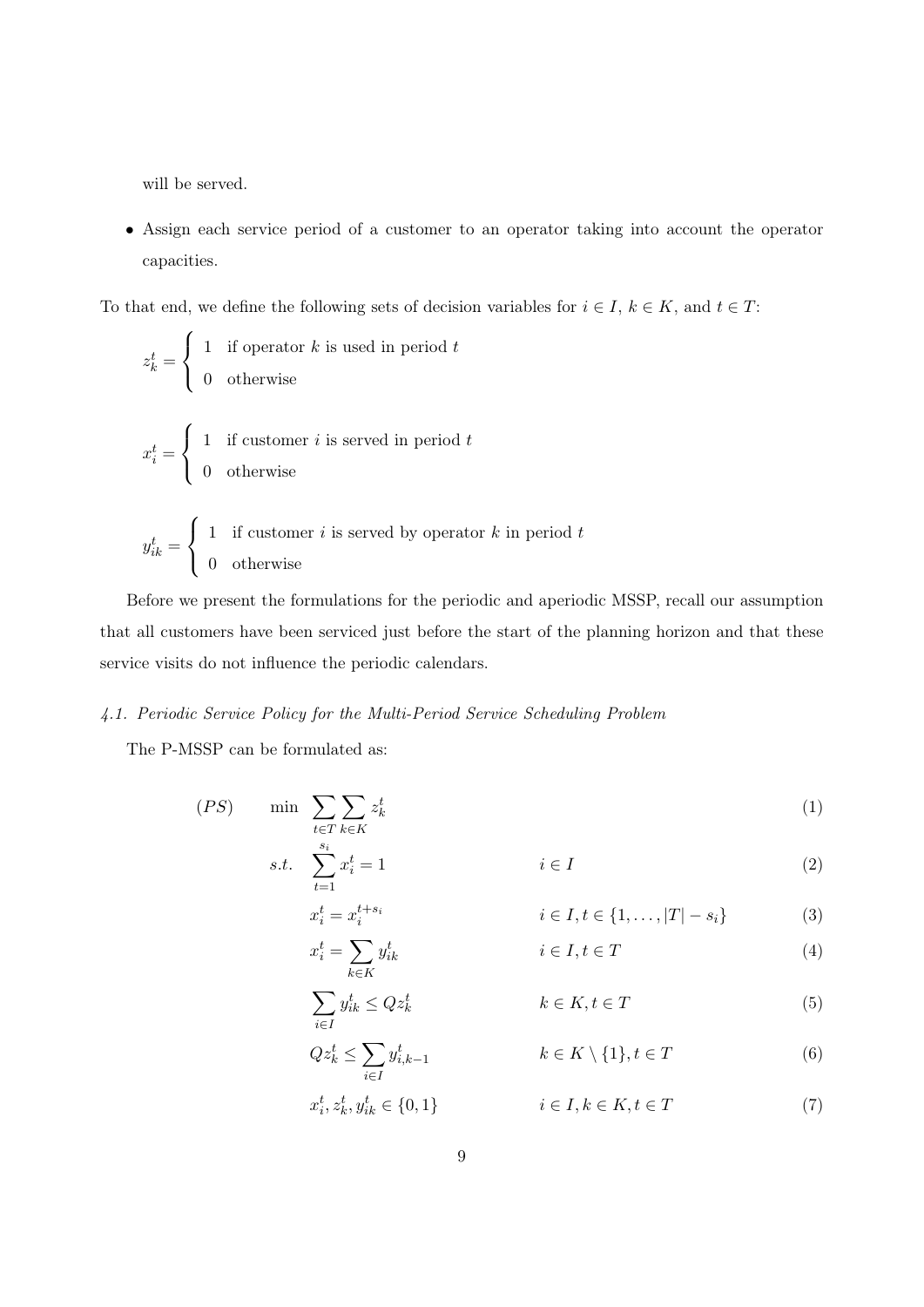Objective (1) minimizes the total number of operators used in each period of the time horizon. The first service period for each customer is established by Constraints (2), whereas consecutive service periods throughout the time horizon are determined by Constraints (3). Constraints (4) guarantee that if a customer is served in period  $t$ , then he is assigned to some operator in that period. Constraints (5) are capacity constraints that ensure that the number of customers assigned to each operator must not exceed her capacity. Constraints (6) are symmetry breaking constraints imposing that in each period operator k is not used unless operators  $1, \ldots, k-1$  are full, i.e., each of them has Q assigned customers. Note that although these constraints restrict the feasible domain, they have no effect on the optimal solution because we minimize the total number of operators. Finally, Constraints (7) enforce variables to be binary.

#### 4.2. Aperiodic Service Policy for the Multi-Period Service Scheduling Problem

In the AS policy, the first service period of a customer is not enough to determine his subsequent service periods over the time horizon. In particular, if customer i is visited in period  $t \leq |T| - s_i$ , we know that he must be visited again no more than  $s_i$  periods later, but we do not know the specific period when he will be serviced again within the time interval  $[t+1, t+s_i]$ . We introduce variables that identify the number of periods between two consecutive service visits for a given customer. In particular, for  $i \in I$ ,  $t \in \{0, \ldots, |T| - s_i\}$ ,  $h \in \{1, \ldots, s_i\}$  we define

$$
f_i^{th} = \begin{cases} 1 & \text{if } t \text{ and } t + h \text{ are consecutive service periods for customer } i, \\ 0 & \text{otherwise} \end{cases}
$$

Due to the fixed time horizon, we assume that service visits scheduled after period  $|T| - s_i$  will not generate new requests.

To reduce the negative effect that ahead of time visits may cause, we minimize not only the total number of operators used but also the total earliness of all customers using a convex combination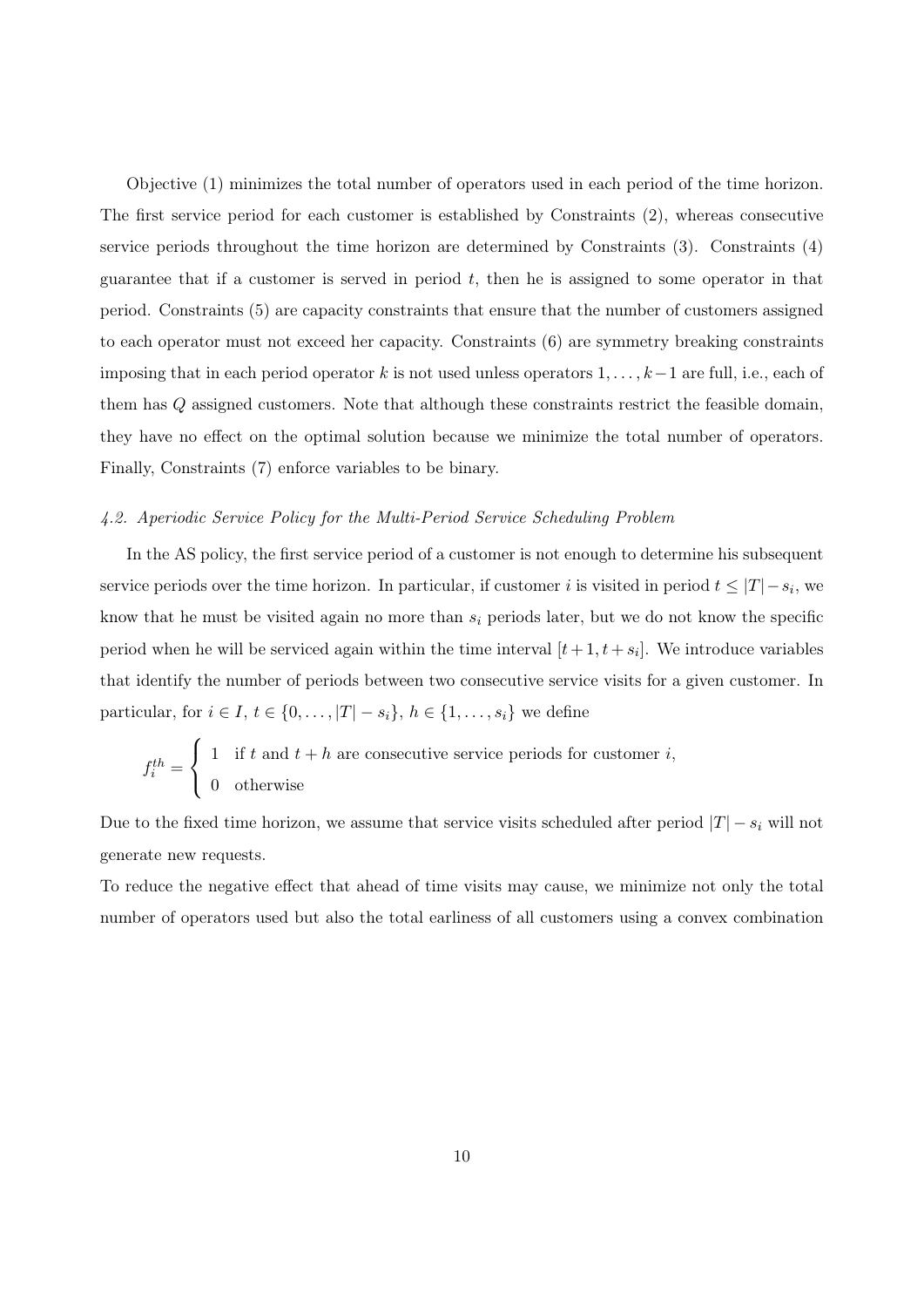with parameter  $\beta \in [0, 1]$ . A first formulation that we propose for the A-MSSP is the following:

 $z_k^t \leq$ 

$$
(AS_0) \quad \min \ \beta \sum_{t \in T} \sum_{k \in K} z_k^t + (1 - \beta) \sum_{i \in I} \sum_{t=1}^{|T| - s_i} \sum_{h=1}^{s_i} (s_i - h) f_i^{th} \tag{8}
$$

$$
s.t. \sum_{h=1}^{s_i} f_i^{0h} \ge 1 \qquad \qquad i \in I \tag{9}
$$

$$
x_i^t \le \sum_{h=1}^{s_i} x_i^{t+h} \qquad i \in I, t \in \{0, ..., |T| - s_i\}
$$
 (10)

$$
x_i^t = \sum_{h=1}^{s_i} f_i^{th} \qquad i \in I, t \in \{0, ..., |T| - s_i\}
$$
 (11)

$$
x_i^t + x_i^{t+h} \le \sum_{s=1}^{h-1} x_i^{t+s} + f_i^{th} + 1 \qquad i \in I, t \in \{0, \dots, |T| - s_i\}, h \in \{1, \dots, s_i\} \tag{12}
$$

$$
\sum_{i \in I} y_{ik}^t \qquad k \in K, t \in T \tag{13}
$$

$$
x_i^t = \sum_{k \in K} y_{ik}^t \qquad i \in I, t \in T
$$
\n
$$
(14)
$$

$$
\sum_{i \in I} y_{ik}^t \le Q z_k^t \qquad k \in K, t \in T
$$
\n
$$
Q z_k^t \le \sum_{i \in I} y_{i,k-1}^t \qquad k \in K \setminus \{1\}, t \in T
$$
\n(16)

$$
z_k^t, y_{ik}^t \in \{0, 1\} \qquad \qquad i \in I, k \in K, t \in T \tag{17}
$$

$$
x_i^t \in \{0, 1\} \qquad i \in I, t \in \{0, \dots, |T|\} \tag{18}
$$

$$
f_i^{th} \in \{0, 1\} \qquad i \in I, t \in \{1, \dots, |T| - s_i\}, h \in \{1, \dots, s_i\} \tag{19}
$$

Objective (8) minimizes a weighted sum of the total number of operators used over the time horizon and the total earliness. By assigning different values to  $\beta \in [0,1]$ , both criteria can be considered within different scenarios. Constraints (9) guarantee that the first service period for each customer occurs within his service interval. Constraints (10) are scheduling constraints, which ensure that the number of periods between two consecutive service periods for the same customer never exceeds his service interval. Constraints  $(11)$  and  $(12)$  relate the x and f variables, where the latter force the variable  $f_i^{th}$  to one, if customer i has been visited at periods t and  $t + h$  and there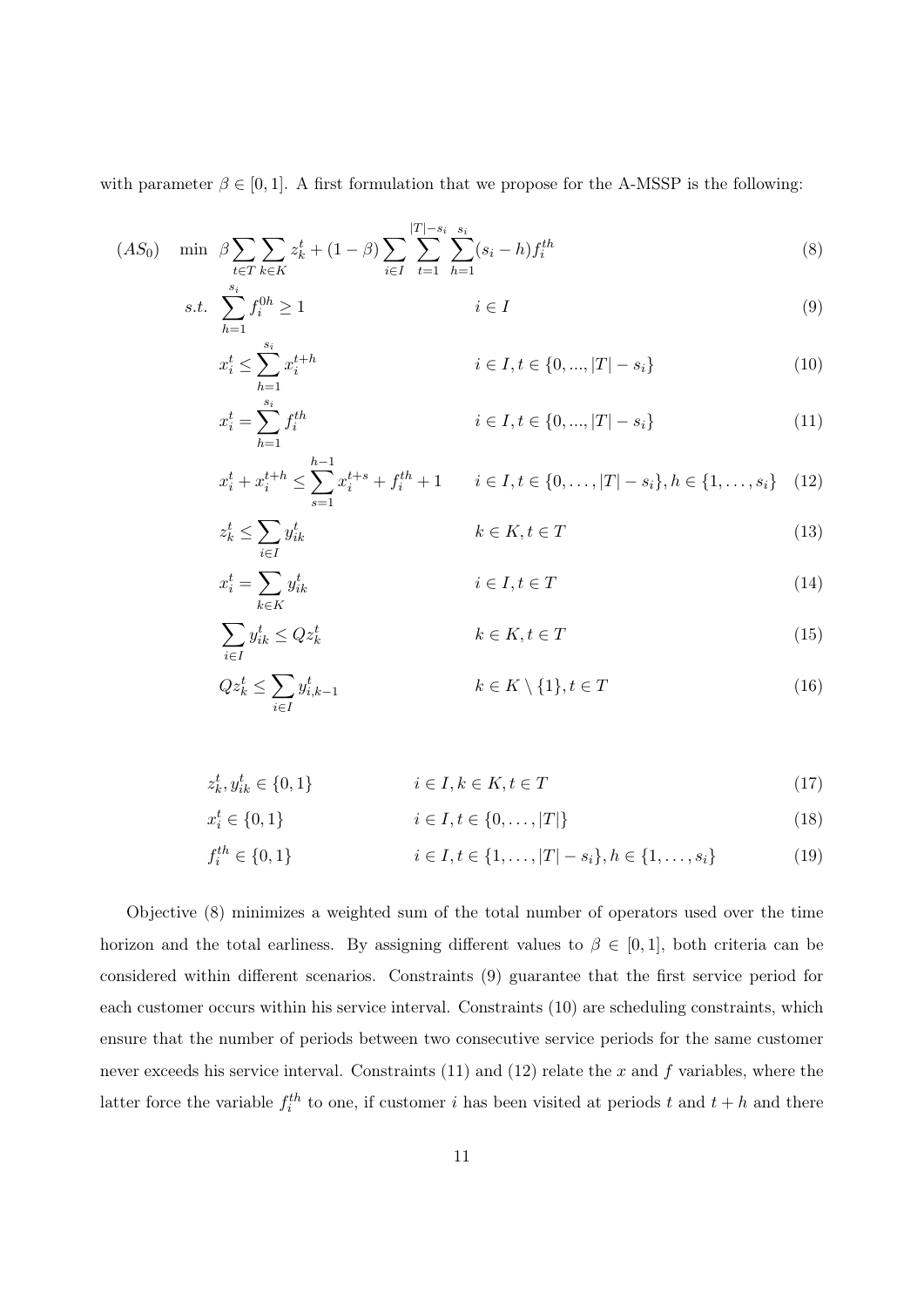is no other service period for i between t and  $t + h$ . Because we have a minimization problem, the variable  $f_i^{th}$  will be zero whenever possible. Hence, we do not have to enforce this. Note that by combining (9) and (11) we always have  $x_i^0 = 1$ . In contrast to the P-MSSP, we have to explicitly model the initial service request generated in period 0. Constraints (13) relate the  $z$  and  $y$  variables, ensuring that customers will only be assigned to active operators. Constraints (14)-(16) have the same meaning as Constraints  $(4)-(6)$  in formulation PS. Finally, Constraints  $(17)-(19)$  enforce variables to be binary.

#### 4.3. Improvements on the Formulation  $AS_0$

In this section we formalize several statements which are quite intuitive but not always straightforward to prove. In particular, we observe that the following constraints are also valid for  $AS_0$ :

$$
f_i^{t-h,h} \leq x_i^t
$$
  $i \in I, t \in T, h = \max\{1, t - (|T| - s_i)\}, \dots, \min\{s_i, t\}.$ 

That is, if we schedule the next service period after period  $t - h$  to be in period  $t - h + h = t$ , then the corresponding x-variable has to be one. The domain of h ensures that  $0 \leq t - h \leq |T| - s_i$ and thus that the corresponding f−variable is defined. A tighter form of these constraints is

$$
\sum_{h=\max\{1,t-(|T|-s_i)\}}^{\min\{s_i,t\}} f_i^{t-h,h} = x_i^t \qquad i \in I, t \in T.
$$
\n(20)

We denote by  $\Omega_0$  the domain defined by constraints (9)-(19) and by  $\Omega_1$  the domain defined by (9), (11)-(20). Let also  $\overline{\Omega}_0$  and  $\overline{\Omega}_1$  denote the respective domains when the binary conditions on the variables are replaced by non-negativity constraints. That is:

$$
\Omega_0 = \{(x, y, z, f) : \text{ satisfying } (9) - (19)\},\
$$
  
\n
$$
\Omega_1 = \{(x, y, z, f) : \text{ satisfying } (9), (11) - (20)\},\
$$
  
\n
$$
\overline{\Omega}_0 = \{\mathbf{0} \le (x, y, z, f) \le \mathbf{1} : \text{ satisfying } (9) - (16)\},\
$$
  
\n
$$
\overline{\Omega}_1 = \{\mathbf{0} \le (x, y, z, f) \le \mathbf{1} : \text{ satisfying } (9), (11) - (16), (20)\}.
$$

where  $\bf{0}$  and  $\bf{1}$  are vectors of appropriate dimensions with 0's and 1's, respectively. Next we see that both  $\Omega_0$  and  $\Omega_1$  give equivalent formulations for the A-MSSP. In particular, the following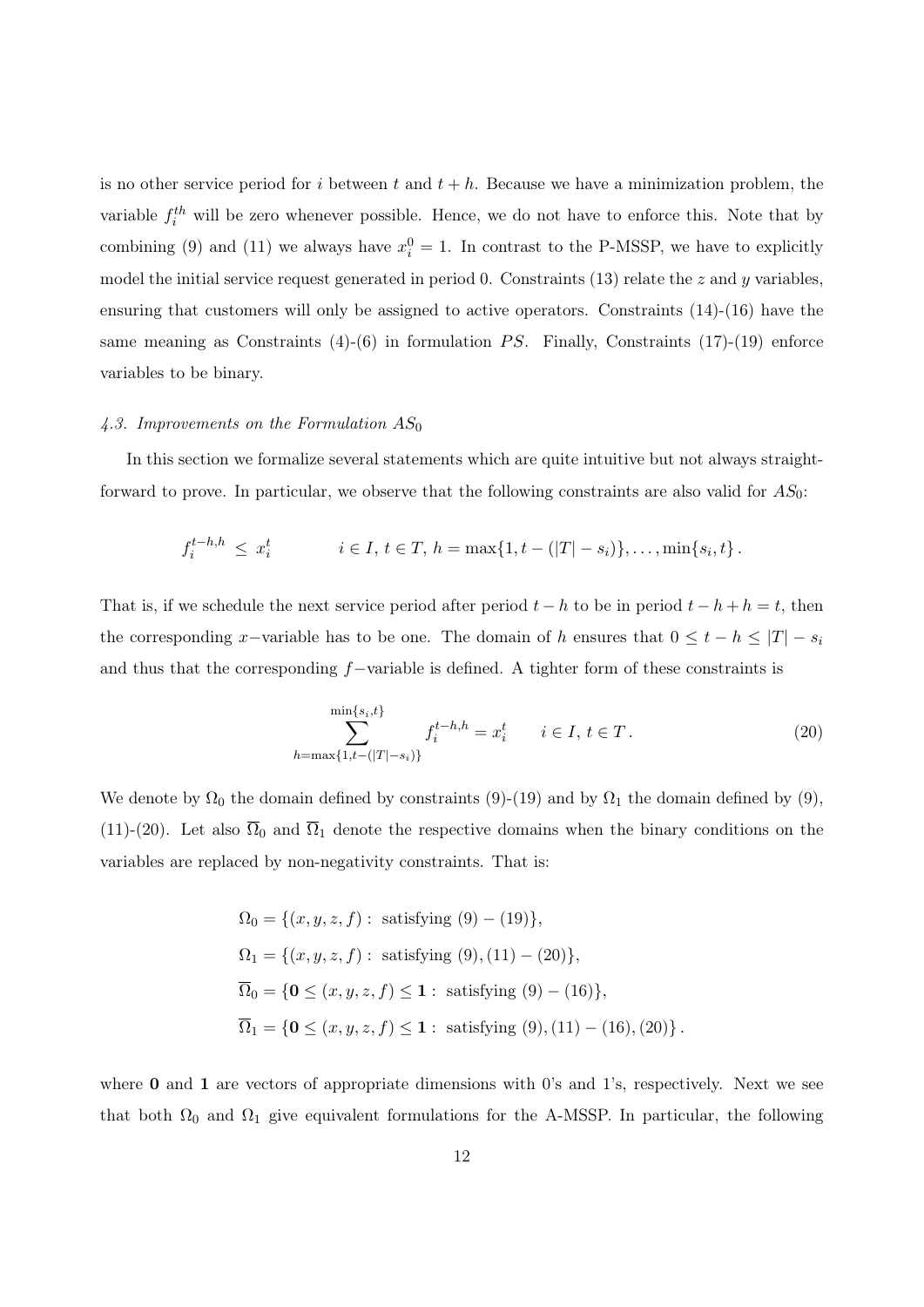statements hold (the proofs can be found in Appendix A):

Proposition 1.  $\Omega_0 = \Omega_1$ .

**Proposition 2.**  $\overline{\Omega}_1 \subseteq \overline{\Omega}_0$ .

Remark 1. The reverse of Proposition 2 is not true. Table 1 gives an example to illustrate that  $\overline{\Omega}_0 \nsubseteq \overline{\Omega}_1$ . In particular, Table 1 displays the values of the x and f variables for the solution of the LP-relaxation of AS<sub>0</sub> for the instance with  $|I| = 1$ ,  $|T| = 13$ ,  $|K| = 1$ ,  $|Q| = 3$ ,  $s_1 = 3$  and  $\beta = 0.3$ . We observe that  $f_1^{0,3} > x_1^3$ . In fact,  $f_i^{th} > x_i^{t+h}$  for  $i = 1, t = \{3, 6, 7, 8, 9, 10\}$  and  $h = 3$ . Therefore, (20) is not satisfied. This implies that a solution in  $\overline{\Omega}_0$  is not necessarily contained in  $\overline{\Omega}_1$ .

| i            | t  | $_{h}$ | $t+h$ | $x_i^t$  | $f_i^{th}$ | $\boldsymbol{x}_i^{t+h}$ |
|--------------|----|--------|-------|----------|------------|--------------------------|
| 1            | 0  | 0      | 0     |          |            | 1                        |
| 1            | 0  | 1      | 1     |          | $1/17\,$   | 1/17                     |
| 1            | 0  | 2      | 2     |          | 0          | 1/17                     |
| 1            | 0  | 3      | 3     | 1        | $16/17$    | 53/60                    |
| 1            | 1  | 3      | 4     | 1/17     | 1/17       | 7/60                     |
| 1            | 2  | 3      | 5     | 1/17     | 1/17       | 7/60                     |
| 1            | 3  | 3      | 6     | 53/60    | 53/60      | $13/20\,$                |
| 1            | 4  | 3      | 7     | 7/60     | 7/60       | 7/20                     |
| 1            | 5  | 3      | 8     | 7/60     | 7/60       | 1/5                      |
| 1            | 6  | 3      | 9     | 13/20    | 13/20      | 1/10                     |
| 1            | 7  | 3      | 10    | $7/20$   | $7/20$     | 1/20                     |
| 1            | 8  | 3      | 11    | 1/5      | $1/5\,$    | 1/20                     |
| 1            | 9  | 3      | 12    | 1/10     | 1/10       | 0                        |
| $\mathbf{1}$ | 10 | 3      | 13    | 1/20     | 1/20       | 0                        |
| 1            | 11 |        |       | $1/20\,$ |            |                          |

Table 1: x and f values for the LP-relaxation solution of  $AS_0$ .

From now on, we will use the following formulation for the A-MSSP:

$$
(AS) \quad \min \ \beta \sum_{t \in T} \sum_{k \in K} z_k^t + (1 - \beta) \sum_{i \in I} \sum_{t=1}^{|T| - s_i} \sum_{h=1}^{s_i} (s_i - h) f_i^{th}
$$
  
s.t.  $(x, y, z, f) \in \Omega_1$ 

As a consequence of *Proposition 2* and *Remark 1* we have:

**Corollary 1.** The LP-relaxation of AS is tighter than the LP-relaxation of  $AS_0$ .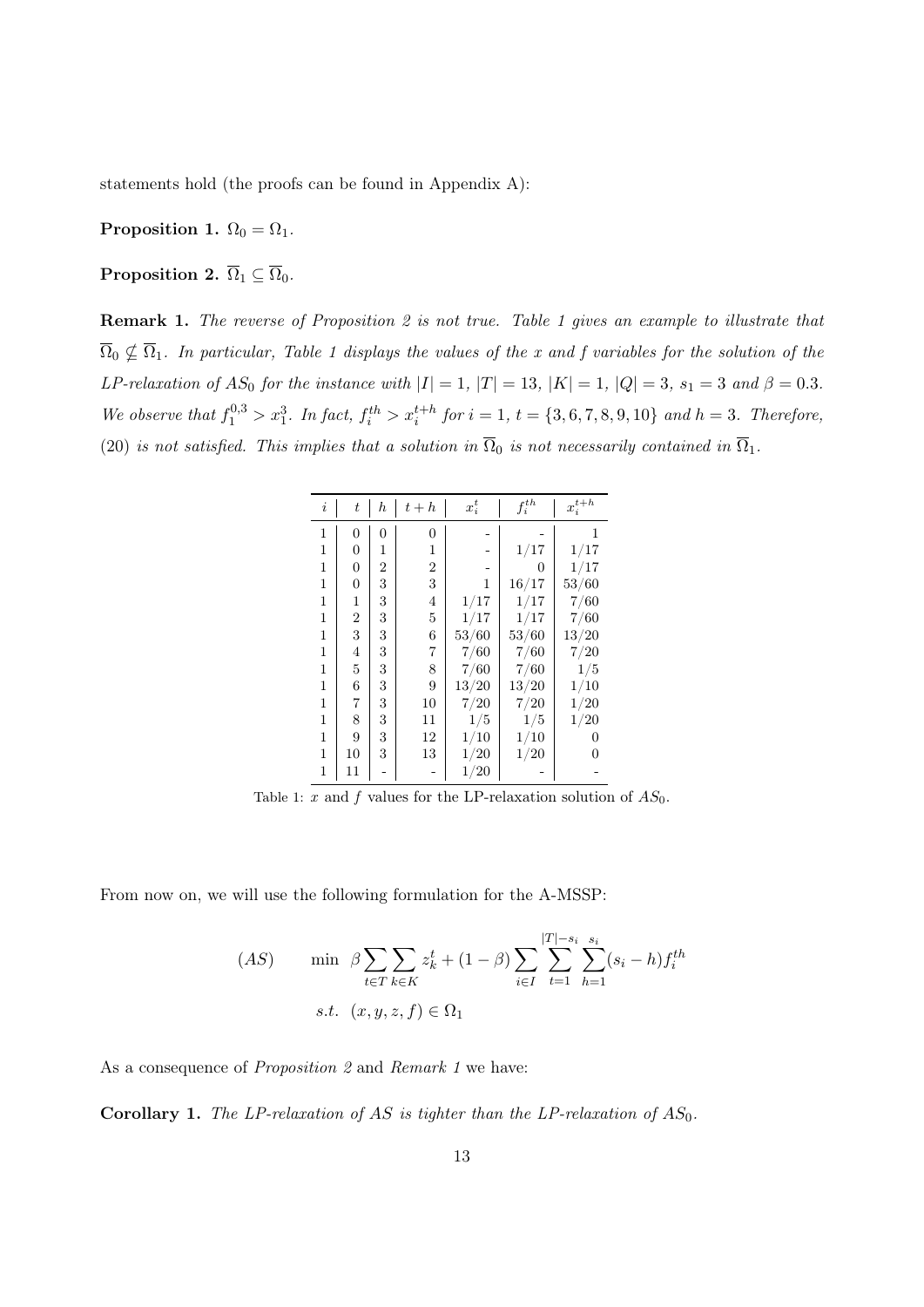Computational tests show that the LP-relaxation of AS provides lower bounds that are on average 72% tighter than those of formulation  $AS_0$ . Similarly, the CPU times using AS are 94% shorter than those for  $AS_0$ .

#### 5. Empirical Comparison of Policies

In this section we focus on the effect of the PS and AS policies and on the performance of the formulations presented in Section 4. All experiments have been run on an Intel Core i7-2600 3.4 GHz with 8 GB Ram and operating system Windows 7, 64 bit. Both formulations were coded in C++ and solved with IBM ILOG CPLEX 12.5 with a CPU time limit of one hour.

#### 5.1. Data Generation

Since we are not aware of any benchmark instances for the MSSP, we randomly generated 90 problem instances with the following characteristics. For the number of customers we chose  $|I| \in \{10, 30, 50\}$ . The respective instances are denoted as "110", "130", and "150". The number of periods is related to a time horizon of one month, i.e.,  $|T| = 30$ . For the possible service intervals  $s_i$  of the customers, we considered two different settings. The first one relates the service intervals to the number of visits per month:  $s_i \in \{4, 7, 15\}$  (eight times, four times, and twice per month, respectively). The second one considers the intervals  $s_i \in \{4, 5, \ldots, 15\}$ . We abbreviate the two settings by  $D$  and  $U$ , respectively. In view of the "physical" services mentioned in the beginning, the capacity  $Q$  of the operators is 5 or 10. Moreover, to reflect the "virtual" services, we also consider the uncapacitated version of the problem, i.e.,  $Q = |I|$ . Finally, the number of operators  $|K|$  is chosen such that all problems are feasible.

For each combination of values for  $|I|$  and  $Q$  and for the two different settings for the service intervals, we generated five different problem instances by randomly determining service intervals for the customers according to a discrete uniform distribution over the respective set of service intervals. The resulting instances are denoted as "{D,U}\_I<|I|>\_Q<Q>\_C<#instance>". For example, the first instance with 10 customers, an operator capacity of 5, and service intervals taken from  $\{4, 7, 15\}$  is denoted "D\_I10\_Q5\_C1".

For the aperiodic policy, we consider four different values for  $\beta \in \{0.2, 0.5, 0.8, 1.0\}$ . The extreme value of  $\beta = 1.0$  was considered to analyze the effect of minimizing the total number of operators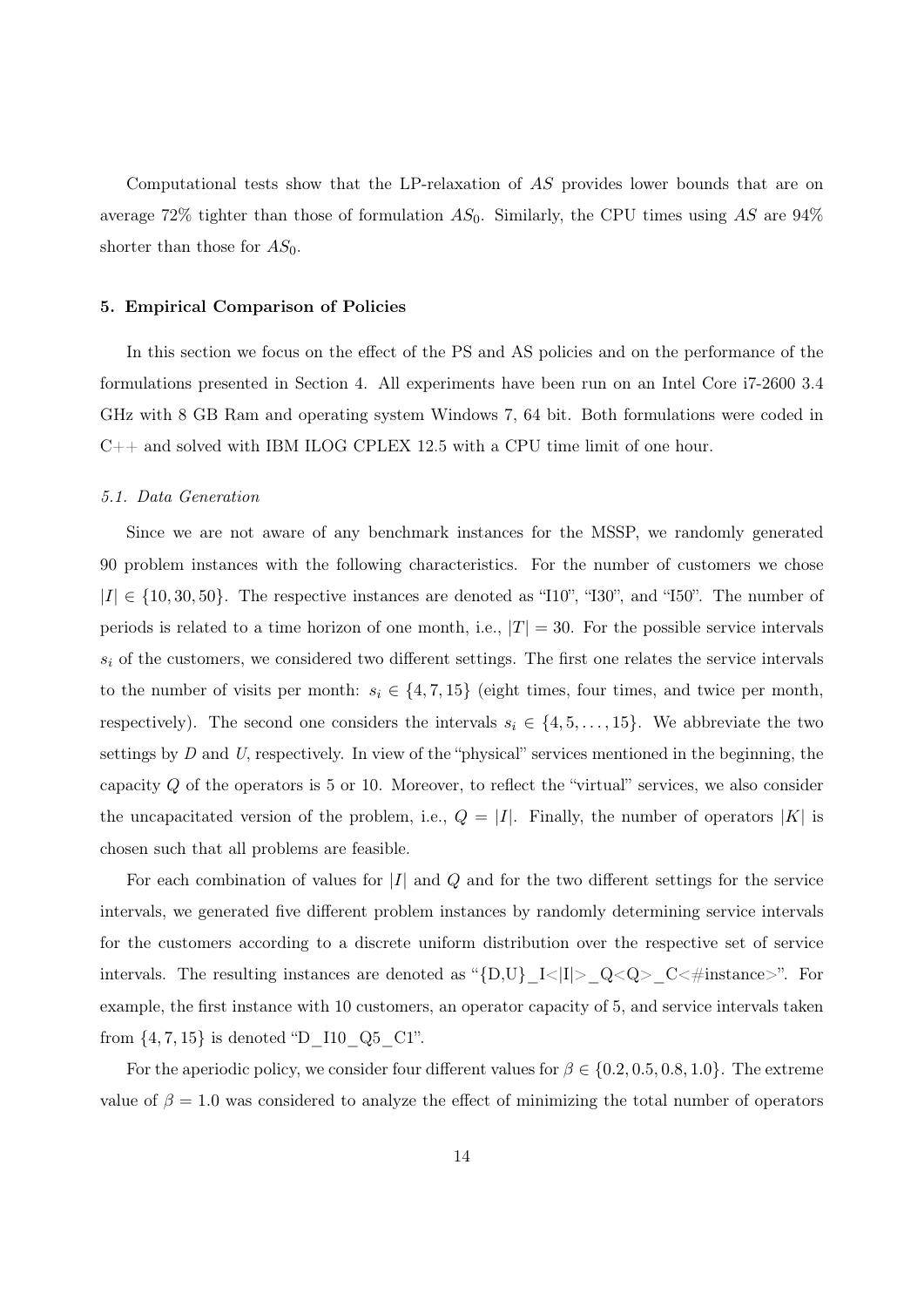used over all periods without penalizing earliness. This yields a total of 450 instances, 90 for the PS policy and 360 for the AS policy.

#### 5.2. Comparison of the Formulations

For each  $|I|$  and  $Q$ , Table 2 shows the aggregated results obtained by CPLEX for the formulations  $PS$  and  $AS$  for the D- and U-instances. For  $AS$ , the results are presented for every value of  $β$ . The detailed results can be found in Tables B.1 and B.2 in Appendix B. Each table displays the total number of operators used and the total earliness over the five instances of the best solutions found (z and e, respectively). Columns labeled Gap show the average relative deviations in percent of the best-known solutions with respect to lower bounds at termination. The average CPU times in seconds and the number of optimally solved instances are given in columns  $Time$  and  $Opt$ , respectively. CPLEX was able to find at least one feasible solution for all instances within the time limit of one hour.

|       |                             |                  |                   | PS                              |                                     |                         |                   |                                 |                          |                              |            |                                    |                                       | AS                        |                           |               |                                         |                |                   |                       |                   |                        |                                    |
|-------|-----------------------------|------------------|-------------------|---------------------------------|-------------------------------------|-------------------------|-------------------|---------------------------------|--------------------------|------------------------------|------------|------------------------------------|---------------------------------------|---------------------------|---------------------------|---------------|-----------------------------------------|----------------|-------------------|-----------------------|-------------------|------------------------|------------------------------------|
|       |                             |                  |                   |                                 |                                     |                         |                   | $\beta = 0.2$                   |                          |                              |            | $\beta = 0.5$                      |                                       |                           |                           | $\beta = 0.8$ |                                         |                |                   |                       | $\beta = 1.0$     |                        |                                    |
|       |                             | $\boldsymbol{z}$ |                   | Gap Time Opt                    |                                     | $\mathcal{Z}$           |                   | $e\;Gap\;Time\;Opt$             |                          |                              |            | $z \in Gap$ Time Opt               |                                       | $\boldsymbol{z}$          |                           |               | $e$ Gap Time Opt                        |                | $\boldsymbol{z}$  | $\epsilon$            |                   | Gap Time Opt           |                                    |
|       | D-instances                 |                  |                   |                                 |                                     |                         |                   |                                 |                          |                              |            |                                    |                                       |                           |                           |               |                                         |                |                   |                       |                   |                        |                                    |
| I10Q5 | Q10                         | 51<br>40         | 0.0<br>0.0        | 0.8<br>0.1                      | $5^{\circ}$<br>5 <sup>1</sup>       | 51 0<br>40 0            | 0.0<br>0.0        | 0.7<br>0.3                      | $5^{\circ}$<br>5         | 51 0<br>40 0                 | 0.0<br>0.0 | 1.3<br>0.4                         | 5<br>5                                | 37                        | 44 14<br>8                | 0.0<br>0.0    | 3.4<br>1.3                              | 5<br>5         | 43<br>29          | 126<br>342            | 0.0<br>0.0        | 10.3<br>0.8            | 5<br>5                             |
|       | Q5<br><i>I30 Q10</i><br>Q30 | 140<br>79<br>50  | 0.0<br>0.0        | 0.0 1567.6<br>19.2<br>0.1       | 5 <sub>1</sub><br>5<br>5            | 141 0<br>79 0<br>50 0   | 0.0<br>0.0        | 2.6 2612.4<br>57.5<br>0.9       | 3<br>5<br>5              | 139 1<br>79 0<br>50 0        | 0.0<br>0.0 | 6.5 3217.1<br>232.0<br>2.2         | 5<br>5                                | 1 1 1 3 2 1 9<br>75<br>50 | 10<br>$\theta$            | 0.0           | 6.5 3603.4<br>2.4 1333.8<br>8.5         | 4<br>5         | 0 130<br>70<br>35 | 365<br>455<br>1435    | 0.0<br>4.8<br>0.0 | 97.0<br>2566.4<br>4.7  | 5<br>$\,2$<br>$\overline{5}$       |
|       | Q5<br>I50 Q10<br>Q50        | 243<br>132<br>50 | 0.0               | 4.4 3601.9<br>2.0 1383.9<br>0.1 | $\overline{4}$<br>5 <sub>1</sub>    | 0 2430<br>132 0<br>50 0 | 0.0               | 4.4 3601.7<br>4.5 2605.8<br>1.6 | 3<br>5 <sup>1</sup>      | $0$ 243 $0$<br>130 1<br>50 0 | 0.0        | 4.4 3603.1<br>9.5 3261.9<br>2.7    | 11<br>5 <sup>1</sup>                  | 0 236 14<br>125<br>50     | 10<br>$\Omega$            | 0.0           | 3.0 3602.0<br>8.3 3602.6<br>16.7        | 5 <sup>1</sup> | 0 234<br>01119    | 570<br>623<br>35 2190 | 0.0<br>0.0<br>0.0 | 214.8<br>144.3<br>8.9  | 5<br>5<br>$\rm 5$                  |
|       | U-instances                 |                  |                   |                                 |                                     |                         |                   |                                 |                          |                              |            |                                    |                                       |                           |                           |               |                                         |                |                   |                       |                   |                        |                                    |
| I10Q5 | Q10                         | 55<br>55         | 0.0<br>0.0        | 0.5<br>0.2                      | $5^{\circ}$<br>5                    | 55 0<br>55 0            | 0.0<br>0.0        | 1.3<br>0.6                      | 5<br>5                   | 55 0<br>55 0                 | 0.0<br>0.0 | 3.3<br>1.5                         | 5 <sup>1</sup><br>$\overline{5}$      | 46                        | -20<br>43 24              | 0.0<br>0.0    | 20.3<br>6.0                             | 5<br>5         | 39<br>30          | 197<br>320            | 0.0<br>0.0        | 5.5<br>1.1             | 5<br>5                             |
|       | Q5<br>I30 Q10<br>Q30        | 109<br>71<br>70  | 0.0<br>0.0<br>0.0 | 324.4<br>11.3<br>0.2            | 5<br>5<br>5                         | 109 0<br>71 0<br>70 0   | 0.0<br>0.0<br>0.0 | 678.8<br>50.2<br>4.0            | $5^{\circ}$<br>5<br>5    | 109 0<br>71 0<br>69 1        | 0.0<br>0.0 | 0.01109.1<br>260.8<br>50.8         | 5 <sup>1</sup><br>5<br>5.             | 107<br>63                 | 3<br>17<br>60 23          |               | 3.7 3604.0<br>0.0 1070.4<br>$0.0$ 410.1 | 5<br>5.        | 01106<br>55       | 421<br>413<br>34 1532 | 0.0<br>0.0<br>0.0 | 32.3<br>564.6<br>8.1   | 5<br>$\overline{5}$<br>$\mathbf 5$ |
|       | Q5<br>I50 Q10<br>Q50        | 186<br>99<br>75  | 1.7<br>0.0<br>0.0 | 2355.2<br>362.8<br>0.4          | $\overline{2}$<br>$5^{\circ}$<br>5. | 186 0<br>99 0<br>75 0   | 0.0               | 1.7 2627.7<br>0.01084.0<br>10.3 | $\overline{2}$<br>5<br>5 | 185 0<br>99 0<br>75 0        | 0.0        | 1.1 2420.5<br>$0.0$ 2203.7<br>72.8 | 3 <sup>1</sup><br>5<br>5 <sup>1</sup> | 185<br>98<br>68           | 1<br>$\overline{2}$<br>21 |               | 2.1 3601.7<br>6.0 3411.0<br>0.0 1468.7  | 1<br>5         | 0 183<br>92<br>35 | 446<br>608<br>2091    | 0.0<br>0.0<br>0.0 | 142.9<br>659.5<br>19.8 | 5<br>5<br>5                        |

Table 2: Summary CPLEX results for the D- and U-instances with the MSSP formulations PS and AS.

For formulation  $PS$ , optimal solutions were obtained for 85% and 93% of the D-instances and U-instances, respectively. For formulation  $AS$ , the number of optimal solutions found depends on the selection of the parameter  $\beta$ . For  $\beta = 0.2$ , optimality of the best solution found could be proven for 78% and 93% of the instances. As the value of  $\beta$  increases, the harder it becomes to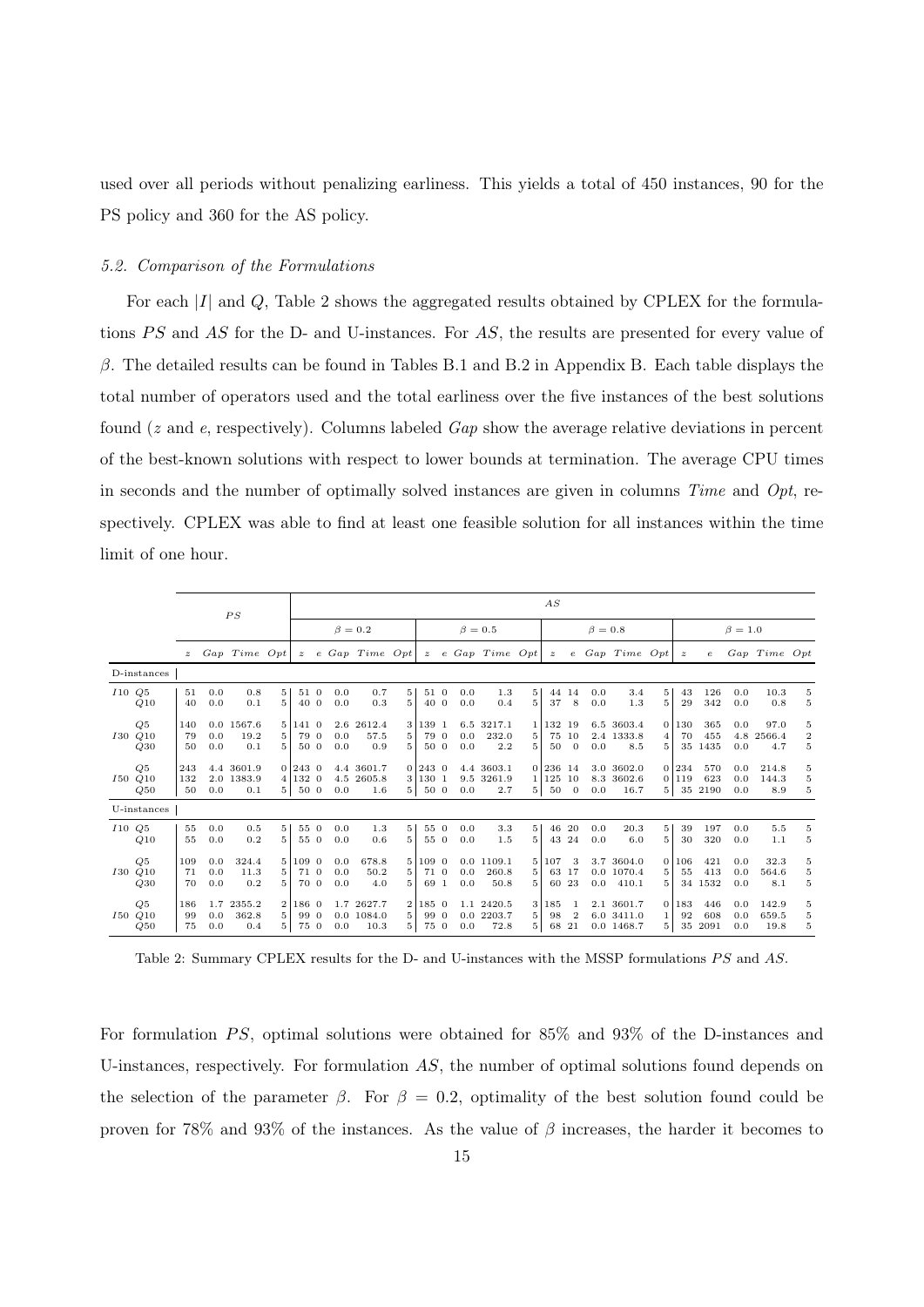obtain proven optimal solutions, especially for the D-instances. The lowest percentage of optimally solved instances occurs for  $\beta = 0.8$ , for which optimality was proven for only 60% and 65% of the D-instances and U-instances, respectively. Observe, however, that the percentage of optimally solved instances for  $\beta = 1.0$  is higher than for  $\beta = 0.8$ . In fact, the percentage of optimally solved instances for  $\beta = 1.0$  is the highest for all values of  $\beta$  and even higher than for formulation PS.

The computing times reinforce this situation. For formulation  $PS$ , the average values for the CPU time are 821.7 and 381.9 seconds for the D- and U-instances, respectively. For formulation AS, this average value also depends on the selection of the parameter  $\beta$ . For  $\beta = 0.2$ , the average values for the computing time are 1110.1 and 557.1 seconds. As the value of  $\beta$  increases, the higher the CPU time. The highest average values of CPU time correspond to  $\beta = 0.8$  with 1521.5 and 1699.0 seconds. Observe, however, that the average computing time for  $\beta = 1.0$  is substantially lower than for  $\beta = 0.8$ . The fact that  $\beta = 1.0$  does neither yield the lowest percentage of optimally solved instances nor the highest average of CPU time might be due to the fact that we do not penalize earliness in the objective function for  $\beta = 1.0$  in contrast to  $\beta = 0.8$ .

As the earliness has no impact on the objective function for  $\beta = 1.0$ , the total earliness of the solutions is uncharacteristically high. To obtain a better picture on the amount of earliness and to make the numbers comparable to the cases  $\beta$  < 1.0, we have run a second round of experiments, called phase II, with the following characteristics. We solved each instance again but set  $\beta = 0$ and added the constraint  $\Sigma$ t∈T  $\sum$ k∈K  $z_k^t = z_{\beta=1}$  which fixes the total number of operators to be used to the number of operators,  $z_{\beta=1}$ , previously obtained for  $\beta=1.0$ . The results are shown in Table 3. Although the amount of earliness increases very much from  $\beta = 0.8$  to  $\beta = 1.0$ , the total number of required operators often decreases considerably. Concerning the CPU times for phase II, we observe a similar pattern as for  $\beta$  < 1.0.

|                        |     |                  |            | D-instances |        |                  |            | U-instances |        |
|------------------------|-----|------------------|------------|-------------|--------|------------------|------------|-------------|--------|
|                        |     | $\boldsymbol{z}$ | $\epsilon$ | Gap         | Time   | $\boldsymbol{z}$ | $\epsilon$ | Gap         | Time   |
| I10                    | Q5  | 43               | 22         | 0.0         | 7.3    | 39               | 72         | 0.0         | 26.0   |
|                        | Q10 | 29               | 150        | 0.0         | 3.0    | 30               | 142        | 0.0         | 9.1    |
| 130                    | Q5  | 130              | 82         | 100.0       | 3602.2 | 106              | 8          | 60.0        | 2931.1 |
|                        | Q10 | 70               | 77         | 15.0        | 2050.5 | 55               | 136        | 0.0         | 1779.1 |
|                        | Q30 | 35               | 729        | 0.0         | 76.5   | 34               | 582        | 0.0         | 470.7  |
| <i>I</i> <sub>50</sub> | Q5  | 234              | 47         | 100.0       | 3602.1 | 183              | 24         | 60.0        | 3060.7 |
|                        | Q10 | 119              | 103        | 100.0       | 3602.0 | 92               | 138        | 100.0       | 3600.2 |
|                        | Q50 | 35               | 1014       | 0.0         | 244.5  | 35               | 887        | 0.0         | 1982.6 |

Table 3: Summary of the CPLEX phase II results for formulation AS.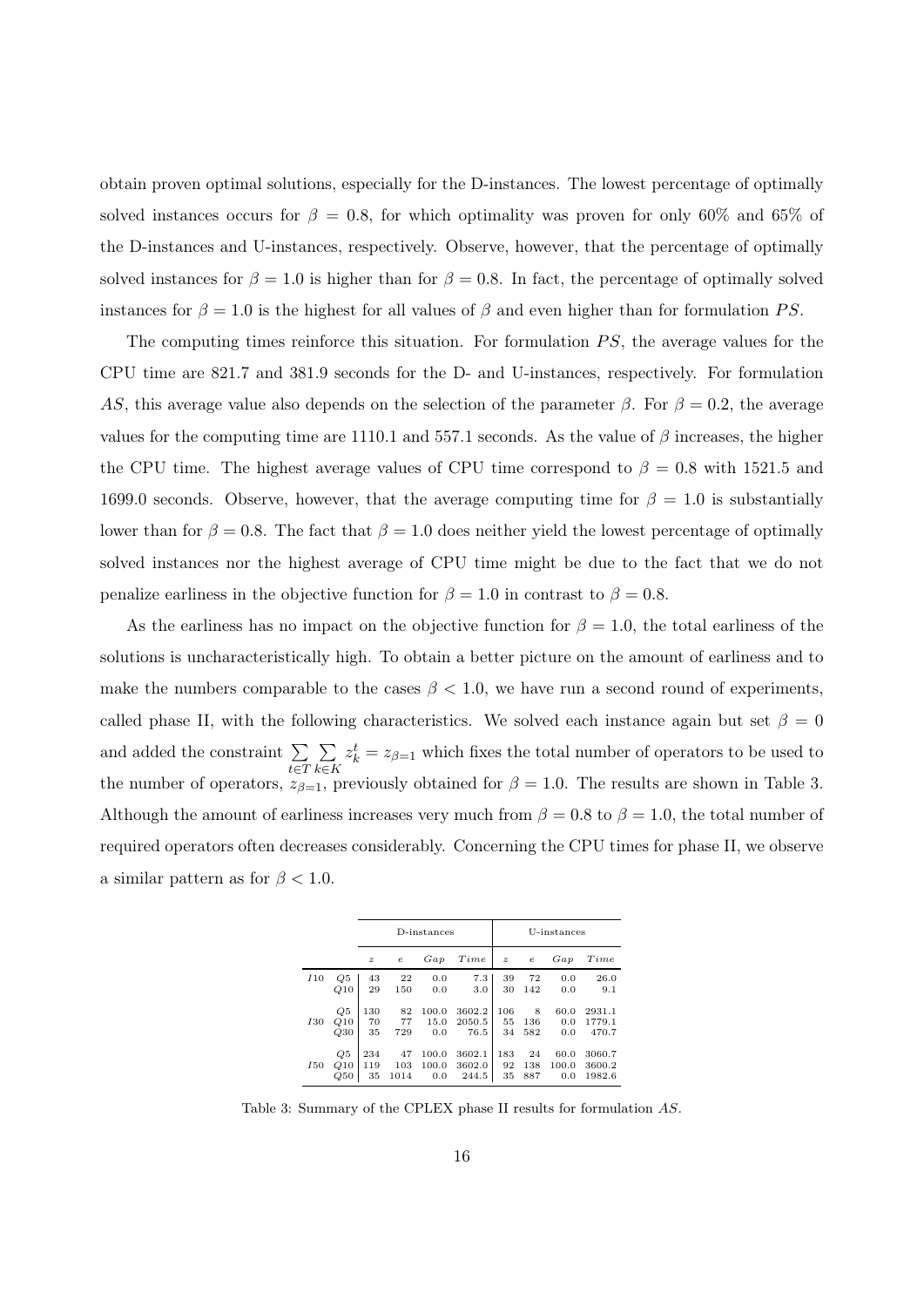The optimality gap also underlines the difficulty of the problem. For formulation  $PS$ , the average values of the gap are  $0.8\%$  and  $0.2\%$  for the D- and U-instances, respectively. For formulation AS, they again depend on the selection of the parameter  $\beta$  and exhibit the same behavior as for the percentage of optimally solved instances and the computing times. In general, the average gaps increase as the value of β increases, with the exception of  $\beta = 1.0$  which has the lowest average gaps.

The hardness of the problem also depends on the size of the instances and the value of the Q. Instances of "I10" are optimally solved for formulations PS and AS for every value of  $\beta$  and Q. For instances of "I30", optimality becomes more difficult to achieve for larger values of  $\beta$  and smaller values of  $Q$ . For the "I50" instances, optimality is almost unreachable already for values of  $Q < |I|$ . In general, the smaller the value of Q and the larger value of  $\beta$ , the more difficult to solve the problem.

In general, D-instances are more difficult to solve than U-instances. This suggests that the difficulty of the instances increases as the variety of service intervals  $(s_i)$  decreases.

#### 5.2.1. Impact of the parameter  $\beta$

As observed before, for formulation AS, parameter  $\beta$  has a crucial impact on the solutions obtained. To better perceive the effect of this parameter, Figure 3 displays the frequency chart that shows for which value of  $\beta$  we first obtain a solution for an instance that uses earliness. The frequencies are split into two subsets, proven optimal solutions and solutions with a positive Gap. We observe that for  $\beta = 0.2$  earliness is not applied at all in any of the best solutions found. Ahead of time visits first appear in solutions for  $\beta = 0.5$ . Therefore, the computational experience suggests that earliness is only worth if the cost per operator is at least the same as the penalty for ahead of time visits. The average value for this "earliness breakpoint" is  $\bar{\beta}_{bp} = 0.88$  for all best solutions found, and  $\bar{\beta}_{bp} = 0.93$  and  $\bar{\beta}_{bp} = 0.84$  for optimal solutions, for the D- and U-instances, respectively.

Figure 4 shows the number of operators used over all periods for the sets of instances in which all best-found solutions were optimal. For formulation  $AS$ , the values are displayed for each value of  $\beta$ . This figure shows a clear decrease in the total number of operators used over all periods as the parameter  $\beta$  increases. Figure 5 highlights the trade off between a reduction in the total number of operators and an increase in the total number of service visits. Finally, Figure 6 displays the average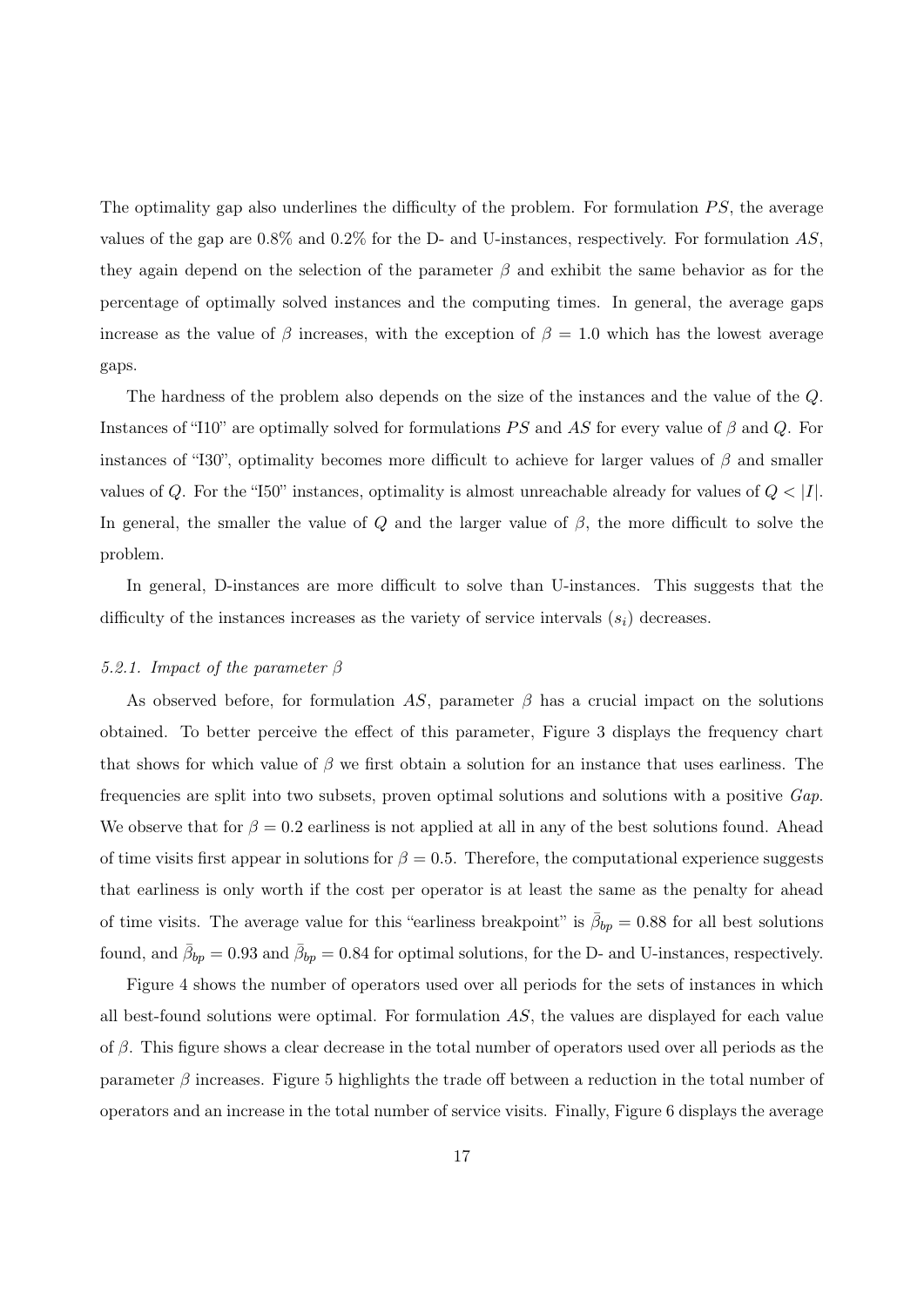values of Time for the best solutions found with formulations  $PS$  and  $AS$ . For formulation  $AS$ , the average computing times are depicted for every value of  $\beta$ . The figure supports the hardness of the problem, especially for higher values of  $\beta$  (except for  $\beta = 1.0$ ).

Under the evidence of the reduction in the number of operators used over all periods by applying the aperiodic service policy and the difficulty regarding the value of  $Q$ , the challenge is to find an efficient way to solve the P-MSSP and the A-MSSP for all possible values of  $\beta$  and  $Q$ .



Figure 3: Observed earliness breakpoint for formulation AS.



Figure 4: Cumulative number of operators for optimally solved instances.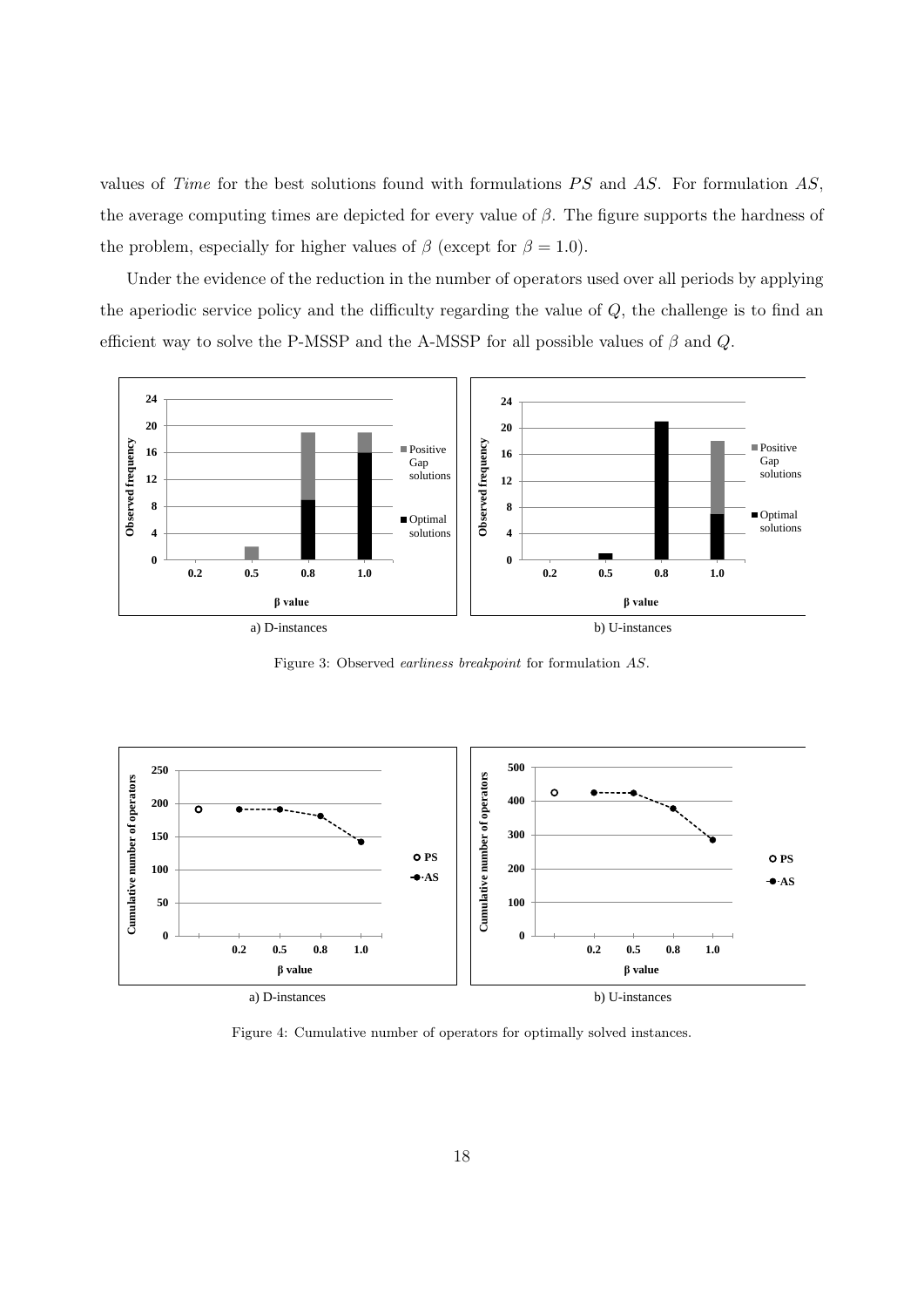

Figure 5: Cumulative number of service visits for optimally solved instances.



Figure 6: Average CPU times for best-found solutions.

#### 6. A Heuristic Algorithm for the MSSP

As we have seen in the previous section, a general purpose solver is only able to solve small and medium instances for formulation  $PS$  and small instances for formulation  $AS$  optimally within a reasonable amount of time. Therefore, we next present a heuristic solution algorithm for the P-MSSP and the A-MSSP. The heuristic first constructs an initial solution using a greedy procedure. Afterwards, a local search procedure is applied to improve the quality of the greedy solution. To diversify the search, this procedure is also applied to a series of perturbed solutions obtained from the initial greedy solution. All phases are described below.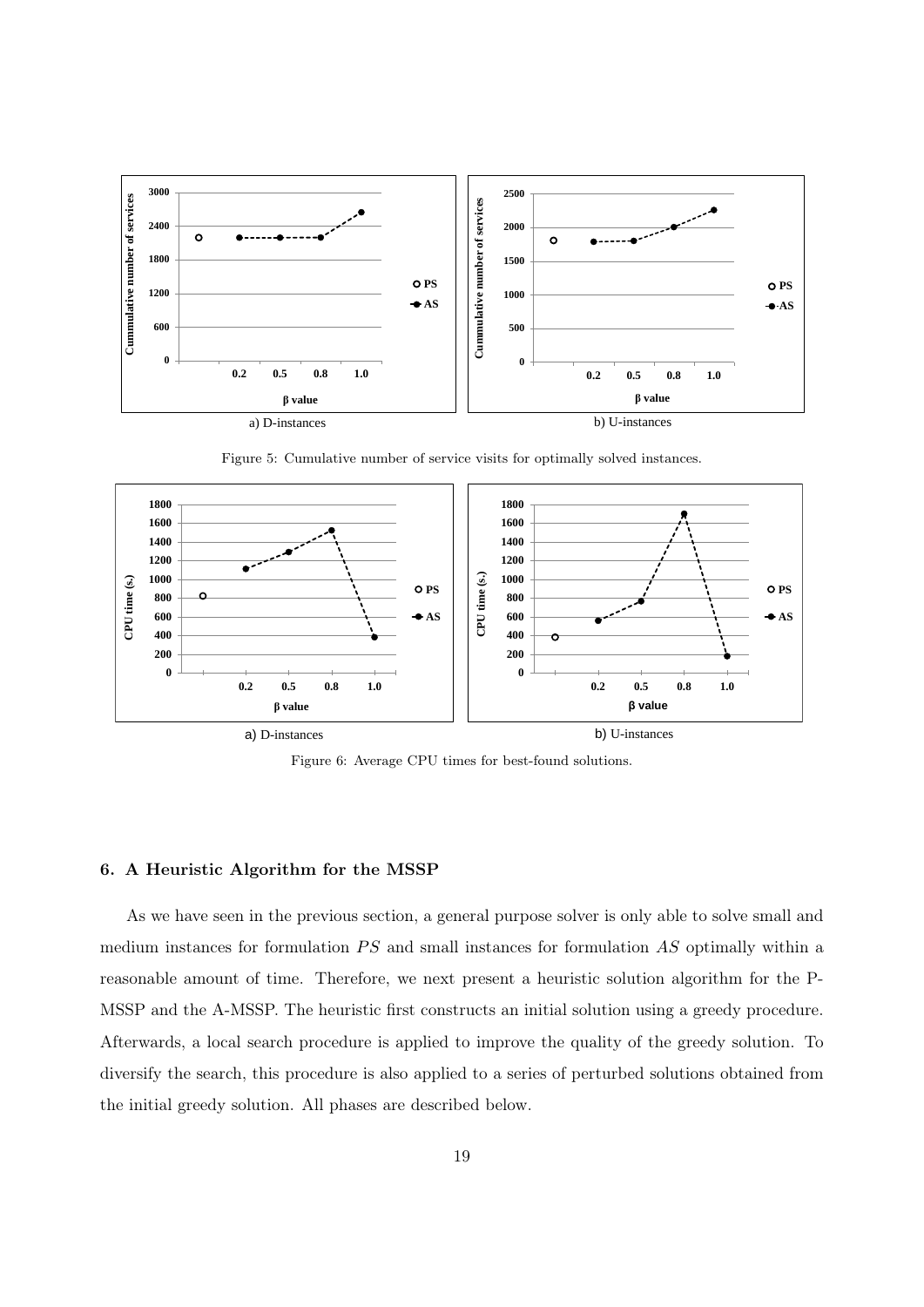#### 6.1. Greedy Procedure

In the greedy procedure we successively build a solution by selecting in each iteration first a calender-less customer and then finding the best calendar for him. Customers are selected by nondecreasing values of their service intervals  $s_i$ . The best calendar  $C_i$  for a selected customer  $i \in I$  is then a calendar with the minimal increase in the total number of operators used over all periods. In each iteration we have a partial solution in which the calendars of a set of customers have already been determined. For  $t \in T$ , we denote by  $Q_t$  the number of customers that receive service in period t. Operator  $k = k_t^{max}$  is referred to as the *last operator* in period t and the number of customers assigned to her in period  $t \in T$  is denoted by  $Q_{k_t^{max}}$ .  $Q_{k_t^{max}} = Q$  indicates that an additional operator is needed if one more customer should receive service in this period  $t$ . Periods where the last operator is completely full are called saturated, and the set of such periods is denoted by  $S = \{t \in T : Q_{k_t^{max}} = Q\}$ . A saturated period  $t \in S$  with  $k_t^{max} = |K|$  is called *exhausted*, because it is not possible to allocate any more customers to it. The set of exhausted periods is denoted by  $E = \{t \in S : k_t^{max} = |K|\}.$ 

Initially, no customer has a calendar and no operator is used. Thus, we set  $Q_t = k_t^{max}$  $Q_{k_t^{max}} = 0$ , for all  $t \in T$ , and  $S = E = \emptyset$ . In iteration p, we first select a calender-less customer  $i_p$  and then determine the best calendar  $C_{i_p} \subseteq T$  for him (in the next section, we show how to do that efficiently). Before the next iteration, the values  $Q_t$ ,  $k_t^{max}$ ,  $Q_{k_t^{max}}$ , and the sets S and E are updated for all  $t \in T$ . The heuristic terminates when calendars have been determined for all customers. Algorithm 1 gives an outline of the greedy procedure. Without loss of generality, we assume that the index set of customers is sorted by non increasing values of their service intervals, i.e.,  $I = \{i_1, \ldots, i_{|I|}\}\$  with  $s_{i_1} \leq s_{i_2} \leq \cdots \leq s_{i_{|I|}}\$ .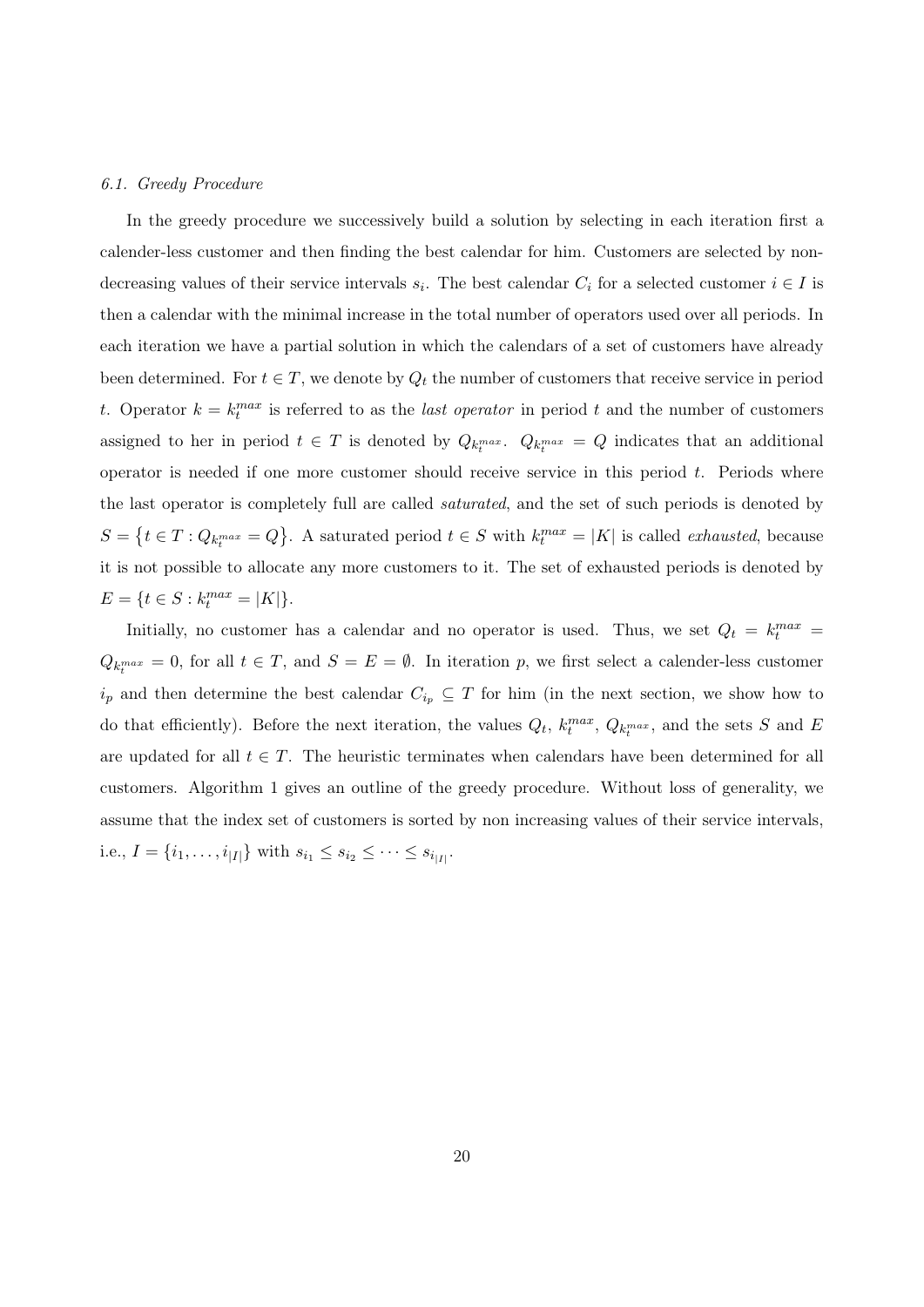Algorithm 1: Greedy Procedure

**Data**: *T*, *Q*, *K*, *I* = { $i_i$ ,  $i_2$ , . . . ,  $i_{|I|}$ },  $s_i$ , with  $s_{i_k} \leq s_{i_{k+1}}$ . 1 set  $Q_t = k_t^{max} = Q_{k_t^{max}} = 0, t \in T;$ 2 set  $S = E = \emptyset$ ; 3 for  $i_p \in I$  do 4 determine the best calendar  $C_{i_p}$  for customer  $i_p$ ; 5 | set  $Q_t = Q_t + 1, t \in C_{i_p};$ 6 set  $k_t^{max} = \left\lceil \frac{Q_t}{Q} \right\rceil$  $\left[\frac{Q_t}{Q}\right]$ ,  $t \in C_{i_p}$ ; 7  $\left| \text{ set } Q_{k_t^{max}} = Q_t - Q \cdot (k_t^{max} - 1), t \in C_{i_p}; \right|$ 8  $\Big\{\quad \text{set } S = (S \cup \{t \in C_{i_p} : Q_{k_l^{max}} = Q\}) \setminus (S \cap C_{i_p});$ 9  $\Big|$  set  $E = E \cup \{t \in C_{i_p} : t \in S, k_t^{max} = |K|\};$ 10 end

Next, we show how to efficiently determine the best calendar for a customer by formulating it as a shortest path problem in an auxiliary network. Hereby, we have to distinguish between the periodic and aperiodic policy.

#### 6.1.1. Auxiliary shortest path problem for the periodic service policy

Next, we formulate the search for the best calendar for a selected customer  $i = i_p$  in iteration p as a shortest path problem. To that end we define an auxiliary network  $N = (V, A)$  as follows. Let  $V = \{v_t : t \in T \setminus E\} \cup \{v_0, v_{|T|+1}\}.$  V contains a node associated with each non-exhausted period t, plus two pseudo nodes,  $v_0$  and  $v_{|T|+1}$ . Moreover, A contains three types of arcs: (a)  $(v_0, v_t)$ , with  $t \in \{1, \ldots, s_i\} \setminus E$ ; (b)  $(v_t, v_{t'})$  with  $t' = t + s_i, t', t \in T \setminus E$ ; and, (c)  $(v_t, v_{|T|+1})$  with  $t \in T \setminus E$ ,  $t > |T| - s_i$ . Figure 7 depicts the network. A node  $v_t \in V$  with  $t \in S$  is called saturated. Then, we define the following costs associated with the arcs of A for types  $(a)$  and  $(b)$ :

$$
c(v_t, v_{t'}) = \begin{cases} 1 & \text{if node } v_{t'} \text{ is saturated;} \\ \frac{Q_{k_t^{max}}}{|T|Q} & \text{otherwise.} \end{cases}
$$

The rationale behind the costs for arcs entering unsaturated vertices is that we want to favor calendars where operators are well utilized. The costs are chosen such that they are dominated by the cost of adding a new operator, i.e., the overall utilization of operators is less important than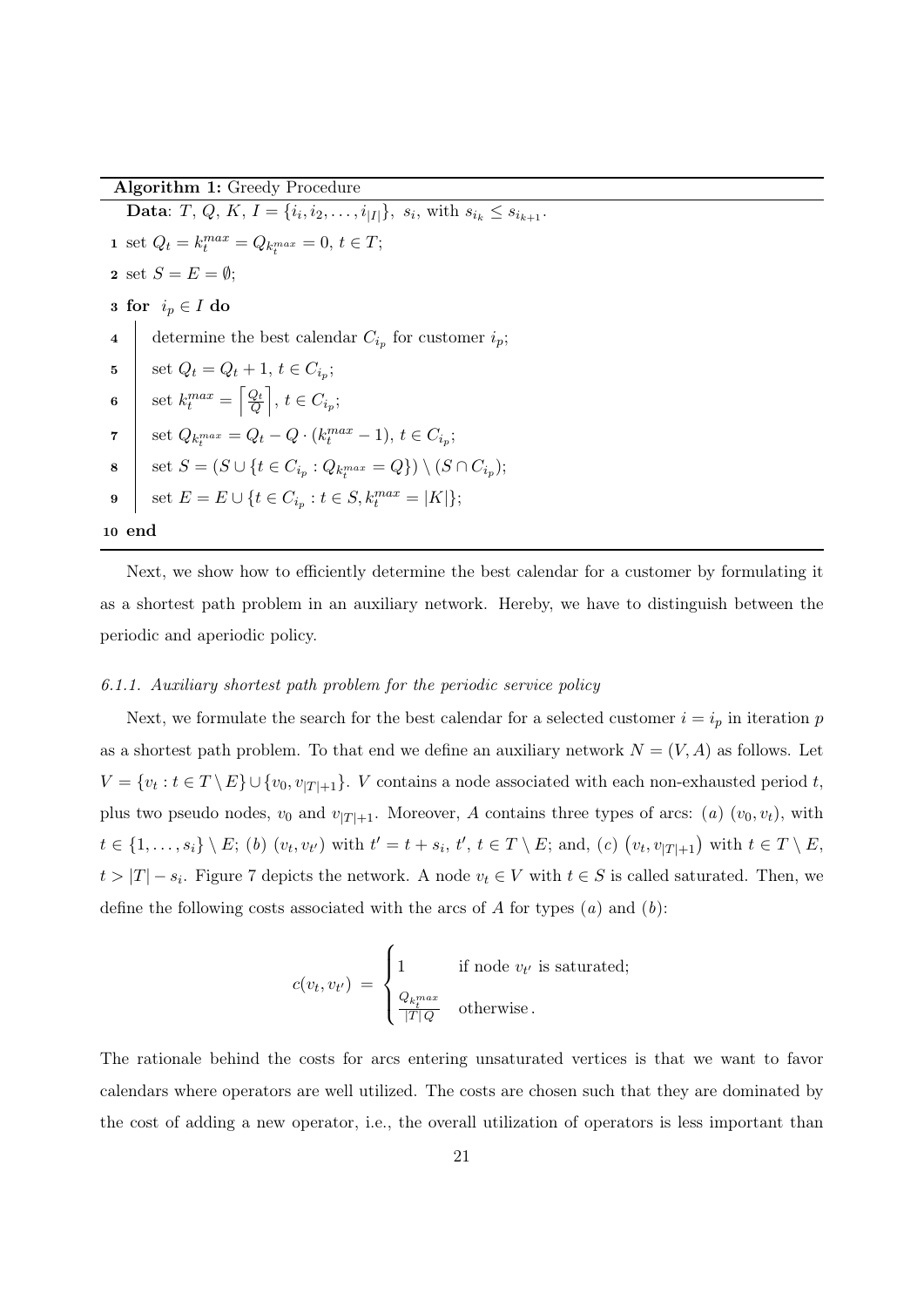the number of additional operators. For arcs of type  $(c)$ ,  $c(v_t, v_{|T|+1}) = 0$ . Any path from  $v_0$  to  $v_{|T|+1}$  in the above network corresponds to a feasible calendar for customer i:  $C_i = \{t \in T \setminus E :$  $v_t$  is in the path from  $v_0$  to  $v_{|T|+1}$ . And a shortest path yields a best calendar for customer i, i.e., one with the smallest increase in the objective function value.



Figure 7: Shortest path network representation for customer  $i \in I$  under the PS policy.

#### 6.1.2. Auxiliary shortest path problem for the aperiodic service policy

The set of nodes of the auxiliary network for the aperiodic service policy is identical to the one for the periodic policy. Concerning the arcs, A now contains three types of arcs: (a)  $(v_0, v_t)$ , with  $t \in \{1, ..., s_i\} \setminus E$ ; (b)  $(v_t, v_{t'})$  with  $t, t' \in T \setminus E$  where  $t' = t + h, h \in \{1, ..., s_i\}$ ; and, (c)  $(v_t, v_{|T|+1})$ with  $t \in T \setminus E$ ,  $t > |T| - s_i$ . Figure 8 visualizes the network. For the costs associated with the arcs of A, we now also need to calculate the total earliness of a calendar for customer i. Thus, we define the following costs associated with the arcs of  $A$  for type  $(a)$ :

$$
c(v_0, v_t) = \begin{cases} \beta & \text{if node } v_t \text{ is saturated;} \\ \beta \frac{Q_{k_t^{max}}}{|T|Q} & \text{otherwise.} \end{cases}
$$

The rationale behind the costs for arcs entering unsaturated vertices is the same as for the periodic policy; we just have to ensure that these costs are now also dominated by the costs of earliness. For arcs of type  $(b)$ , the cost of an arc  $(v_t, v_{t'})$  must now take into account not only if the destination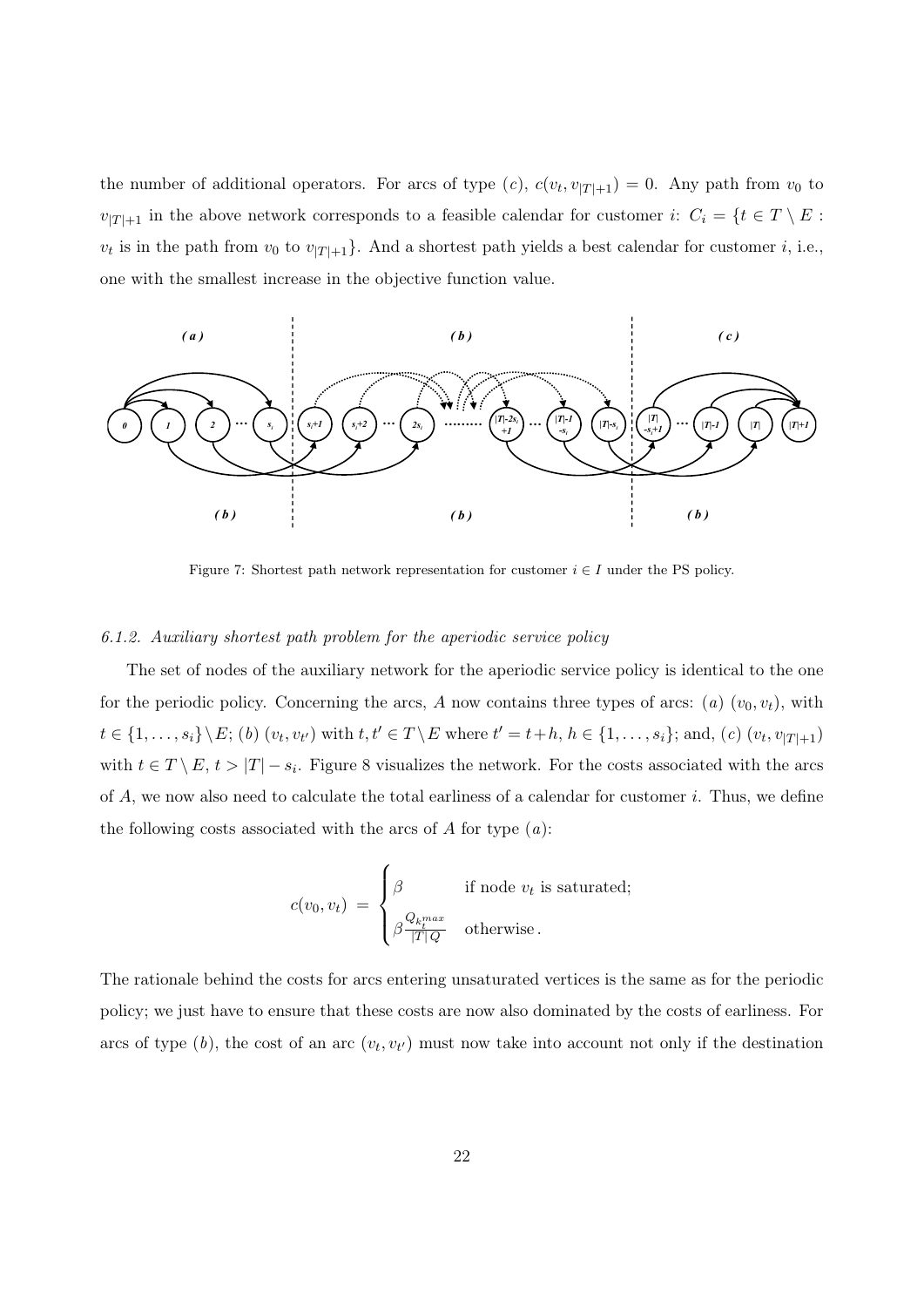node t' is saturated, but also the earliness between periods t and t', which is  $s_i - (t' - t)$ . Thus,

$$
c(v_t, v_{t'}) = \begin{cases} (1 - \beta) [s_i - t' + t] + \beta & \text{if node } v_{t'} \text{ is saturated;} \\ (1 - \beta) [s_i - t' + t] + \beta \frac{Q_{k_t^{max}}}{|T|Q} & \text{otherwise.} \end{cases}
$$

For arcs of type  $(c)$ ,  $c(v_t, v_{|T|+1}) = 0$ . Again, any path from  $v_0$  to  $v_{|T|+1}$  in the above network yields a calendar for customer i:  $C_i = \{t \in T : v_t$  is in the path from  $v_0$  to  $v_{|T|+1}\}$ . The cost of a path reflects the increment in the objective function value of the current partial solution when incorporating calendar  $C_i$ , ignoring the utilization term  $\beta \frac{Q_{k_i^m} a x}{|T| Q}$ . Indeed this increment takes into account not only the number of additional operators used over all periods but also the earliness of the new partial solution. A shortest path again yields a calendar  $C_i$  for customer i with the smallest increase in costs.



Figure 8: Shortest path network representation for customer  $i \in I$  under the AS policy.

#### 6.2. Local Search Procedure

In the local search procedure we try to improve the solution obtained by the greedy procedure. To that end, two different neighborhoods are explored. The first one considers changing the calendar of a single customer. The second one contemplates simultaneous changes in the calendars of a pair of customers. For both policies, the goal is to change the calendars of customers in such a way that we either decrease the number of operators used over all periods (and/or the earliness for the AS policy) or, if this is not possible, decrease the utilization of the least utilized operator in a period. The motivation for the latter is that it might be possible to get rid of this operator in subsequent iterations of the local search.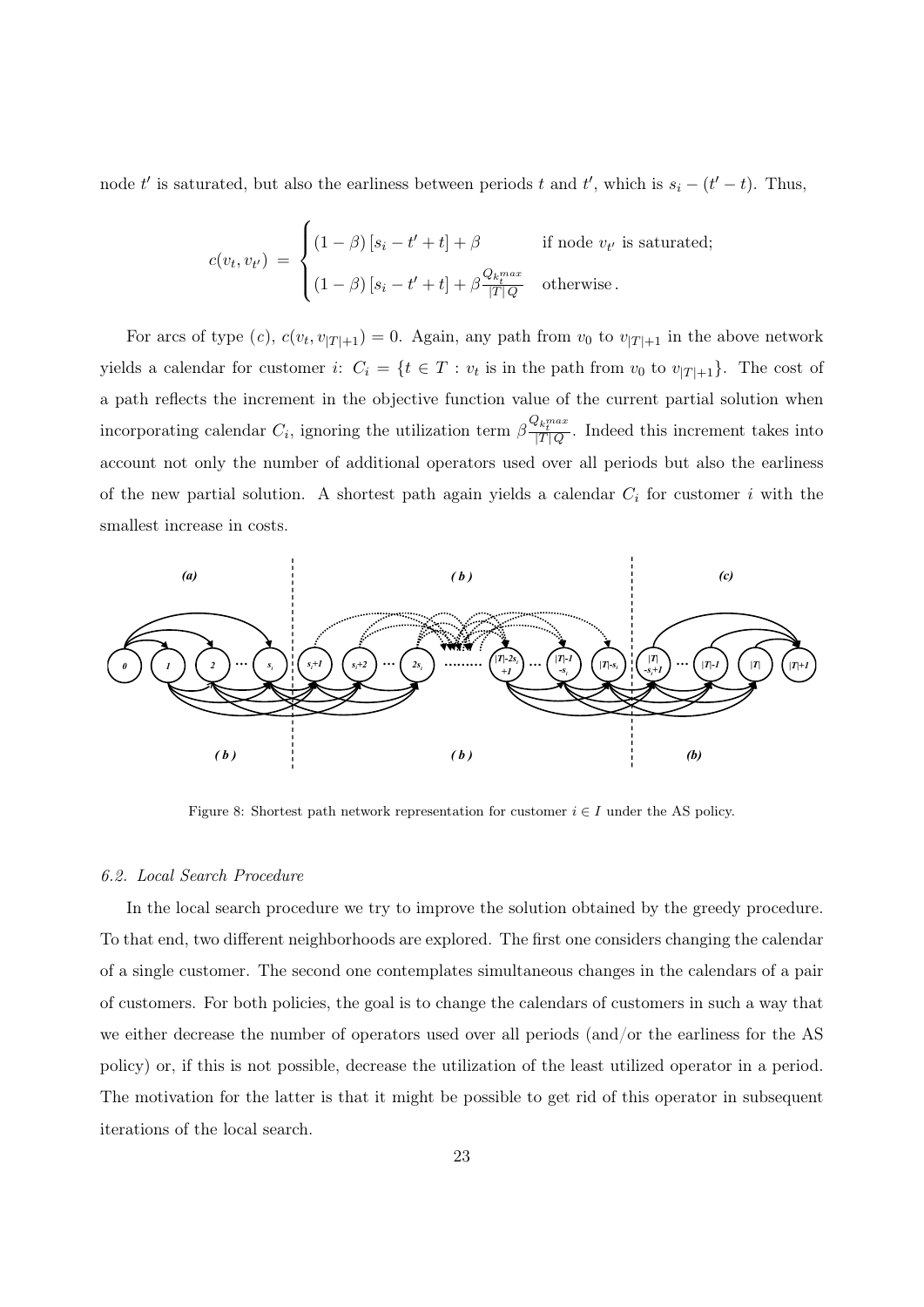#### 6.2.1. Neighborhoods

The single-customer neighborhood, or simply  $N_1$ , explores solutions in which the calendars of all customers remain unchanged, except for a fixed customer  $i \in I$ . For this customer we want to find out if the solution would improve by using a different calendar. To that end, we first delete his calender  $C_i$  and then compute the sets S and E, and the values  $Q_t$ ,  $k_t^{max}$ , and  $Q_{k_t^{max}}$  for all  $t \in T$ . Afterwards, we determine the best calendar for  $i$  using the same approach as in Section 6.1.

Since considering the change of the calendar of a single customer may be short-sighted, we also take into account the simultaneous change of the calendar of pairs of customers. The two-customers neighbourhood, or simply  $N_2$ , explores solutions in which all calendars remain unchanged, except for a pair of customers  $i, j \in I$ . In this case we want to find out if the solution would improve if the calendars of customers  $i$  and  $j$  were different.

For the PS policy, this requires to identify the first service periods of customers  $i$  and  $j$ , and then to change all their subsequent service periods accordingly. Similarly to  $N_1$ , we can formulate the simultaneous search for the best calendars for i and j as a shortest path problem. To that end, we define the auxiliary directed network  $N = (V \times V, A)$ , where  $V = \{v_t : t \in T \setminus E\} \cup \{v_0, v_{|T|+1}\}\$ is defined as in Section 6.1.1. Nodes  $(v_t, v_r) \in V \times V$  are of three types:  $(V_1)$  t and r are equal to 0;  $(V_2)$   $t, r \in T \setminus E$ ;  $(V_3)$  at least one of t and r is equal to  $|T| + 1$  and  $t > |T| - s_i$  or  $r > |T| - s_j$ . Moreover, arcs  $\{(v_t, v_r), (v_{t'}, v_{r'})\} \in A$  are of three types:  $(A_1)$   $(v_t, v_r)$  is a node of type  $(V_1)$  and  $(v_{t'}, v_{r'})$  is a node of type  $(V_2)$ , with  $t' \in \{1, \ldots, s_i\}$ ,  $r' \in \{1, \ldots, s_j\}$ ;  $(A_2)$  both nodes are of type  $(V_2)$  with  $t' = t + s_i$  and  $r' = r + s_j$ ; and  $(A_3)$   $(v_t, v_r)$  is a node of type  $(V_2)$  and  $(v_{t'}, v_{r'})$  is a node of type  $(V_3)$ . The costs of the arcs are then defined accordingly and a shortest path through this network from node  $(v_0, v_0)$  to  $(v_{|T|+1}, v_{|T|+1})$  yields the best calenders for customers i and j.

Unfortunately, the move for the AS policy is much more involved because earliness is allowed. As a result, we can no longer re-formulate the simultaneous search for the best calendars of i and  $j$  as a shortest path problem. Thus, we consider the two-customers neighborhood only for the PC policy.

#### 6.2.2. Search strategies

The neighborhoods described above are used within several strategies which differ from each other on how the customers are selected. The strategies that explore neighborhood  $N_1$  are the following: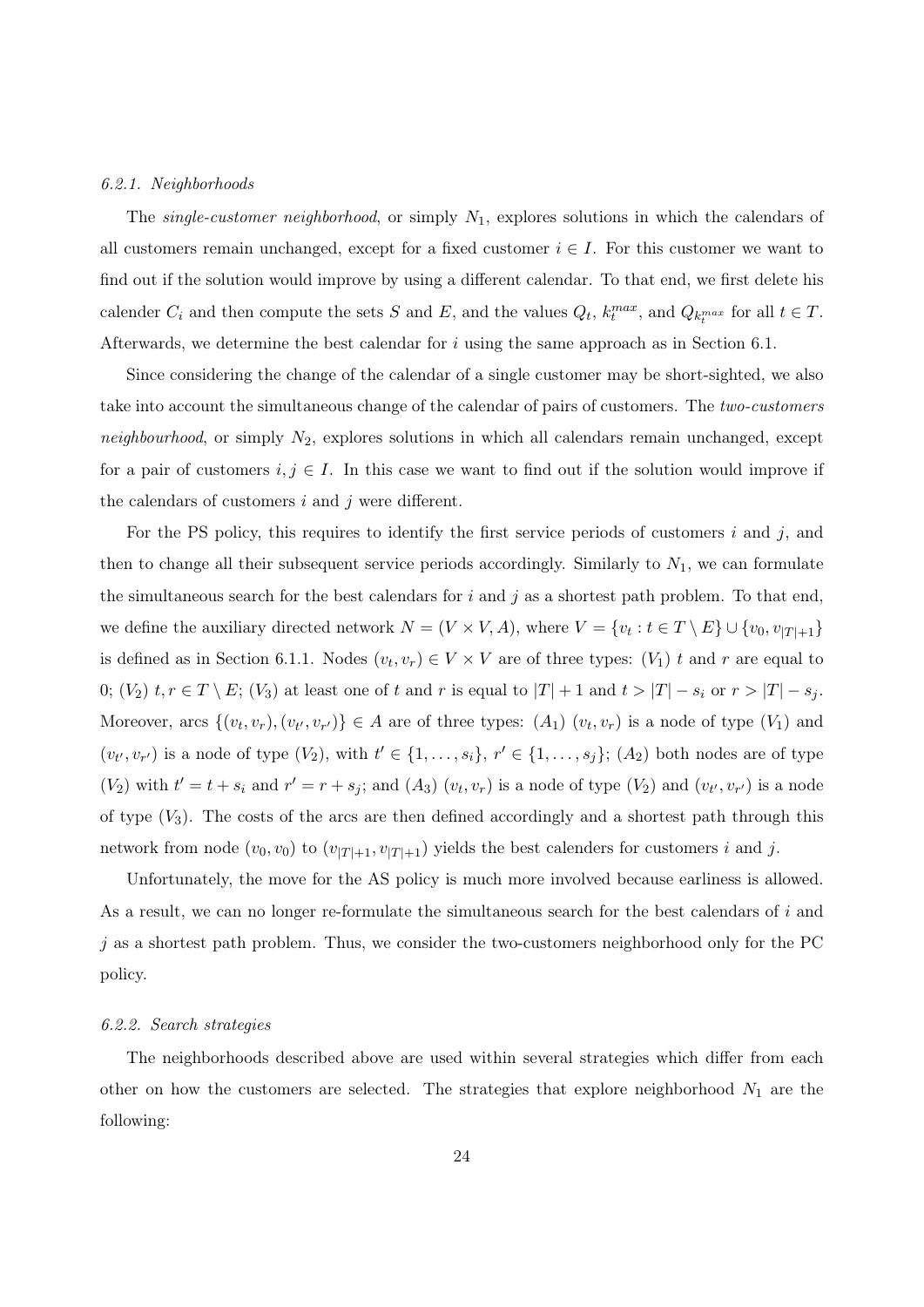$S_A$ : explores  $N_1$  for every customer  $i \in I$ . The sequence in which a customer is selected is random.

 $S_B$ : first detects the operator with the minimum number of assigned customers. Then,  $N_1$  is explored for every customer served by this operator. If there exists more than one customer, they are selected by increasing index.

The strategy that explores neighborhood  $N_2$  is the following:

S<sub>C</sub>: explores neighborhood  $N_2$  for every pair of customers  $i, j \in I$ . The sequence in which the customers are selected is random.

The local search procedure uses two distinct combinations of strategies:

 $S_{AC}$ : strategies  $S_A$  and  $S_C$  are sequentially applied.

 $S_{AB}$ : strategies  $S_A$  and  $S_B$  are sequentially applied.

#### 6.2.3. Diversification by Perturbation

To diversify the search, we apply the local search not only to the solution produced by the greedy procedure but as well to a set of perturbed solutions. We obtain the latter with a destroy & repair procedure applied to the initial greedy solution, which modifies the calendar of a randomly selected subset of customers,  $S \subseteq I$ , with  $|S| \sim U(2, |I|)$ . First, we remove the calendar of every customer in S. Then, we repair the resulting partial solution. For this we obtain for each customer  $i \in S$  a feasible calendar by solving the auxiliary shortest path problem described in Section 6.1. The order in which customers in S are selected for repairing their calendars is random.

We stop the local search procedure for every perturbed solution when no improvement has been found after exploring a complete sequence of the search strategy.

Algorithm 2 gives the general outline of the heuristic previously described. The input  $MaxDiv$  is the number of diversification iterations, whereas  $F(\cdot)$  denotes the value of the objective function for a given solution. Initially, the greedy algorithm is applied and then local search followed by the destroy & repair procedure are applied for  $MaxDiv$  iterations.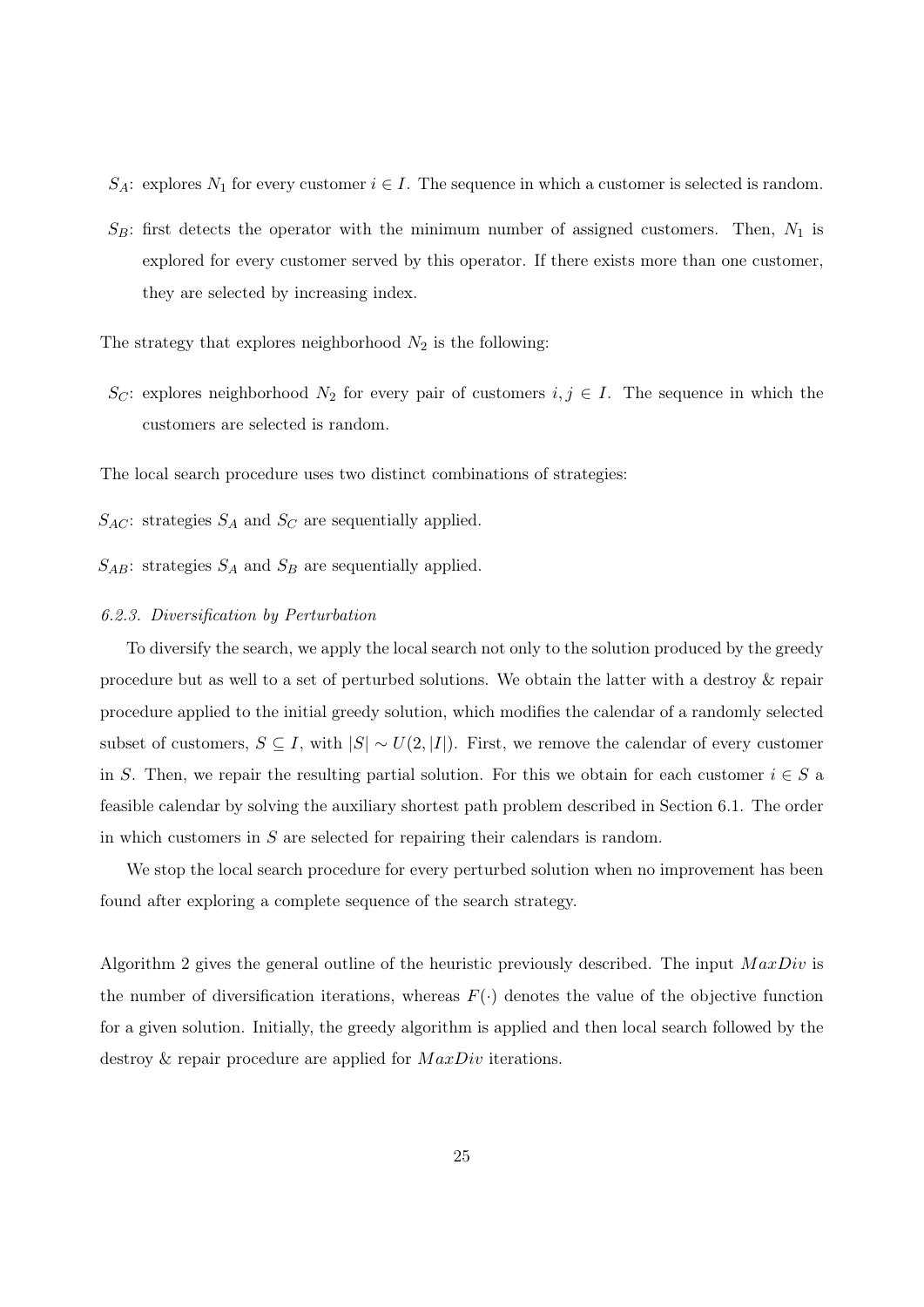```
Data: MaxDiv
 1 Greedy Sol \leftarrow Greedy;2 BestSol \leftarrow GreedySol;3 \text{ sol } \leftarrow GreedySol;4 iter \leftarrow 0;
 5 while iter \leq MaxDiv do
 6 LocalSol \leftarrow LocalSearch(sol);
 7 if F(LocalSol) \leq F(BestSol) then
 \{8\} | BestSol ← LocalSol;
 9 end
10 \mid sol \leftarrow Destroy & Repair(GreedySol);
11 \vert iter \leftarrow iter +1 ;
12 end
```
Algorithm 2: Heuristic Algorithm

#### 7. Computational Experience with the Heuristic

To asses the effectiveness of the heuristic algorithm described above, we ran a second series of computational experiments, using the same benchmark instances as in Section 5. We tried all search strategies described in Section 6.2.2 and chose the best one for the PS and, respectively, the AS policy. The algorithm was coded in  $C++$ . Recall that we randomly generated five problem instances for each combination of values for  $|I|$  and  $Q$ .

For each  $|I|$  and  $Q$ , Table 4 shows the summary of the results of the best strategy for the PS and AS policy for the D- and U-instances. The detailed results can be found in Tables C.1 and C.2 in Appendix C. Columns  $z$  and  $e$  display the total number of operators used and the total earliness, respectively, over the five instances. Columns  $HGap$  denote the relative difference between the best solution found by CPLEX and the value of the best solution found by the heuristic, averaged over the five instances. Negative values indicate that the heuristic yields better solutions than the time constrained CPLEX. We use columns Time to display the average computing time (in seconds) needed by the heuristic.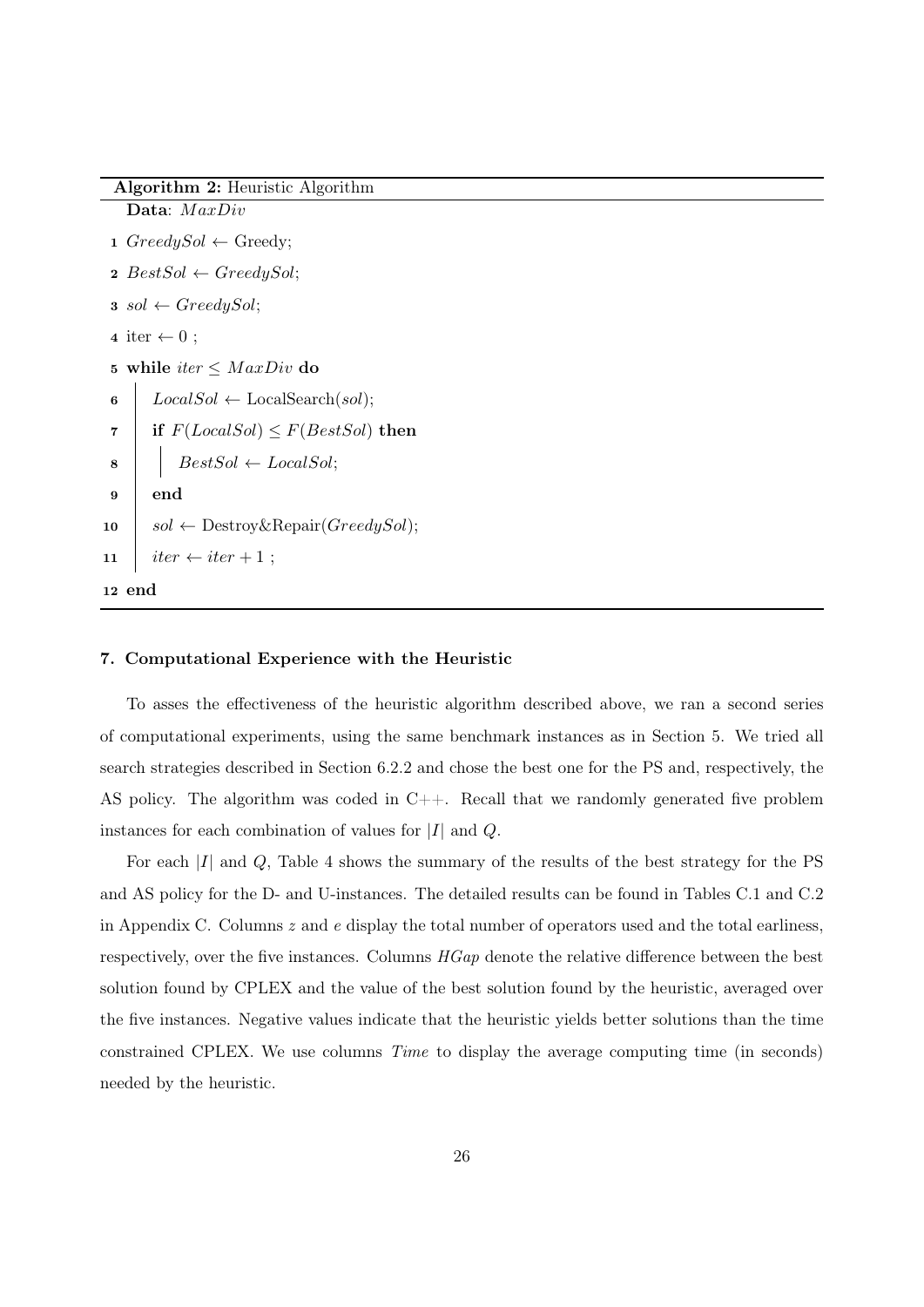|     |                      |                  | PS                      |                      |                       |                                  |                         |                                  |                       |                         |                              | AS                 |                          |                         |                              |                  |                       |                      |                       |
|-----|----------------------|------------------|-------------------------|----------------------|-----------------------|----------------------------------|-------------------------|----------------------------------|-----------------------|-------------------------|------------------------------|--------------------|--------------------------|-------------------------|------------------------------|------------------|-----------------------|----------------------|-----------------------|
|     |                      |                  |                         |                      |                       |                                  | $\beta = 0.2$           |                                  |                       | $\beta = 0.5$           |                              |                    |                          | $\beta = 0.8$           |                              |                  |                       | $\beta = 1.0$        |                       |
|     |                      | $\boldsymbol{z}$ | HGap Time               |                      | $\mathbf{z}$          |                                  | e HGap Time             |                                  | $\boldsymbol{z}$      | $e$ HGap Time           |                              | $\boldsymbol{z}$   |                          | e HGap Time             |                              | $\boldsymbol{z}$ | $\epsilon$            | HGap Time            |                       |
|     | D-instances          |                  |                         |                      |                       |                                  |                         |                                  |                       |                         |                              |                    |                          |                         |                              |                  |                       |                      |                       |
|     | I10Q5<br>Q10         | 51<br>40         | 0.00<br>0.00            | 1.9<br>2.9           | 51 0<br>40 0          |                                  | 0.00<br>0.00            | 3.0<br>2.9                       | 51 0<br>40 0          | 0.00<br>0.00            | 3.0<br>3.0                   | 46<br>37           | 6<br>8                   | 0.00<br>0.00            | 2.5<br>4.8                   | 43<br>29         | 69<br>200             | 0.00<br>0.00         | 2.1<br>2.2            |
| 130 | Q5<br>Q10<br>Q30     | 140<br>79<br>50  | 0.00<br>0.00<br>0.00    | 9.1<br>15.7<br>13.7  | 140<br>79<br>50 0     | $\overline{0}$<br>$\overline{0}$ | $-0.65$<br>0.00<br>0.00 | 28.7<br>20.7<br>24.3             | 140 0<br>79 0<br>50 0 | 0.00<br>0.00<br>0.00    | 66.4 137<br>40.2<br>29.1     | 78<br>50           | 8<br>5<br>$\overline{0}$ | 1.59<br>2.32<br>0.00    | 221.5<br>43.7<br>36.5        | 130<br>70<br>35  | 270<br>337<br>999     | 0.00<br>0.00<br>0.00 | 27.5<br>30.1<br>28.4  |
| 150 | Q5<br>Q10<br>Q50     | 242<br>132<br>50 | $-0.44$<br>0.00<br>0.00 | 56.4 132 0<br>58.7   | $30.3$ 242 0<br>50 0  |                                  | $-0.44$<br>0.00<br>0.00 | 28.3 242 0<br>57.0 131 0<br>23.7 | 50 0                  | $-0.44$<br>0.00<br>0.00 | 53.2 238<br>56.6 128<br>72.9 | 50                 | 5<br>9<br>$\Omega$       | $-0.10$<br>2.08<br>0.00 | 58.2 234<br>89.1 119<br>65.9 |                  | 453<br>485<br>35 1356 | 0.00<br>0.00<br>0.00 | 45.1<br>44.5<br>62.7  |
|     | U-instances          |                  |                         |                      |                       |                                  |                         |                                  |                       |                         |                              |                    |                          |                         |                              |                  |                       |                      |                       |
|     | I10 Q5<br>Q10        | 55<br>55         | 0.00<br>0.00            | 1.8<br>3.8           | 55 0<br>55 0          |                                  | 0.00<br>0.00            | 3.2<br>3.6                       | 55 0<br>55 0          | 0.00<br>0.00            | 3.5<br>3.9                   | 49<br>47           | 8<br>8                   | 0.00<br>0.00            | 3.0<br>5.8                   | 39<br>30         | 139<br>169            | 0.00<br>0.00         | 2.1<br>2.4            |
| 130 | Q5<br>Q10<br>Q30     | 109<br>71<br>70  | 0.00<br>0.00<br>0.00    | 9.5<br>42.5<br>26.8  | 109 0<br>71 0<br>70 0 |                                  | 0.00<br>0.00<br>0.00    | 47.7<br>20.2<br>23.5             | 109 0<br>71 0<br>70 0 | 0.00<br>0.00<br>0.00    | 58.3<br>66.5<br>56.8         | 109<br>67<br>65    | 8<br>8<br>9              | 3.06<br>2.49<br>2.14    | 58.7<br>33.9<br>42.8         | 106<br>55<br>34  | 322<br>384<br>771     | 0.00<br>0.00<br>0.00 | 36.1<br>29.8<br>49.0  |
|     | Q5<br>I50 Q10<br>Q50 | 185<br>99<br>75  | $-0.51$<br>0.00<br>0.00 | 48.7<br>75.7<br>56.3 | 185 0<br>99 0<br>75 0 |                                  | $-0.51$<br>0.00<br>0.00 | $108.6$ 185 0<br>68.4<br>41.6    | 99 0<br>75 0          | 0.00<br>0.00<br>0.00    | 82.8<br>65.7<br>219.4        | 184<br>99<br>72 12 | 1<br>-5                  | $-0.54$<br>1.79<br>2.37 | 9.4<br>152.1<br>219.2        | 183<br>92<br>35  | 529<br>490<br>1054    | 0.00<br>0.00<br>0.00 | 51.6<br>62.1<br>130.5 |

Table 4: Average heuristic results for the D- and U-instances.

For the PS policy, the best results are obtained after applying the local search procedure using the search strategy  $S_{AC}$  described in Section 6.2.2 over 100 perturbed solutions. The heuristic obtains optimal solutions for all instances in which CPLEX does. For instances not optimally solved by CPLEX, the heuristic produces the same (or a better) upper bound with considerable less time (see Table 2 for comparison). On average, the heuristic solutions are 0.06% better than those of CPLEX.

For the AS policy, best results have been obtained using the search strategy  $S_{AB}$  (see Section 6.2.2) over 100 perturbed solutions. Table 4 displays the results for each value of  $\beta$  and for each series of instances. On average, the heuristic solutions are 0.14% and 0.34% worse than those of CPLEX, with a maximum relative deviation of 5.00% and 5.36% for the D- and U-instances, respectively.

As for the different values of  $\beta$ , for  $\beta = 1.0$  the heuristic finds the same solutions as CPLEX, 92.5% and 100% of which were proven to be optimal, for the D- and U-instances, respectively. The same results are obtained for the U-instances and  $\beta = 0.5$ , in which 95% of the instances were proven to be optimal. For the D-instances with  $\beta \in \{0.2, 0.5\}$  and the U-instances with  $\beta = 0.2$ , the heuristic algorithm outperforms CPLEX on average because we have negative HGaps. The worst outcome of the heuristic is observed for  $\beta = 0.8$ , with average HGaps of 0.74 and 1.41 for the D- and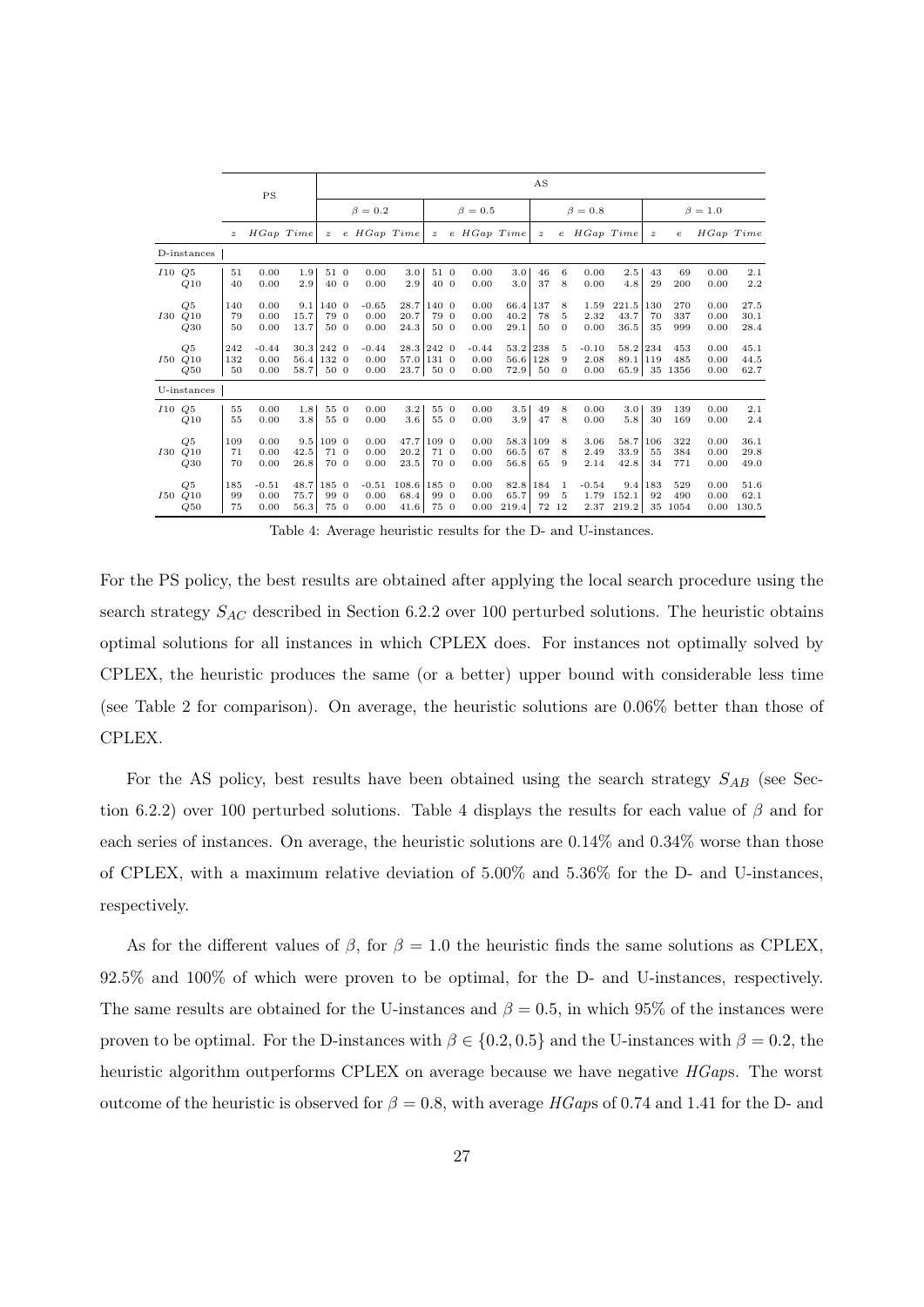U-instances, respectively. Observe however that for instances "I30", the heuristic finds the same solutions as CPLEX for all instances that were solved optimally. Moreover, for instances "I50", the heuristic outperforms CPLEX for 13.33% and 26.67% of the cases for the U- and D-instances, respectively.

Regarding CPU times, it can be observed that the heuristic CPU times are shorter than those of CPLEX. Excluding the instances with trivial capacities, i.e.,  $Q = |I|$ , the average computing times for the heuristic are significantly smaller than those of CPLEX. For the rest of the instances, the differences in CPU times are not significant.

Finally, for each I and Q, Table 5 summarizes for the PS and AS policy the contribution of each ingredient of the heuristic to its overall performance over each group of D- and U-instances. The detailed results can be found in Tables C.3 and C.4 in Appendix C. Columns  $HG_G$ ,  $HG_{LS}$ , and  $HG_P$  denote the averages over the five instances in each group of the relative difference between the best solution found by CPLEX and the value of the best solution found by the greedy procedure, the local search applied to the solution of the greedy procedure, and at the end of the heuristic when the local search has been applied over the 100 perturbed solutions. As can be seen the local search produces a considerable improvement over the greedy solution, particularly for  $\beta = 0.8$  when the greedy solution is usually not very good. However, the repetition over the perturbed solutions is significant for closing the gaps.

#### 8. Conclusions

We have presented a novel problem for multi-period service scheduling. The objective is to reduce the total number of operators while ensuring that two consecutive visits to a customer do not exceed its service interval. Two different service policies have been addressed. While the PS policy imposes a visiting activity with a fixed time interval, the AS policy allows visits before the end of the service interval. Two mathematical formulation have been presented, one for each service policy. The one for AS policy introduces a second term in the objective function to penalize ahead of time visits. This allows to model several scenarios, depending on the penalty weight. Computational results indicate that allowing for ahead of time visits reduces the number of operators for an appropriate trade-off of the objective function terms. Moreover, we have developed a heuristic algorithm that obtains good solutions within a noticeable short time.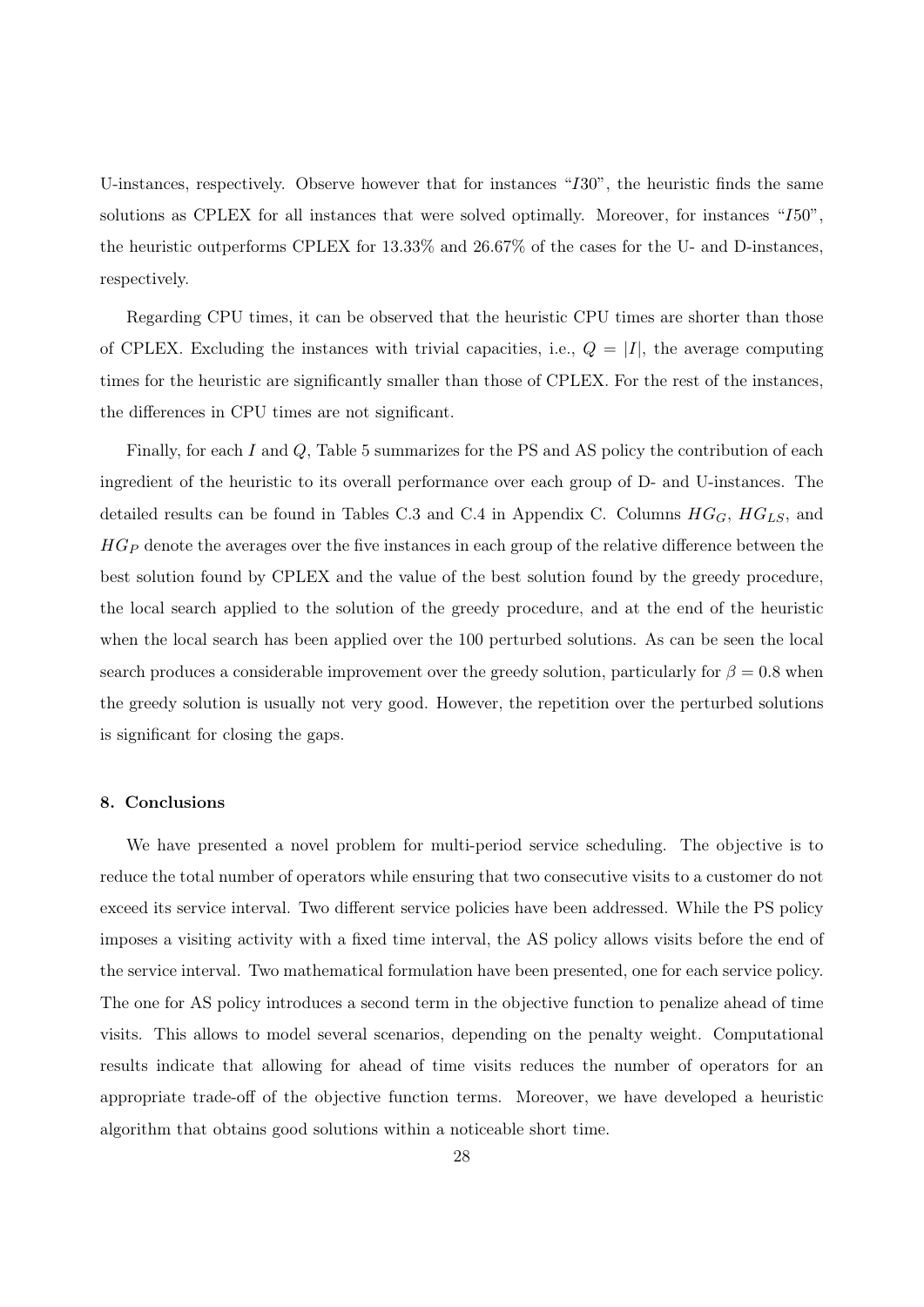|             |             |       |      |         |       |               |         |       |               |         | AS     |               |         |       |                                                                                                                               |      |
|-------------|-------------|-------|------|---------|-------|---------------|---------|-------|---------------|---------|--------|---------------|---------|-------|-------------------------------------------------------------------------------------------------------------------------------|------|
|             |             |       | PS   |         |       | $\beta = 0.2$ |         |       | $\beta = 0.5$ |         |        | $\beta = 0.8$ |         |       | $\beta = 1.0$                                                                                                                 |      |
|             |             |       |      |         |       |               |         |       |               |         |        |               |         |       | $HG_G$ $HG_{LS}$ $HG_P$ $HG_G$ $HG_{LS}$ $HG_{PS}$ $HG_P$ $HG_G$ $HG_{LS}$ $HG_P$ $HG_G$ $HG_{LS}$ $HG_{PS}$ $HG_{LS}$ $HG_P$ |      |
|             | D-instances |       |      |         |       |               |         |       |               |         |        |               |         |       |                                                                                                                               |      |
| I10         | Q5          | 0.00  | 0.00 | 0.00    | 0.00  | 0.00          | 0.00    | 0.00  | 0.00          | 0.00    | 11.05  | 0.95          | 0.00    | 5.00  | 2.50                                                                                                                          | 0.00 |
|             | Q10         | 6.00  | 0.00 | 0.00    | 2.00  | 0.00          | 0.00    | 6.00  | 0.00          | 0.00    | 6.71   | 0.00          | 0.00    | 0.00  | 0.00                                                                                                                          | 0.00 |
| <i>I</i> 30 | Q5          | 3.43  | 0.67 | 0.00    | 2.05  | 0.00          | $-0.65$ | 3.43  | 0.00          | 0.00    | 14.26  | 1.59          | 1.59    | 4.64  | 3.90                                                                                                                          | 0.00 |
|             | Q10         | 8.99  | 2.61 | 0.00    | 6.38  | 0.00          | 0.00    | 8.99  | 1.18          | 0.00    | 37.70  | 2.32          | 2.32    | 5.76  | 1.43                                                                                                                          | 0.00 |
|             | Q30         | 10.00 | 0.00 | 0.00    | 6.00  | 0.00          | 0.00    | 10.00 | 0.00          | 0.00    | 48.50  | 12.00         | 0.00    | 0.00  | 0.00                                                                                                                          | 0.00 |
| <i>I</i> 50 | Q5          | 2.01  | 0.80 | $-0.44$ | 1.21  | 0.00          | $-0.44$ | 2.01  | 0.00          | $-0.44$ | 5.39   | 0.11          | $-0.10$ | 2.13  | 2.13                                                                                                                          | 0.00 |
|             | Q10         | 6.03  | 2.23 | 0.00    | 3.80  | 0.00          | 0.00    | 6.82  | 2.20          | 0.00    | 39.33  | 2.08          | 2.08    | 5.88  | 5.88                                                                                                                          | 0.00 |
|             | Q50         | 10.00 | 0.00 | 0.00    | 2.00  | 0.00          | 0.00    | 10.00 | 0.00          | 0.00    | 71.50  | 29.50         | 0.00    | 0.00  | 0.00                                                                                                                          | 0.00 |
|             | U-instances |       |      |         |       |               |         |       |               |         |        |               |         |       |                                                                                                                               |      |
| I10         | Q5          | 7.60  | 0.00 | 0.00    | 5.93  | 0.00          | 0.00    | 7.60  | 0.00          | 0.00    | 18.08  | 0.00          | 0.00    | 2.50  | 2.50                                                                                                                          | 0.00 |
|             | Q10         | 7.60  | 0.00 | 0.00    | 5.93  | 0.00          | 0.00    | 7.60  | 0.00          | 0.00    | 12.18  | 0.00          | 0.00    | 0.00  | 0.00                                                                                                                          | 0.00 |
| <i>I</i> 30 | Q5          | 7.56  | 2.89 | 0.00    | 9.02  | 2.89          | 0.00    | 8.39  | 4.63          | 0.00    | 38.77  | 3.06          | 3.06    | 3.95  | 3.04                                                                                                                          | 0.00 |
|             | Q10         | 10.10 | 1.67 | 0.00    | 8.43  | 1.67          | 0.00    | 10.10 | 4.43          | 0.00    | 62.89  | 7.68          | 2.49    | 14.90 | 5.30                                                                                                                          | 0.00 |
|             | Q30         | 5.87  | 0.00 | 0.00    | 5.87  | 0.00          | 0.00    | 5.87  | 0.00          | 0.00    | 37.64  | 10.23         | 2.14    | 0.00  | 0.00                                                                                                                          | 0.00 |
| <i>I</i> 50 | Q5          | 5.90  | 1.59 | $-0.51$ | 7.63  | 1.59          | $-0.51$ | 8.06  | 5.40          | 0.00    | 32.31  | 1.18          | $-0.54$ | 2.77  | 2.77                                                                                                                          | 0.00 |
|             | Q10         | 13.24 | 6.06 | 0.00    | 11.17 | 5.22          | 0.00    | 13.24 | 10.13         | 0.00    | 108.53 | 3.85          | 1.79    | 8.84  | 5.50                                                                                                                          | 0.00 |
|             | Q50         | 6.67  | 0.00 | 0.00    | 6.67  | 0.00          | 0.00    | 6.67  | 0.00          | 0.00    | 83.19  | 11.19         | 2.37    | 0.00  | 0.00                                                                                                                          | 0.00 |

Table 5: Average relative contribution of each heuristic phase.

#### Acknowledgements

This research has been partially supported by the Spanish Ministry of Economy and Competitiveness through grant MTM2012-36-163-C06-05 and EDRF funds, and by grant NI 521/6-1 of the German Research Foundation (DFG). The research of the first author has been partially through of the Mexican National Council for Science and Technology (CONACyT) through grant 310857. This support is gratefully acknowledged.

#### References

- [1] Anily, S., Glass, C., Hassin, R., 1998. The scheduling of maintenance service. Discrete Applied Mathematics 82 (1-3), 27–42.
- [2] Bar-Noy, A., Bhatia, R., Naor, J., Schieber, B., 2002. Minimizing service and operation costs of periodic scheduling. Mathematics of Operations Research 27 (3), 518–544.
- [3] Bar-Noy, A., Ladner, R., 2003. Windows scheduling problems for broadcast systems. SIAM Journal on Computing 32 (4), 1091–1113.
- [4] Bar-Noy, A., Ladner, R., Tamir, T., 2007. Windows scheduling as a restricted version of bin packing. ACM Transactions on Algorithms 3 (3).
- [5] Bar-Noy, A., Ladner, R., Tamir, T., Van De Grift, T., 2012. Windows scheduling of arbitrary-length jobs on multiple machines. Journal of Scheduling 15 (2), 141–155.
- [6] Bertazzi, L., 2008. Analysis of direct shipping policies in an inventory-routing problem with discrete shipping times. Management Science 54 (4), 748–762.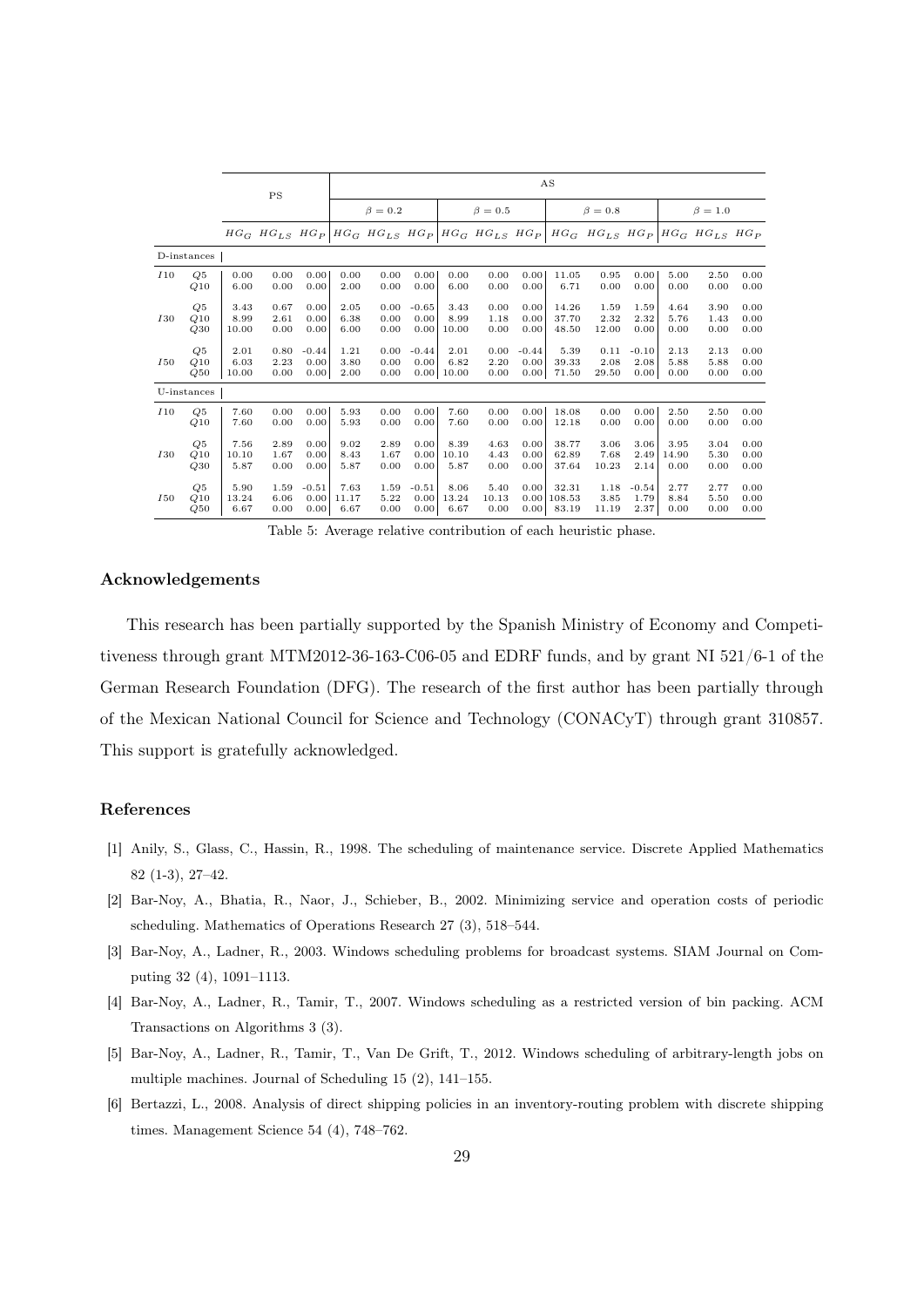- [7] Campbell, A., Hardin, J., 2005. Vehicle minimization for periodic deliveries. European Journal of Operational Research 165, 668–684.
- [8] Campbell, A. M., Wilson, J. H., 2014. Forty years of periodic vehicle routing. Networks 63 (1), 2–15. URL http://dx.doi.org/10.1002/net.21527
- [9] Coelho, L., Cordeau, J., Laporte, G., 2013. Thirty years of inventory routing. Transportation Science 48 (1), 1–19.
- [10] Corominas, A., Kubiak, W., Pastor, R., 2010. Mathematical programming modeling of the response time variability problem. European Journal of Operational Research 200 (2), 347–357.
- [11] Corominas, A., Kubiak, W., Pastor, R., 2012. Heuristics for the response time variability problem. European Journal of Industrial Engineering 6 (6), 751–764.
- [12] Fernández, E., Kalcsics, J., Nickel, S., Ríos-Mercado, R., 2010. A novel territory design model arising in the implementation of the WEEE-directive. Journal of the Operation Research Society 61 (3), 503–514.
- [13] Gallego, G., Simchi-Levi, D., 1990. On the effectiveness of direct shipping strategy for the one-warehouse multiretailer r-systems. Management Science 36 (2), 240–243.
- [14] García-Villoria, A., Corominas, A., Delorme, X., Dolgui, A., Kubiak, W., Pastor, R., 2013. A branch and bound algorithm for the response time variability problem. Journal of Scheduling 16 (2), 243–252.
- [15] Grigoriev, A., van de Klundert, J., Spieksma, F., 2006. Modeling and solving the periodic maintenance problem. European Journal of Operational Research 172 (3), 783–797.
- [16] Han, C.-C., Lin, K.-J., Hou, C.-J., 1996. Distance-constrained scheduling and its applications to real-time systems. IEEE Transactions on Computers 45 (7), 814–826.
- [17] Herrmann, J., 2011. Using aggregation to reduce response time variability in cyclic fair sequences. Journal of Scheduling 14 (1), 39–55.
- [18] Jeffries, T., O'Hanley, J., 2012. Optimal location and scheduling of blood collection facilities. In: OR54, University of Edinburgh, 4-6 September 2012.
- [19] Korst, J., Aarts, E., Lenstra, J. K., Wessels, J., 1994. Periodic assignment and graph colouring. Discrete Applied Mathematics 51 (3), 291–305.
- [20] McClurg, T., Chand, S., 2002. A parallel machine replacement model. Naval Research Logistics 49 (3), 275–287.
- [21] Queiruga, D., Walther, G., González-Benito, J., Spengler, T., 2008. Evaluation of sites for the location of WEEE recycling plants in spain. Waste Management 28 (1), 181 – 190.
- [22] Sbihi, A., Eglese, R., 2007. Combinatorial optimization and green logistics. 4OR: A Quarterly Journal of Operation Research 5 (2), 99–116.
- [23] Xu, Y., Yu, H., Liu, K., Tang, L., 2011. Inventory replenishment scheduling to minimize the number of vehicles. pp. 74–78.
- [24] Yavuz, M., Jeffcoat, D., 2007. An analysis and solution of the sensor scheduling problem. Lecture Notes in Control and Information Sciences 369, 167–177.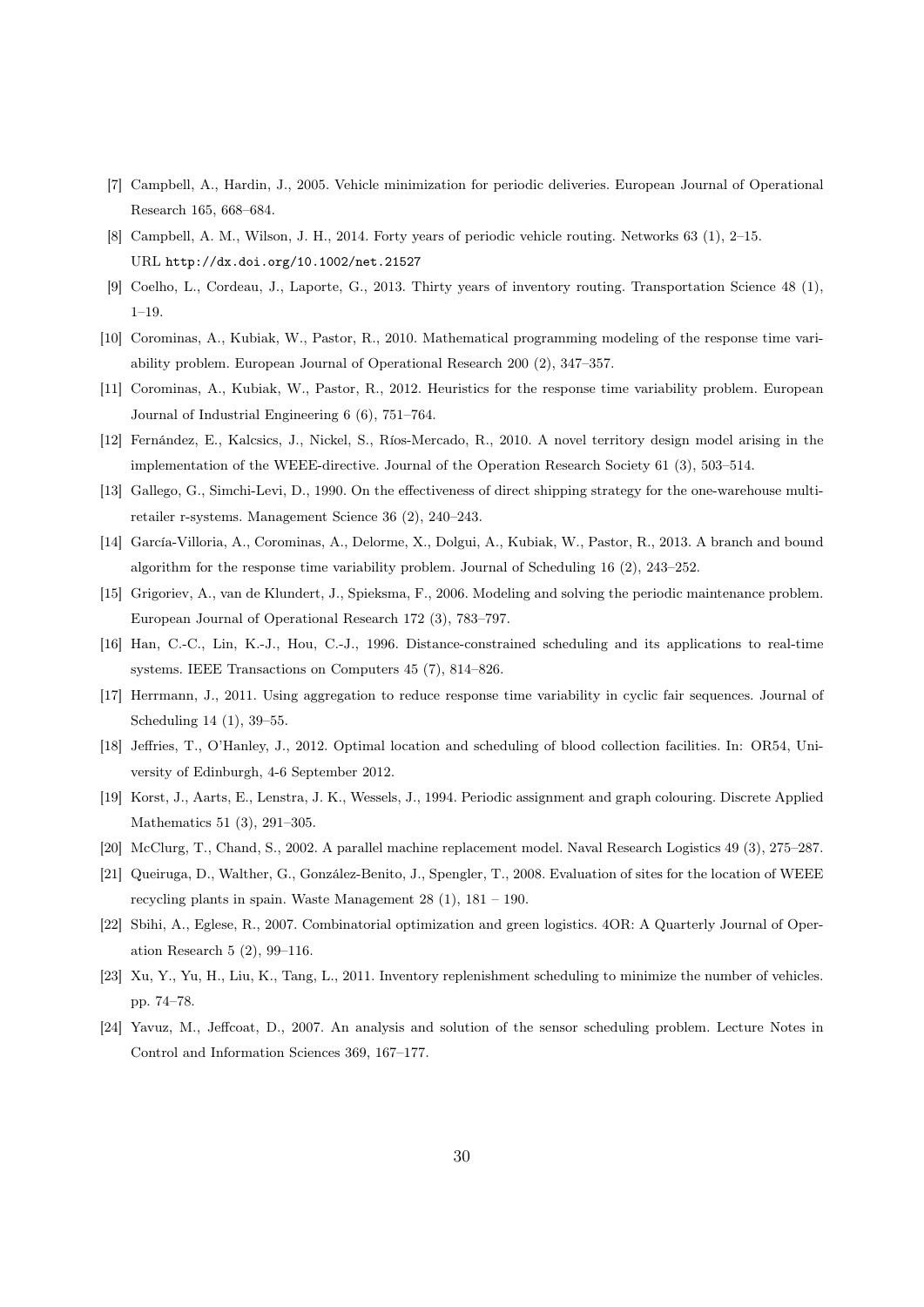#### Appendix A. Proof of propositions of Section 4.3

Proposition 1.  $\Omega_0 = \Omega_1$ .

*Proof.* (a)  $\Omega_1 \subseteq \Omega_0$ . Let us suppose there exists  $(x, y, z, f) \in \Omega_1$  such that  $(x, y, z, f) \notin \Omega_0$ . Then, there exist indices  $i \in I$  and  $t \in \{0, \ldots, |T| - s_i\}$  with  $x_i^t > \sum_{i=1}^{s_i}$  $h=1$  $x_i^{t+h}$ . By definition,  $x_i^t = 1$  and  $x_i^{t+h} = 0$  for all  $h \in \{1, ..., s_i\}$ . By (11),  $\sum_{h=1}^{s_i}$  $f_i^{th} = 1$ , so  $f_i^{th'} = 1$  for some  $h' \in \{1, ..., s_i\}$ . But then,

$$
0 = x_i^{t+h'} = \sum_{h=\max\{1,t+h'-(|T|-s_i)\}}^{\min\{s_i,t+h'\}} f_i^{t+h'-h,h} \ge f_i^{th'} = 1,
$$

as  $h' \in [\max\{1, t + h' - (|T| - s_i)\}, \min\{s_i, t + h'\}].$ 

(b)  $\Omega_0 \subseteq \Omega_1$ . Let us suppose there exists  $(x, y, z, f) \in \Omega_0$  such that  $(x, y, z, f) \notin \Omega_1$ . Therefore,  $\min\{s_i,t'$  $\sum$ }  $h=\max\{1,t'-(|T|-s_i)\}\$  $f_i^{t'-h,h}$  $x_i^{t'-h,h} \neq x_i^{t'}$  $t_i'$  for some  $t' \in T$ .

We first consider the case that  $\min\{s_i,t'$  $\sum$ }  $h=\max\{1,t'-(|T|-s_i)\}$  $f_i^{t'-h,h} < x_i^{t'}$  $t_i'$ . By definition,  $x_i^{t'} = 1$  and  $f_i^{t'-h,h} = 0$  for  $h = \max\{1, t' - (|T| - s_i)\}, \ldots, \min\{s_i, t'\}.$  If  $t' \geq 1$  is the first service period for customer *i*, then  $t' \leq s_i$ . Setting  $t = 0$  and  $h = t'$  in (12), we get

$$
2 = x_i^0 + x_i^{t'} \le \sum_{s=1}^{t'-1} x_i^s + f_i^{0,t'} + 1 = 1,
$$

as  $t' \in \{\max\{1, t' - (|T| - s_i)\}, \ldots, \min\{s_i, t'\}\}\.$  If t' is not the first service period for i, then let  $h' \geq 1$  be minimal with  $x_i^{t'-h'} = 1$ , i.e.,  $t' - h' \geq 1$  is the service period immediately preceding t'. By (10),  $h' \leq s_i$ . Thus, setting  $t = t' - h'$  and  $h = h'$  in (12), we again obtain a contradiction.

Next, we consider the case that  $\min\{s_i,t'$  $\sum$ }  $h=\max\{1,t'-(|T|-s_i)\}$  $f_i^{t'-h,h} > x_i^{t'}$  $i'$ . First, we assume that  $x_i^{t'} = 0$ . Then, there exists at least one  $h' \in \{\max\{1, t' - (|T| - s_i)\}, \ldots, \min\{s_i, t'\}\}\$  with  $f_i^{t'-h',h'} = 1$ . From (11) we get  $x_i^{t'-h'} = 1$  and, subsequently, from (10) that there exists  $\tilde{h}$  with  $x_i^{t'-h'+\tilde{h}} = 1$  $(t'-h' \leq |T|-s_i$  by definition of h'). Without loss of generality, assume that  $1 \leq \tilde{h} \leq s_i$  is minimal with respect to this property. By assumption,  $h' \neq \tilde{h}$ . Setting  $t = t' - h' \geq 1$  and  $h = \tilde{h}$ in (12), we must have  $f_i^{t'-h',\tilde{h}} = 1$ . But this contradicts (11) as  $h' \neq \tilde{h}$ . Next, we assume that  $x_i^{t'} = 1$ . Then, there exist  $h^1, h^2 \in \{\max\{1, t' - (|T| - s_i)\}, \ldots, \min\{s_i, t'\}\}\$  with  $h^1 \neq h^2$  and  $f_i^{t'-h^1,h^1} = f_i^{t'-h^2,h^2} = 1$ . Without loss of generality, let  $h^1 > h^2$ . If there are more than two such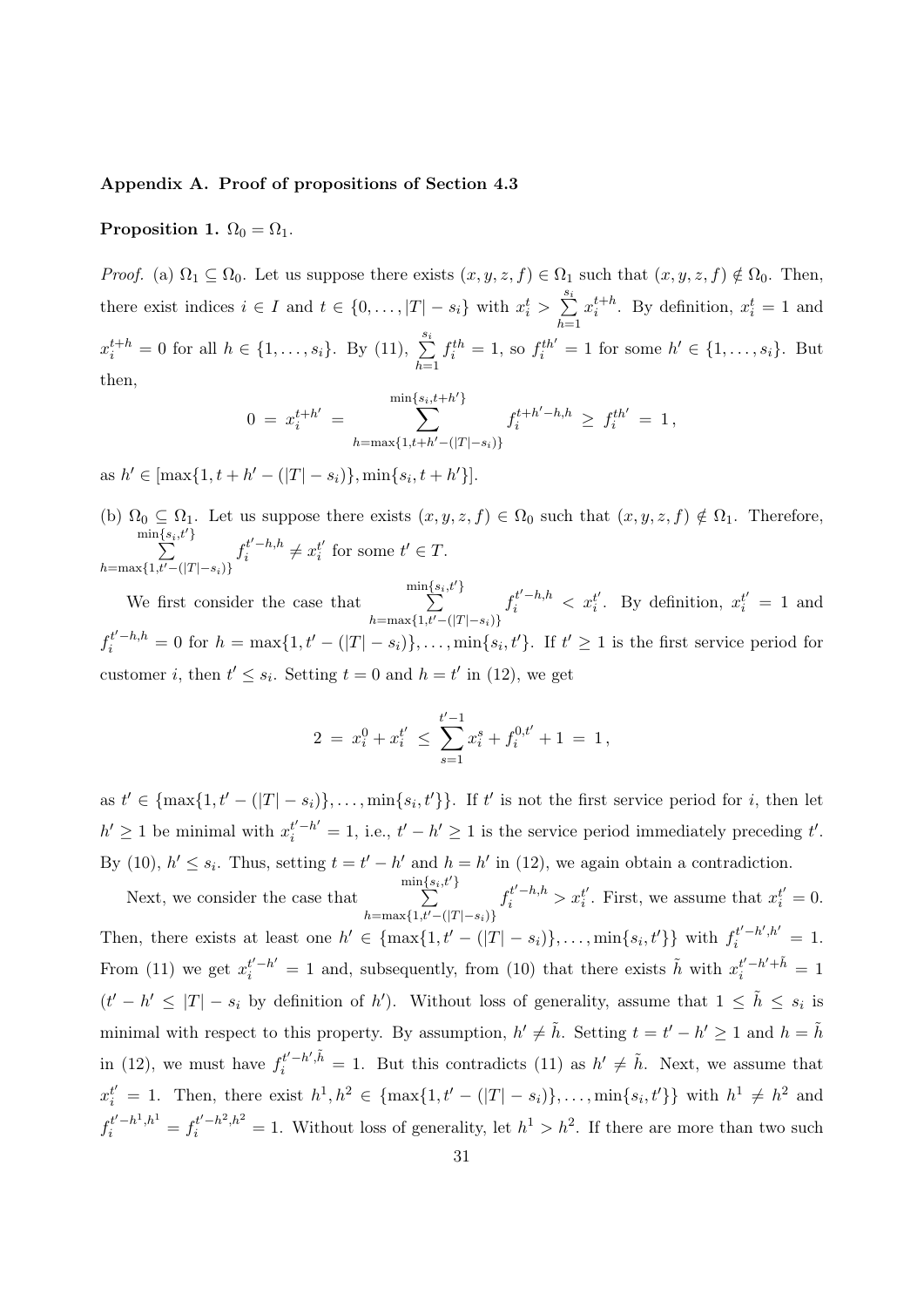values, we pick two successive ones. From (11) we get  $x_i^{t'-h^1} = x_i^{t'-h^2} = 1$  as  $t'-h^1, t'-h^2 \leq |T|-s_i$ . Setting  $t = t' - h^1$  and  $h = h^1 - h^2$  in (12), we must have  $f_i^{t'-h^1,h^1-h^2} = 1$ . But this contradicts (11) as  $h^2 > 0$ .  $\Box$ 

# Proposition 2.  $\overline{\Omega}_1 \subseteq \overline{\Omega}_0$ .

*Proof.* Consider  $(x, y, z, f) \in \overline{\Omega}_1$  and let  $i \in I$ . From (20) follows that  $f_i^{t-h,h} \leq x_i^t$  for all  $t \in T$ and  $h \in \{\max\{1, t - (|T| - s_i)\}, \ldots, \min\{s_i, t\}\}\.$  This is equivalent to  $f_i^{th} \leq x_i^{t+h}$  for all  $t \in$  $\{0, \ldots, |T| - s_i\}$  and  $h \in \{1, \ldots, s_i\}$ . Thus, for any  $t \in \{0, \ldots, |T| - s_i\}$ , we have  $\sum_{i=1}^{s_i}$  $f_i^{th} \leq \sum_{i=1}^{s_i}$  $x_i^{t+h}$ .  $h=1$  $h=1$ In addition, by (11),  $x_i^t = \sum_{i=1}^{s_i}$  $f_i^{th}$ . Thus,  $x_i^t \leq \sum_{i=1}^{s_i}$  $x_i^{t+h}$ , which is in fact (10) and therefore  $h=1$  $h=1$  $(x, y, z, f) \in \overline{\Omega}_0.$  $\Box$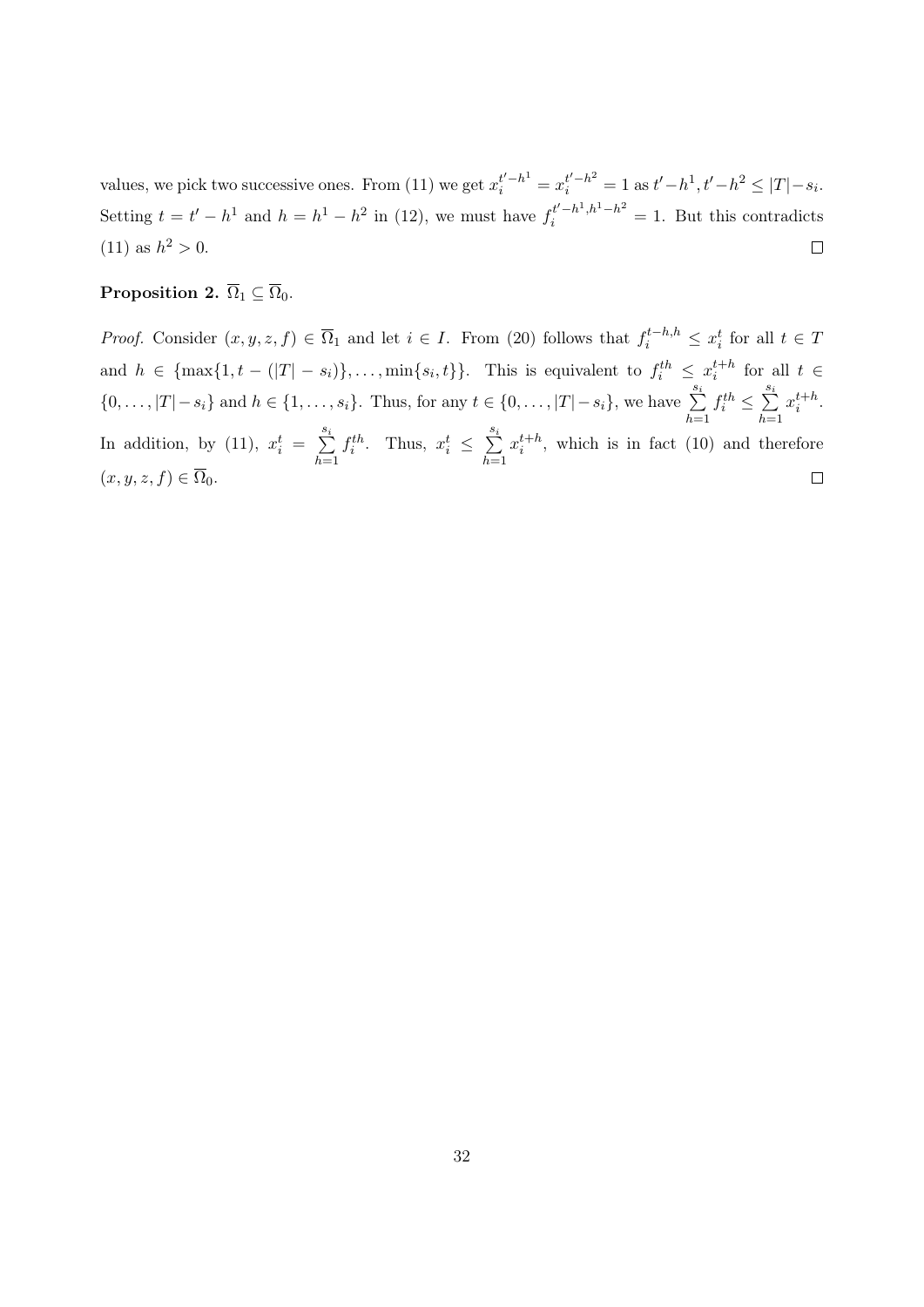|     |                                                                                                                                                                                                                                                               |                            | PS                              |                                                                    |                                                                                   |            |                                 |                                                                                   |                      |          |                                 |                                                                           | AS                            |                                                                      |                                 |                                                                            |                                                 |                                             |                                 |                                                           |
|-----|---------------------------------------------------------------------------------------------------------------------------------------------------------------------------------------------------------------------------------------------------------------|----------------------------|---------------------------------|--------------------------------------------------------------------|-----------------------------------------------------------------------------------|------------|---------------------------------|-----------------------------------------------------------------------------------|----------------------|----------|---------------------------------|---------------------------------------------------------------------------|-------------------------------|----------------------------------------------------------------------|---------------------------------|----------------------------------------------------------------------------|-------------------------------------------------|---------------------------------------------|---------------------------------|-----------------------------------------------------------|
|     | Instance                                                                                                                                                                                                                                                      |                            |                                 |                                                                    |                                                                                   |            | $\beta = 0.2$                   |                                                                                   |                      |          | $\beta = 0.5$                   |                                                                           |                               |                                                                      | $\beta=0.8$                     |                                                                            |                                                 |                                             | $\beta = 1.0$                   |                                                           |
|     |                                                                                                                                                                                                                                                               | $\boldsymbol{z}$           |                                 | Gap Time                                                           | $\boldsymbol{z}$                                                                  |            |                                 | e Gap Time                                                                        |                      |          |                                 | z e Gap Time                                                              | $\boldsymbol{z}$              |                                                                      |                                 | e Gap Time                                                                 | $\boldsymbol{z}$                                | $\epsilon$                                  |                                 | Gap Time                                                  |
| I10 | $D$ $I10$ $Q5$ $C1$<br>$D^-I10^-Q5^-C2$<br>$D^-I10^-O5^-C3$<br>$D^-I10^-Q5^-C4$<br>$D^-I10^-Q5^-C5$                                                                                                                                                           | 6<br>12<br>9<br>12<br>12   | 0.0<br>0.0<br>0.0<br>0.0<br>0.0 | 0.5<br>1.0<br>1.1<br>0.9<br>0.7                                    | 12 <sub>0</sub><br>12 <sub>0</sub><br>12 0                                        | 6 0<br>9 0 | 0.0<br>0.0<br>0.0<br>0.0<br>0.0 | 0.21<br>0.9 <sub>1</sub><br>1.1<br>1.0 <sub>1</sub><br>$0.5112$ 0                 | 6 0<br>12 0<br>12 0  | 9 0      | 0.0<br>0.0<br>0.0<br>0.0<br>0.0 | 0.31<br>2.0<br>1.5<br>1.8<br>1.0                                          | 6<br>8<br>8<br> 11<br>11      | $\mathbf{0}$<br>10<br>1<br>$\mathbf{1}$<br>$\overline{2}$            | 0.0<br>0.0<br>0.0<br>0.0<br>0.0 | 0.31<br>4.3<br>5.3<br>5.4<br>1.7                                           | 6<br>8<br>8<br>10<br>11                         | 5<br>12<br>60<br>36<br>13                   | 0.0<br>0.0<br>0.0<br>0.0<br>0.0 | 0.3<br>2.8<br>42.9<br>4.6<br>0.8                          |
|     | $D$ $I10$ $Q10$ $C1$<br>$D^-I10^-Q10^-C2$<br>$D^-I10^-Q10^-C3$<br>$D^-I10^-Q10^-C4$  10<br>$D^-I10^-Q10^-C5 10$                                                                                                                                               | -5<br>10<br>-5             | 0.0<br>0.0<br>0.0<br>0.0<br>0.0 | 0.2<br>0.1<br>0.2                                                  | 5.0 <sub>0</sub><br>$10.0 \text{ } 0$<br>$5.0\;0$<br>$0.1110.0$ 0<br>0.1   10.0 0 |            | 0.0<br>0.0<br>0.0<br>0.0<br>0.0 | 0.3<br>0.3 <sub>1</sub><br>0.3<br>0.4 100<br>0.3 100                              | 5 0<br>10 0<br>5 0   |          | 0.0<br>0.0<br>0.0<br>0.0<br>0.0 | 0.4<br>0.5<br>0.3<br>0.5<br>0.4 10                                        | 5<br>9<br>$\overline{4}$<br>9 | $\theta$<br>$\mathbf{2}$<br>3<br>3<br>$\mathbf{0}$                   | 0.0<br>0.0<br>0.0<br>0.0<br>0.0 | 0.7<br>1.9<br>0.5<br>1.5<br>2.0                                            | $\overline{4}$<br>7<br>$\overline{4}$<br>7<br>7 | 48<br>77<br>55<br>86<br>76                  | 0.0<br>0.0<br>0.0<br>0.0<br>0.0 | 0.6<br>2.1<br>0.3<br>0.5<br>0.5                           |
|     | D 130 Q5 C1<br>$D^-$ 130 <sup>-</sup> $Q5$ <sup>-</sup> $C2$<br>$D^-$ <i>I</i> 30 <sup>-</sup> $Q$ 5 <sup>-</sup> $C$ 3<br>$D^-$ <i>I</i> 30 <sup>-</sup> Q <sub>5</sub> <sup>-</sup> C <sub>4</sub><br>$D^-$ <i>1</i> 30 <sup>-</sup> $Q5$ <sup>-</sup> $C5$ | 23<br>29<br>28<br>30<br>30 | $0.0^{\circ}$                   | 817.1<br>0.0 1550.4<br>0.01171.8<br>0.02227.8<br>0.0 2070.9        | 23 0<br>29 0<br>28 0<br>31 0<br>30 0                                              |            | 4.1                             | $0.0$ 1558.8123 0<br>$3601.7$ 29 0<br>0.02380.11280<br>9.0 3601.4<br>$0.0$ 1920.2 | 29<br>30 0           | -1       |                                 | $0.0$ 1676.2   23<br>7.2 3601.5<br>7.1 3602.5<br>9.3 3602.9<br>8.7 3602.5 | 27<br>26<br> 28<br>28         | $\theta$<br>6<br>$\overline{4}$<br>$\overline{4}$<br>5               |                                 | 7.0 3600.8   22<br>7.4 3602.3 27<br>5.2 3602.6<br>6.9 3606.7<br>6.3 3604.7 | 26<br>27<br>28                                  | 87<br>41<br>84<br>74<br>79                  | 0.0<br>0.0<br>0.0<br>0.0<br>0.0 | 148.4<br>14.9<br>220.3<br>94.7<br>6.8                     |
|     | <i>I</i> 30 <i>Q</i> 10 <i>C</i> 1<br>D<br>$D^- I 30^- Q 10^- C 2$<br>$I30\,D^-I30^-Q10^-C3$<br>$D^- I 30^- Q 10^- C 4$<br>$D^-$ <i>I</i> 30 <sup>-</sup> <i>Q</i> 10 <sup>-</sup> <i>C</i> 5                                                                 | 14<br>17<br>15<br>18<br>15 | 0.0<br>0.0<br>0.0<br>0.0<br>0.0 | 4.4<br>35.7<br>5.8<br>47.2<br>2.6                                  | 14 0<br>17 0<br>15 <sub>0</sub><br>18 0<br>15 <sub>0</sub>                        |            | 0.0<br>0.0<br>0.0<br>0.0<br>0.0 | 12.5 140<br>65.7<br>25.7<br>176.2<br>$7.4 15$ 0                                   | 17 0<br>15 0<br>18 0 |          | 0.0<br>0.0<br>0.0<br>0.0<br>0.0 | 30.7<br>275.3   15<br>83.4<br>737.9<br>32.7                               | 14<br>  15<br>16<br>15        | $\theta$<br>6<br>$\mathbf{0}$<br>$\overline{4}$<br>$\mathbf{0}$      | 0.0<br>0.0<br>11.8<br>0.0       | 578.1<br>0.01624.6<br>492.8<br>3603.2<br>370.4                             | 12<br>14<br>14<br>15                            | 94<br>72<br>95<br>15 111<br>83              | 0.0<br>0.0                      | 1668.7<br>355.6<br>8.3 3605.2<br>7.6 3600.1<br>8.1 3602.2 |
|     | D 130 Q30 C1<br>$D^-$ <i>I</i> 30 <sup>-</sup> <i>Q</i> 30 <sup>-</sup> <i>C</i> 2<br>$D^-$ I30 <sup>-</sup> Q30 <sup>-</sup> C3 10<br>$D^-$ I30 <sup>-</sup> Q30 <sup>-</sup> C4<br>$D^-$ I30 <sup>-</sup> Q30 <sup>-</sup> C5 10                            | 10<br>110<br>10            | 0.0<br>0.0<br>0.0<br>0.0<br>0.0 | 0.3<br>0.1<br>0.1<br>0.1<br>0.1                                    | 10 <sub>0</sub><br>10 0<br>10 0<br>10 0<br>10 0                                   |            | 0.0<br>0.0<br>0.0<br>0.0<br>0.0 | 1.1 100<br>0.8 100<br>0.8 100<br>0.9 100<br>0.9 100                               |                      |          | 0.0<br>0.0<br>0.0<br>0.0<br>0.0 | 3.0<br>1.6 10<br>2.8 10<br>1.4 10<br>2.3 10                               | $\frac{1}{0}$                 | $\theta$<br>$\mathbf{0}$<br>$\theta$<br>$\mathbf{0}$<br>$\mathbf{0}$ | 0.0<br>0.0<br>0.0<br>0.0<br>0.0 | 9.4<br>10.1<br>7.2<br>7.4<br>8.3                                           | $\overline{7}$<br>7<br>$\overline{7}$           | 322<br>364<br>261<br>7 252<br>7 236         | 0.0<br>0.0<br>0.0<br>0.0<br>0.0 | 5.7<br>3.7<br>4.9<br>3.1<br>6.3                           |
|     | <i>I</i> 50 <i>Q</i> 5 <i>C</i> 1<br>D<br>$D^- I 50^- Q 5^- C2$<br>$D^- I 50^- Q 5^- C 3$<br>$D^- I_{50}^- O_5^- C_4$<br>$D^- I 50^- Q 5^- C 5$                                                                                                               | 45<br>47<br>49<br>50<br>52 |                                 | 5.8 3601.7<br>4.3 3602.3<br>4.1 3602.0<br>5.2 3601.9<br>2.7 3601.8 | 45 0<br>47 0<br>49 0<br>50 0<br>52 0                                              |            | 4.1<br>5.2<br>2.7               | 5.8 3601.7   45 0<br>4.3 $3602.2$<br>3602.2<br>3600.3<br>$3602.3152$ 0            | 47 0<br>49 0<br>50 0 |          | 5.2<br>2.7                      | 5.8 3600.6   43<br>4.3 3604.2<br>4.1 3603.7<br>3603.9<br>3603.0           | 146<br>48<br>48<br>51         | 3<br>3<br>3<br>$\overline{4}$<br>1                                   | 3.7                             | $3.1$ $3601.2$   43<br>3601.2<br>3.6 3602.6<br>3.3 3604.1<br>1.3 3601.0    | 45                                              | 92<br>94<br>47 173<br>48 105<br>51 106      | 0.0<br>0.0<br>0.0<br>0.0<br>0.0 | 97.7<br>653.4<br>93.8<br>113.2<br>116.1                   |
|     | D 150 Q10 C1<br>$D^- I 50^- Q 10^- C2$<br>$I50 \ D^- I50^- O10^- C3$<br>$D^- I 50^- Q 10^- C 4$<br>$D^- I 50^- Q 10^- C 5$                                                                                                                                    | 25<br>24<br>27<br>28<br>28 | 0.0<br>0.0                      | 0.01604.6<br>433.6<br>0.01048.0<br>10.0 3600.9<br>232.5            | 250<br>24 0<br>27 0<br>28 0<br>28 0                                               |            | 0.0<br>0.0                      | 7.6 3601.0<br>2481.6<br>15.0 3601.6 26 1 12.2 3602.9<br>0.02877.31280             | 24                   | $\Omega$ |                                 | 25 0 15.2 3601.7<br>0.01902.9<br>467.6 27 0 11.9 3600.1 25<br>8.2 3602.0  | 24<br> 24<br>24<br> 28        | $\mathbf{0}$<br>3<br>6<br>$\mathbf{0}$                               |                                 | 1 12.6 3601.1<br>6.3 3603.1<br>6.2 3603.9<br>7.1 3602.7<br>9.6 3602.2      | 26                                              | 22 117<br>23 182<br>24 111<br>24 149<br>-64 | 0.0<br>0.0<br>0.0<br>0.0<br>0.0 | 51.1<br>47.0<br>221.2<br>269.3<br>133.0                   |
|     | <i>I</i> 50 <i>Q</i> 50 <i>C</i> 1<br>D<br>$D^- I 50^- Q 50^- C2$<br>D<br>$\left \lceil \frac{150}{250} \right \rceil \text{C3} \left \lceil \frac{10}{250} \right \rceil$<br>$D^- I 50^- Q 50^- C 4   10$<br>$D^-$ I50 <sup>-</sup> Q50 <sup>-</sup> C5 10   | 10<br>10                   | 0.0<br>0.0<br>0.0<br>0.0<br>0.0 | 0.1<br>0.1<br>0.1<br>0.1<br>0.1                                    | 10 0<br>10 0<br>10 0<br>10 0<br>10 0                                              |            | 0.0<br>0.0<br>0.0<br>0.0<br>0.0 | 1.3 100<br>1.4 100<br>$1.3110$ 0<br>2.0 100<br>2.0 100                            |                      |          | 0.0<br>0.0<br>0.0<br>0.0<br>0.0 | 3.5 10<br>2.6<br>2.6110<br>2.7 10<br>2.0   10                             | $\frac{1}{0}$                 | $\theta$<br>$\theta$<br>$\theta$<br>$\Omega$<br>$\Omega$             | 0.0<br>0.0<br>0.0<br>0.0<br>0.0 | 13.8<br>16.6<br>20.9<br>14.6<br>17.6                                       | 7<br>7                                          | 633<br>7 465<br>7 362<br>391<br>7 339       | 0.0<br>0.0<br>0.0<br>0.0<br>0.0 | 12.9<br>8.8<br>9.2<br>9.2<br>4.6                          |

Appendix B. Detailed results for the MSSP formulations

Table B.1: Detailed CPLEX results for the MSSP formulations  $PS$  and  $AS$  (D-instances)<sup>1,2</sup>.

 $1$ <sup>1</sup>The meaning of the headings of the columns is as in Table 2.

<sup>&</sup>lt;sup>2</sup>Entries with less than 3600 seconds in the *Time* column indicate that the corresponding values are optimal.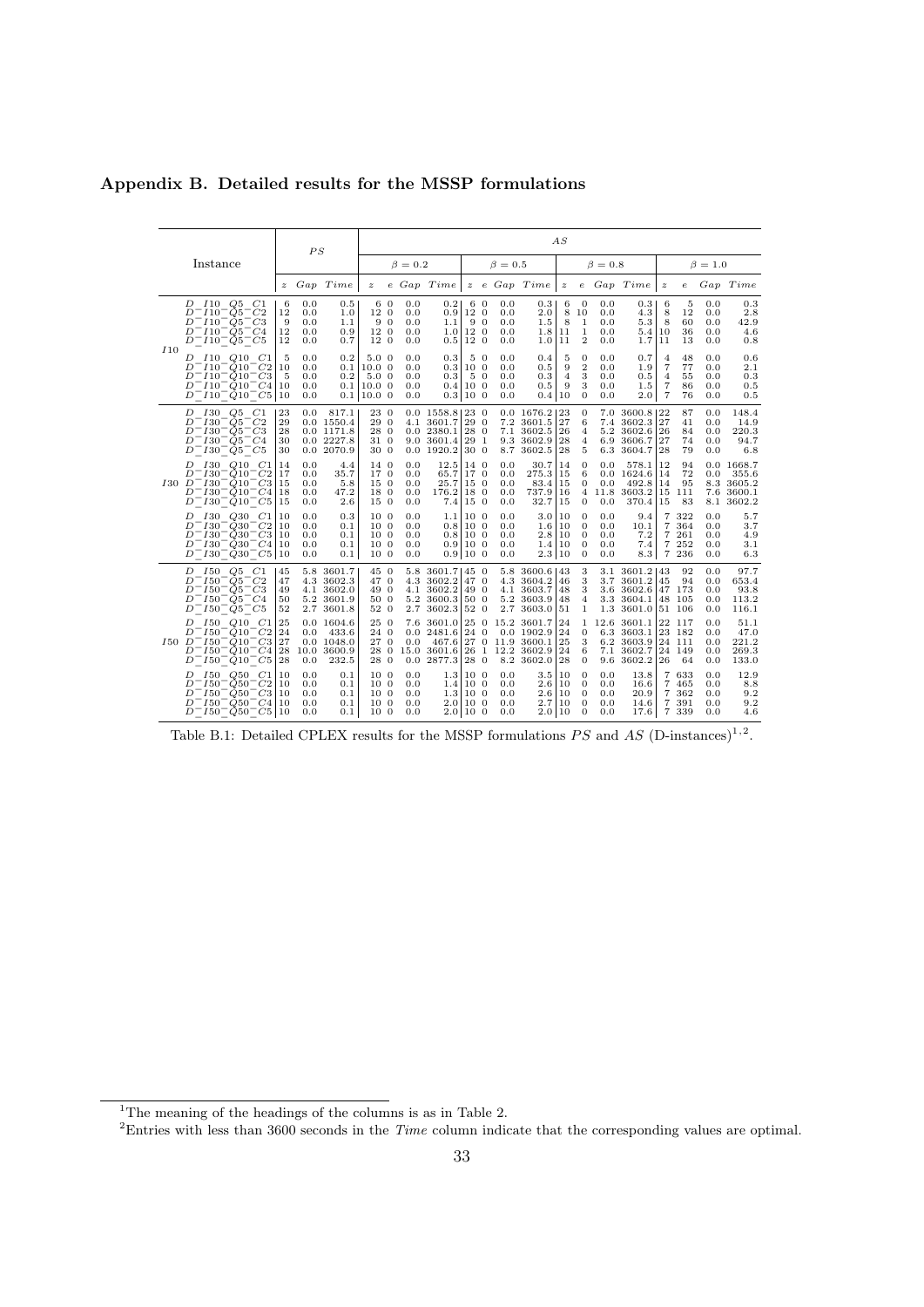|     |                                                                                                                                                                                             |                            | PS                              |                                                    |                                                    |                                  |                                      |                                                              |                                         |     |                                 |                                                                                     | AS                |                                                                                      |                                 |                                                                                     |                                                                 |                                             |                                 |                                            |
|-----|---------------------------------------------------------------------------------------------------------------------------------------------------------------------------------------------|----------------------------|---------------------------------|----------------------------------------------------|----------------------------------------------------|----------------------------------|--------------------------------------|--------------------------------------------------------------|-----------------------------------------|-----|---------------------------------|-------------------------------------------------------------------------------------|-------------------|--------------------------------------------------------------------------------------|---------------------------------|-------------------------------------------------------------------------------------|-----------------------------------------------------------------|---------------------------------------------|---------------------------------|--------------------------------------------|
|     | Instance                                                                                                                                                                                    |                            |                                 |                                                    |                                                    |                                  | $\beta = 0.2$                        |                                                              |                                         |     | $\beta = 0.5$                   |                                                                                     |                   |                                                                                      | $\beta=0.8$                     |                                                                                     |                                                                 |                                             | $\beta = 1.0$                   |                                            |
|     |                                                                                                                                                                                             |                            |                                 | z Gap Time                                         |                                                    |                                  |                                      | $z$ e Gap Time                                               |                                         |     |                                 | $z$ e $Gap$ $Time$                                                                  | $\boldsymbol{z}$  |                                                                                      |                                 | e Gap Time                                                                          | $\boldsymbol{z}$                                                | $\boldsymbol{e}$                            |                                 | Gap Time                                   |
|     | $U$ $I10$ $O5$ $C1$<br>$U^- I 10^- Q 5^- C 2$<br>$U^- I 10^- Q 5^- C 3$<br>$U^- I 10^- Q 5^- C 4$<br>$U^-I10^-Q5^-C5$                                                                       | 7<br>13<br>12<br>13<br>10  | 0.0<br>0.0<br>0.0<br>0.0<br>0.0 | 0.5<br>0.6<br>0.5<br>0.5<br>0.5                    | 13 0<br>12 <sub>0</sub><br>13 0<br>10 <sub>0</sub> | 70                               | 0.0<br>0.0<br>0.0<br>0.0<br>0.0      | 1.3<br>1.5<br>1.3<br>1.3<br>0.9                              | 13 0<br>12 <sub>0</sub><br>13 0<br>10 0 | 7 0 | 0.0<br>0.0<br>0.0<br>0.0<br>0.0 | $2.6\,$<br>4.3<br>1.8 11<br>6.2 10<br>1.9                                           | 6<br>9<br>10      | $\overline{2}$<br>9<br>$\overline{2}$<br>$\scriptstyle{7}$<br>$\mathbf{0}$           | 0.0<br>0.0<br>0.0<br>0.0<br>0.0 | 8.1<br>12.5<br>33.8<br>39.0<br>8.1                                                  | 5<br>8<br>9<br>9<br>8                                           | 35<br>37<br>38<br>51<br>36                  | 0.0<br>0.0<br>0.0<br>0.0<br>0.0 | 0.3<br>9.6<br>8.7<br>6.6<br>2.1            |
| I10 | $U$ $I10$ $Q10$ $C1$<br>$U^- I 10^- Q 10^- C 2$<br>$U^-I10^-Q10^-C3$  12<br>$U^-I10^-Q10^-C4$<br>$U^-I10^-Q10^-C5$  10                                                                      | 7<br>13<br>13              | 0.0<br>0.0<br>0.0<br>0.0<br>0.0 | 0.3<br>0.1<br>0.3<br>$0.1$  13 0<br>0.2 100        | 13 0<br>12 0                                       | 70                               | 0.0<br>0.0<br>0.0<br>0.0<br>0.0      | 0.6<br>0.6<br>$0.6$ 12 0<br>$1.0$   13 0<br>0.5 100          | 13 0                                    | 7 0 | 0.0<br>0.0<br>0.0<br>0.0<br>0.0 | 1.1<br>2.6<br>1.3 10<br>1.7<br>1.1                                                  | 5<br>10<br>9<br>9 | $\mathbf{2}$<br>5<br>$\overline{4}$<br>11<br>$\overline{2}$                          | 0.0<br>0.0<br>0.0<br>0.0<br>0.0 | 2.7<br>9.4<br>4.3<br>8.2<br>5.6                                                     | 3<br>$\overline{7}$<br>$\overline{7}$<br>$\scriptstyle{7}$<br>6 | 37<br>113<br>72<br>66<br>32                 | 0.0<br>0.0<br>0.0<br>0.0<br>0.0 | 0.2<br>1.2<br>1.1<br>0.9<br>1.9            |
|     | $U$ $I30$ $Q5$ $C1$<br>$^-$ 130 $^-$ Q5 $^-$ C2<br>U<br>$U^- I 30^- Q 5^- C 3$<br>$U^- I 30^- Q 5^- C 4$<br>$U^- I 30^- Q 5^- C 5$                                                          | 18<br>22<br>22<br>24<br>23 | 0.0<br>0.0<br>0.0<br>0.0<br>0.0 | $111.0$   18 0<br>855.6<br>122.0<br>128.4<br>404.9 | 22 0<br>22 0<br>24 0<br>23 0                       |                                  | $_{0.0}$<br>0.0<br>0.0<br>0.0        | $225.9$   18 0<br>0.0 1938.7<br>570.4<br>407.9<br>251.1      | 22 0<br>22 0<br>24 0<br>23 0            |     | 0.0<br>0.0<br>0.0<br>0.0        | 541.0 18<br>2098.3 21<br>$933.5$ 22<br>449.2 24<br>$0.0$ 1523.5 22                  |                   | $\mathbf{0}$<br>$\mathbf{1}$<br>$\mathbf{0}$<br>$\boldsymbol{0}$<br>$\boldsymbol{2}$ |                                 | $4.1$ 3600.2   17<br>3.6 3611.2<br>3.6 3603.2 22 118<br>3.3 3604.4 24<br>3.8 3601.0 | 21<br>22                                                        | 63<br>95<br>93<br>52                        | 0.0<br>0.0<br>0.0<br>0.0<br>0.0 | 5.2<br>7.3<br>24.7<br>113.4<br>11.0        |
|     | $U$ $I30$ $Q10$ $C1$<br>$U^- I 30^- Q 10^- C 2$<br>$I30 \; U^- I30^- Q10^- C3$  14<br>$U^- I 30^- \dot{Q} 10^- C4$<br>$U^- I 30^- Q 10^- C5$                                                | 12<br>15<br>15<br>15       | 0.0<br>0.0<br>0.0<br>0.0<br>0.0 | 6.0<br>18.0<br>11.4<br>10.8<br>10.1                | 12 0<br>15 0<br>14 0<br>150<br>15 0                |                                  | 0.0<br>0.0<br>0.0<br>0.0<br>0.0      | 28.0<br>76.8<br>$37.3 \mid 14 \mid 0$<br>41.2<br>67.7        | 12 0<br>15 0<br>15 0<br>15 0            |     | 0.0<br>0.0<br>0.0<br>0.0<br>0.0 | 79.8   11<br>326.3 13<br>$284.0$   13<br>398.9 13<br>$214.9$  13                    |                   | $\mathbf{2}$<br>$\overline{4}$<br>$\boldsymbol{2}$<br>4<br>5                         | 0.0<br>0.0                      | 861.9<br>$0.0$ 1283.2<br>$0.0$ 1186.4   11<br>757.0<br>$0.0$ 1263.7                 | 9<br>11<br>12                                                   | 78<br>80<br>74<br>69<br>12 112              | 0.0<br>0.0<br>0.0<br>0.0<br>0.0 | 120.7<br>220.0<br>524.6<br>257.6<br>1700.0 |
|     | <i>I</i> 30 <i>Q</i> 30<br>C1<br>U<br>$U^- I 30^- Q 30^- C 2$<br>$^-$ I30 <sup>-</sup> Q30 <sup>-</sup> C3 13<br>U<br>$U^- I 30^- Q 30^- C 4$  15<br>$U^- I30^- Q30^- C5$  15               | 12<br>15                   | 0.0<br>0.0<br>0.0<br>0.0<br>0.0 | $0.3$ 12 0<br>0.2<br>0.2<br>$0.2 15$ 0<br>0.3 150  | 15 0<br>13 0                                       |                                  | 0.0<br>0.0<br>0.0<br>0.0<br>0.0      | 4.1<br>4.9<br>3.7 <sup>1</sup><br>3.5 150<br>$4.2$ 15 0      | 11 <sub>1</sub><br>15 0<br>13 0         |     | 0.0<br>0.0<br>0.0<br>0.0<br>0.0 | 54.5 10<br>$102.7$   12<br>9.3 12<br>12.1 13<br>75.5 13                             |                   | $\overline{4}$<br>8<br>3<br>4<br>$\overline{4}$                                      | 0.0<br>0.0<br>0.0<br>0.0<br>0.0 | 254.3<br>571.0<br>549.7<br>278.8<br>396.5                                           |                                                                 | 6 511<br>7 258<br>7 292<br>7 211<br>7 260   | 0.0<br>0.0<br>0.0<br>0.0<br>0.0 | 6.0<br>10.4<br>5.2<br>7.7<br>11.0          |
|     | $U$ 150 $Q5$ $C1$<br>$^-$ 150 $^-$ Q5 $^-$ C2<br>U<br>$U^- I 50^- Q 5^- C 3$<br>$U^- I 50^- O 5^- C 4$<br>$U^- I50^- \tilde{Q}5^- C5$                                                       | 34<br>38<br>38<br>37<br>39 | 0.0<br>0.0<br>2.7<br>3.1        | 122.4<br>851.4<br>2.6 3600.1<br>3600.0<br>3602.1   | 34 0<br>38 0<br>38<br>37 0<br>39                   | $\overline{0}$<br>$\overline{0}$ | $_{0.0}$<br>$2.7^{\circ}$<br>$3.1\,$ | $662.5$ 34 0<br>0.0 1671.9<br>2.6 3600.3<br>3600.1<br>3603.7 | 38 0<br>38 0<br>37 0<br>38 0            |     | 0.0<br>0.0                      | 811.6   34<br>$0.0$ 1564.4   38<br>$2.6$ 3600.0 38<br>2.7 3601.0 37<br>$2525.5$ 38  |                   | $\mathbf{0}$<br>$\mathbf{0}$<br>$\mathbf{0}$<br>$\mathbf{0}$<br>1                    | 2.7<br>1.2                      | 2.4 3601.2 34<br>1.6 3600.2<br>2.6 3607.1<br>3600.2<br>3600.2                       | 36<br>38                                                        | 71<br>38 108<br>37 111<br>89<br>67          | 0.0<br>0.0<br>0.0<br>0.0<br>0.0 | 170.6<br>57.8<br>256.9<br>103.0<br>126.5   |
|     | I50Q10C1<br>U<br>U<br>$^-$ 150 $^-$ Q10 $^-$ C2 <br>$I50 \, U^- I50^- Q10^- C3$  20<br>$U^- I 50^- Q 10^- C 4$<br>$T150^-Q10^-C5$ 21<br>U                                                   | 18<br>20<br>20             | 0.0<br>0.0<br>0.0<br>0.0<br>0.0 | 159.1<br>569.7<br>226.2<br>328.1<br>530.7          | 18 0<br>$20\quad0$<br>20 0<br>20 0<br>$21\quad0$   |                                  | $_{0.0}$<br>0.0                      | 608.7<br>0.0 1448.7<br>641.5<br>$0.0$ 1393.8<br>$0.0$ 1327.3 | 18 0<br>20 0<br>20 0<br>20 0<br>21 0    |     | 0.0                             | 978.5 18<br>$0.0$ 3561.3 20<br>$0.0$ 1522.0   20<br>$0.02345.5$  19<br>0.02611.0121 |                   | 0<br>$\mathbf{0}$<br>$\mathbf{0}$<br>$\boldsymbol{2}$<br>$\mathbf{0}$                |                                 | 0.02653.1<br>6.5 3600.3<br>7.5 3600.5<br>6.9 3600.4<br>9.2 3600.7                   | 18                                                              | 17 134<br>19 106<br>19 118<br>75<br>19 175  | 0.0<br>0.0<br>0.0<br>0.0<br>0.0 | 999.8<br>890.8<br>271.4<br>736.6<br>399.0  |
|     | <i>I</i> 50 <i>Q</i> 50<br>C1<br>U<br>$T150$ <sup>-</sup> Q50 <sup>-</sup> C2 15<br>U<br>$^-$ I50 $^-$ Q50 $^-$ C3 15<br>U<br>$^-$ I50 $^-$ Q50 $^-$ C4 15<br>U<br>$U^- I50^- Q50^- C5$  15 | 15                         | 0.0<br>0.0<br>0.0<br>0.0<br>0.0 | 0.4<br>0.4<br>0.4<br>0.4<br>0.5 150                | 15 0<br>15 <sub>0</sub><br>15 0<br>15 0            |                                  | 0.0<br>0.0<br>0.0<br>0.0<br>0.0      | 10.4<br>10.2<br>9.3<br>11.3 150<br>$10.3 15$ 0               | 15 0<br>15 0<br>15 0                    |     | 0.0<br>0.0<br>0.0<br>0.0<br>0.0 | 38.9 13<br>$55.5$   15<br>167.3 13<br>69.7   14<br>32.7 13                          |                   | 5<br>$\mathbf{0}$<br>6<br>3<br>$\overline{7}$                                        | 0.0                             | $0.0$ 1051.1<br>0.0 2467.9<br>821.5<br>0.01821.7<br>0.0 1181.2                      | $\overline{7}$                                                  | 361<br>7 415<br>7 5 9 4<br>7 4 2 2<br>7 299 | 0.0<br>0.0<br>0.0<br>0.0<br>0.0 | 20.1<br>23.7<br>15.1<br>14.7<br>25.5       |

Table B.2: Detailed CPLEX results for the MSSP formulations  $PS$  and AS (U-instances)  $1.2$ .

<sup>&</sup>lt;sup>1</sup>The meaning of the headings of the columns is as in Table 2.

<sup>&</sup>lt;sup>2</sup>Entries with less than 3600 seconds in the *Time* column indicate that the corresponding values are optimal.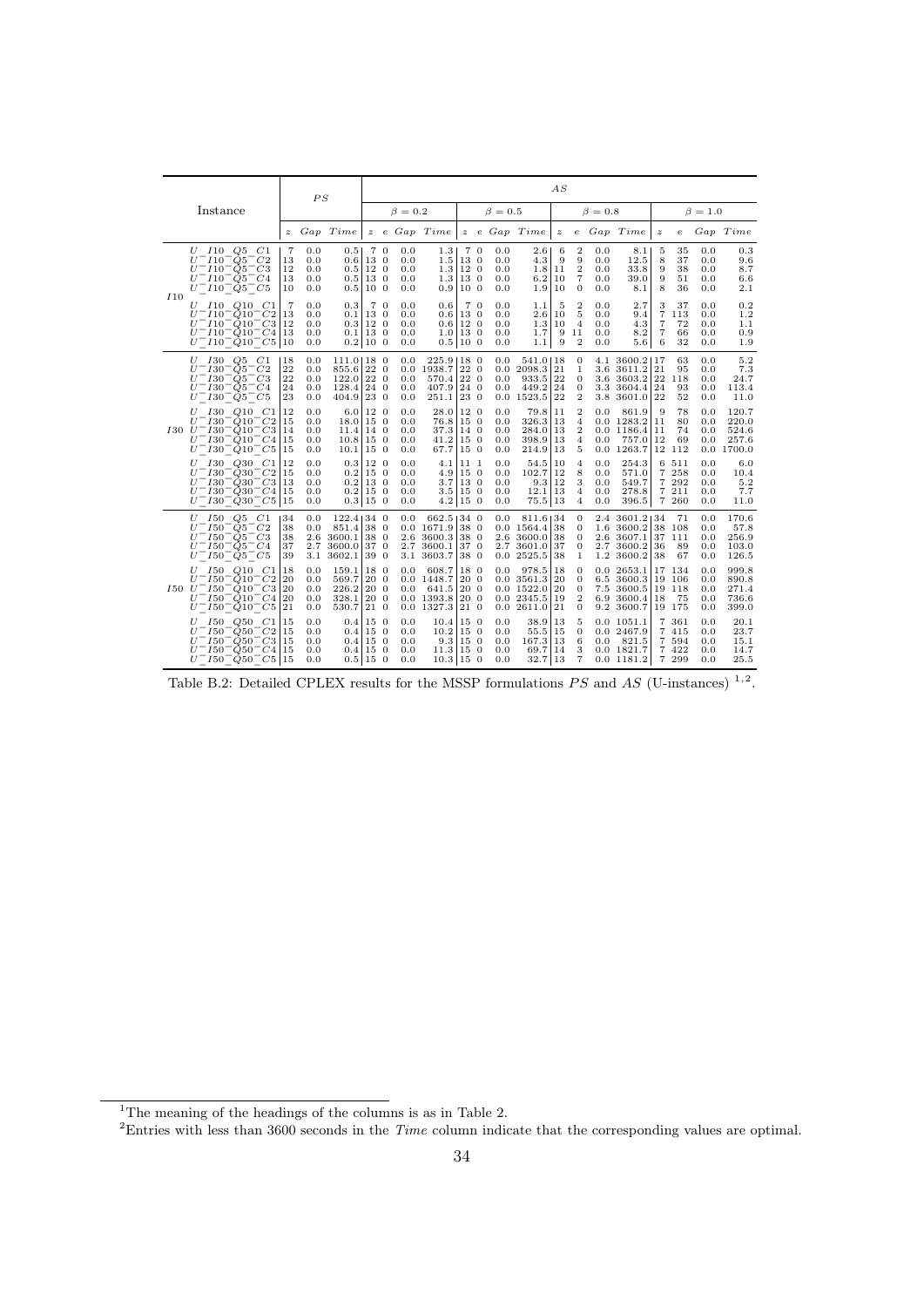|             |                                                                                                                                                                                                                                                                         |                            | PS                                      |                                                            |                                              |     |                                         |                                                                                  |                                      |            |                                         |                                                                        | AS                                       |                             |                                            |                                                             |                                                              |                                                 |                                      |                                      |
|-------------|-------------------------------------------------------------------------------------------------------------------------------------------------------------------------------------------------------------------------------------------------------------------------|----------------------------|-----------------------------------------|------------------------------------------------------------|----------------------------------------------|-----|-----------------------------------------|----------------------------------------------------------------------------------|--------------------------------------|------------|-----------------------------------------|------------------------------------------------------------------------|------------------------------------------|-----------------------------|--------------------------------------------|-------------------------------------------------------------|--------------------------------------------------------------|-------------------------------------------------|--------------------------------------|--------------------------------------|
|             | Instance                                                                                                                                                                                                                                                                |                            |                                         |                                                            |                                              |     | $\beta = 0.2$                           |                                                                                  |                                      |            | $\beta = 0.5$                           |                                                                        |                                          |                             | $\beta = 0.8$                              |                                                             |                                                              |                                                 | $\beta = 1.0$                        |                                      |
|             |                                                                                                                                                                                                                                                                         | $\boldsymbol{z}$           | $HGap$ $Time$                           |                                                            |                                              |     | $z$ e HGap Time                         |                                                                                  |                                      |            |                                         |                                                                        |                                          |                             | z e HGap Time   z e HGap Time   z          |                                                             |                                                              | $\boldsymbol{e}$                                | HGap Time                            |                                      |
| I10         | D 110 Q5 C1<br>$D^-I10^-Q5^-C2$<br>$D^-$ I10 <sup>-</sup> O5 <sup>-</sup> C3<br>$D^-I10^-Q5^-C4$<br>$D^-I10^-Q5^-C5$                                                                                                                                                    | 6<br>12<br>9<br>12<br>12   | 0.00<br>0.00<br>0.00<br>0.00<br>0.00    | 2.6<br>1.4 <sub>1</sub><br>$2.5\,$<br>1.4<br>1.8           | 6 0<br>12 0<br>90<br>12 0<br>12 <sub>0</sub> |     | 0.00<br>0.00<br>0.00<br>0.00<br>0.00    | 2.3 <sub>1</sub><br>3.3<br>$2.2\,$<br>4.0<br>$3.2\,$                             | 60<br>12 0<br>12 0<br>12 0           | 9 0        | 0.00<br>0.00<br>0.00<br>0.00<br>0.00    | 2.01<br>3.6 102<br>2.2                                                 | 6 0<br>8 1<br>$4.1$  11 1<br>$3.0$  11 2 |                             | 0.00<br>0.00<br>0.00<br>0.00<br>0.00       | 1.7<br>2.6<br>2.3<br>3.6 10<br>2.4 <sub>1</sub>             | 6<br>8<br>-8<br>11                                           | $\mathbf{0}$<br>17<br>3<br>47<br>$\overline{2}$ | 0.00<br>0.00<br>0.00<br>0.00<br>0.00 | 2.0<br>2.3<br>1.6<br>2.4<br>2.4      |
|             | $I10$ $Q10$ $C1$<br>D<br>$D^-I10^-Q10^-C2$<br>$D^-I10^-Q10^-C3$<br>$D^-I10^-Q10^-C4$<br>$D^-$ <i>I</i> 10 <sup>-</sup> $\dot{Q}$ 10 <sup>-</sup> C <sub>5</sub>  10                                                                                                     | 5<br>10<br>5<br>10         | 0.00<br>0.00<br>0.00<br>0.00<br>0.00    | $3.5\,$<br>2.1<br>3.6<br>$2.0110$ 0<br>3.6 100             | 10 <sub>0</sub><br>5 0                       | 5 0 | 0.00<br>0.00<br>0.00<br>0.00<br>0.00    | 1.9<br>$3.2\,$<br>2.0                                                            | 10 0<br>3.7 100<br>3.7 100           | 5 0<br>5 0 | 0.00<br>0.00<br>0.00<br>0.00<br>0.00    | 1.8<br>$3.5\,$<br>2.0<br>3.9<br>4.0 100                                |                                          | 5 0<br>9 2<br>$4\,3$<br>9 3 | 0.00<br>0.00<br>0.00<br>0.00<br>0.00       | 2.0<br>2.8<br>1.5<br>12.8<br>5.1                            | $\overline{4}$<br>$\overline{7}$<br>$\overline{4}$<br>7<br>7 | 5<br>72<br>3<br>69<br>51                        | 0.00<br>0.00<br>0.00<br>0.00<br>0.00 | 2.1<br>2.7<br>1.5<br>2.5<br>2.4      |
|             | D 130 Q5 C1<br>$D^-$ <i>I</i> 30 <sup>-</sup> $O5^-$ <i>C</i> 2<br>$D^-$ <i>1</i> 30 <sup>-</sup> $Q5^-$ <i>C</i> 3<br>$D^- I 30^- Q 5^- C 4$<br>$D^-$ <i>I</i> 30 <sup>-</sup> <i>Q</i> 5 <sup>-</sup> <i>C</i> 5                                                      | 23<br>29<br>28<br>30<br>30 | 0.00<br>0.00<br>0.00<br>0.00<br>0.00    | 12.3 230<br>$11.0$ 29 0<br>$6.9$   28 0<br>8.4<br>7.2      | 30 0<br>30 0                                 |     | 0.00<br>0.00<br>0.00<br>$-3.23$<br>0.00 | 22.9   23 0<br>54.8 290<br>$20.4$ 28 0<br>22.8<br>22.4                           | 30 0<br>30 0                         |            | 0.00<br>0.00<br>0.00<br>0.00<br>0.00    | $31.7$   23 0<br>180.8 28 3<br>$41.7$ 27 3<br>38.2 301<br>39.8 291     |                                          |                             | 0.00<br>0.88<br>2.78<br>4.31<br>0.00       | 12.9   22<br>518.0   27<br>487.0 26<br>66.3 27<br>23.4 28   |                                                              | 66<br>79<br>43<br>65<br>17                      | 0.00<br>0.00<br>0.00<br>0.00<br>0.00 | 31.1<br>26.4<br>25.8<br>27.6<br>26.5 |
| <i>I</i> 30 | <i>I</i> 30 <i>Q</i> 10 <i>C</i> 1<br>D<br>$D^-$ <i>I</i> 30 <sup>-</sup> Q10 <sup>-</sup> C2<br>$D^-$ <i>I</i> 30 <sup>-</sup> Q <sub>10</sub> <sup>-</sup> C <sub>3</sub><br>$D^-$ I30 <sup>-</sup> Q10 <sup>-</sup> C4<br>$D^-$ I30 <sup>-</sup> Q10 <sup>-</sup> C5 | 14<br>17<br>15<br>18<br>15 | 0.00<br>0.00<br>0.00<br>0.00<br>0.00    | 12.5<br>24.7<br>$11.4$   15 0<br>17.2<br>$12.7 15$ 0       | 14 0<br>17 0<br>18 0                         |     | 0.00<br>0.00<br>0.00<br>0.00<br>0.00    | 24.7<br>18.3<br>19.3 150<br>$22.5 18$ 0<br>$18.9$   15 0                         | 14 0<br>17 0                         |            | 0.00<br>0.00<br>0.00<br>0.00<br>0.00    | 39.7 142<br>$51.2$  17 0<br>$33.9 15$ 0<br>$38.7$  17 0<br>$37.6$ 15 3 |                                          |                             | 3.57<br>3.03<br>0.00<br>0.00<br>5.00       | 35.6 12<br>88.3 14<br>$16.1$   14<br>$51.1$  15<br>27.3 15  |                                                              | 144<br>51<br>66<br>56<br>20                     | 0.00<br>0.00<br>0.00<br>0.00<br>0.00 | 64.8<br>19.8<br>23.1<br>20.5<br>22.5 |
|             | <i>I</i> 30 <i>Q</i> 30 <i>C</i> 1<br>D<br>$D^-$ 130 <sup>-</sup> $O$ 30 <sup>-</sup> $C$ 2<br>$D^-$ I30 <sup>-</sup> Q30 <sup>-</sup> C3<br>$^-$ 130 $^-$ Q30 $^-$ C4 <br>D<br>$D^-$ I30 <sup>-</sup> Q30 <sup>-</sup> C5 10                                           | 10<br>10<br>10<br>10       | 0.00<br>0.00<br>0.00<br>0.00<br>0.00    | 16.6 100<br>16.5 100<br>9.8 100<br>$11.4$ 10 0<br>14.3 100 |                                              |     | 0.00<br>0.00<br>0.00<br>0.00<br>0.00    | 27.6 100<br>$19.0 \,   \, 10 \, 0$<br>$21.0 \,   \, 10 \, 0$<br>26.2<br>27.7 100 | 10 0                                 |            | 0.00<br>0.00<br>0.00<br>0.00<br>0.00    | 29.7 100<br>$29.5 \,   \, 10 \, 0$<br>29.3 100<br>29.7 100<br>27.2 100 |                                          |                             | 0.00<br>0.00<br>0.00<br>0.00<br>0.00       | 29.8<br>41.1<br>30.7<br>43.4<br>37.4                        | $\overline{7}$<br>7                                          | 207<br>126<br>7 234<br>7 177<br>7 255           | 0.00<br>0.00<br>0.00<br>0.00<br>0.00 | 56.8<br>21.6<br>21.6<br>21.2<br>20.9 |
|             | $D$ $I50$ $Q5$ $C1$<br>D 150 Q5 C2<br>$D^- I 50^- Q 5^- C 3$<br>$D^- I 50^- \dot{Q} 5^- C 4$<br>$D^- I 50^- Q 5^- C 5$                                                                                                                                                  | 44<br>47<br>49<br>50<br>52 | $-2.22$<br>0.00<br>0.00<br>0.00<br>0.00 | $17.6$   44 0<br>17.9<br>52.8<br>24.0 500<br>$39.1$ 52 0   | 47 0<br>49 0                                 |     | $-2.22$<br>0.00<br>0.00<br>0.00<br>0.00 | 12.21440<br>13.8<br>31.5<br>56.6<br>27.3                                         | 47 0<br>49 0<br>50 0<br>52 0         |            | $-2.22$<br>0.00<br>0.00<br>0.00<br>0.00 | $47.3144$ 0<br>18.4 462<br>57.5 48 2<br>95.9 49.0<br>$46.9$ 51 1       |                                          |                             | 0.57<br>$-0.53$<br>$-0.51$<br>0.00<br>0.00 | 40.3 43<br>41.7 45 135<br>69.6 47 117<br>77.9 48<br>61.3 51 |                                                              | 95<br>104<br>$\overline{\mathbf{2}}$            | 0.00<br>0.00<br>0.00<br>0.00<br>0.00 | 41.0<br>50.8<br>50.8<br>39.1<br>43.9 |
|             | D 150 Q10 C1<br>$^-$ 150 $^-$ Q10 $^-$ C2<br>D<br>$I50$ $D^ I50^ Q10^ C3$<br>$D^- I 50^- Q 10^- C 4$<br>$D^- I 50^- Q 10^- C5$                                                                                                                                          | 25<br>24<br>27<br>28<br>28 | 0.00<br>0.00<br>0.00<br>0.00<br>0.00    | $57.1$ 25 0<br>72.5 24 0<br>58.4 27 0<br>41.8<br>52.4 28 0 | 28 0                                         |     | 0.00<br>0.00<br>0.00<br>0.00<br>0.00    | 47.1<br>64.7<br>58.5<br>66.3<br>48.71                                            | 25 0<br>24 0<br>27 0<br>27 0<br>28 0 |            | 0.00<br>0.00<br>0.00<br>0.00<br>0.00    | 65.6 24.3<br>64.3 240<br>54.9 263<br>47.7   25 2<br>$50.4$ 29 1        |                                          |                             | 2.06<br>0.00<br>3.88<br>0.00<br>4.46       | 20.3<br>68.2 23 123<br>139.2<br>52.2<br>165.5 26 107        | 24                                                           | 22 138<br>24 100<br>17                          | 0.00<br>0.00<br>0.00<br>0.00<br>0.00 | 37.1<br>43.6<br>62.9<br>44.5<br>34.2 |
|             | $U$ $I50$ $Q50$ $C1$<br>$^-$ 150 $^-$ Q50 $^-$ C2<br>U<br>$U^- I 50^- Q 50^- C3$<br>$U^- I50^- O50^- C4$<br>$U^- I50^- Q50^- C5$  10                                                                                                                                    | 10<br>10<br>10<br>10       | 0.00<br>0.00<br>0.00<br>0.00<br>0.00    | 60.4 10 0<br>76.6 10 0<br>59.5 10 0<br>43.5<br>53.8 10 0   | 10 0                                         |     | 0.00<br>0.00<br>0.00<br>0.00<br>0.00    | 29.1<br>20.8 100<br>29.8 100<br>19.9 100<br>19.0 100                             | 10 0                                 |            | 0.00<br>0.00<br>0.00<br>0.00<br>0.00    | 68.4 100<br>83.0 100<br>64.1 100<br>68.3 100<br>80.9 100               |                                          |                             | 0.00<br>0.00<br>0.00<br>0.00<br>0.00       | 58.0<br>81.4<br>67.7<br>75.8<br>46.7                        | $\overline{7}$<br>7                                          | 360<br>7 273<br>201<br>7 279<br>7 243           | 0.00<br>0.00<br>0.00<br>0.00<br>0.00 | 72.4<br>70.1<br>63.7<br>52.7<br>54.5 |

Appendix C. Detailed heuristic results for the MSSP

Table C.1: Heuristic results for the MSSP (D-instances)<sup>1</sup>.

 $1$ <sup>1</sup>The meaning of the headings of the columns is as in Table 4.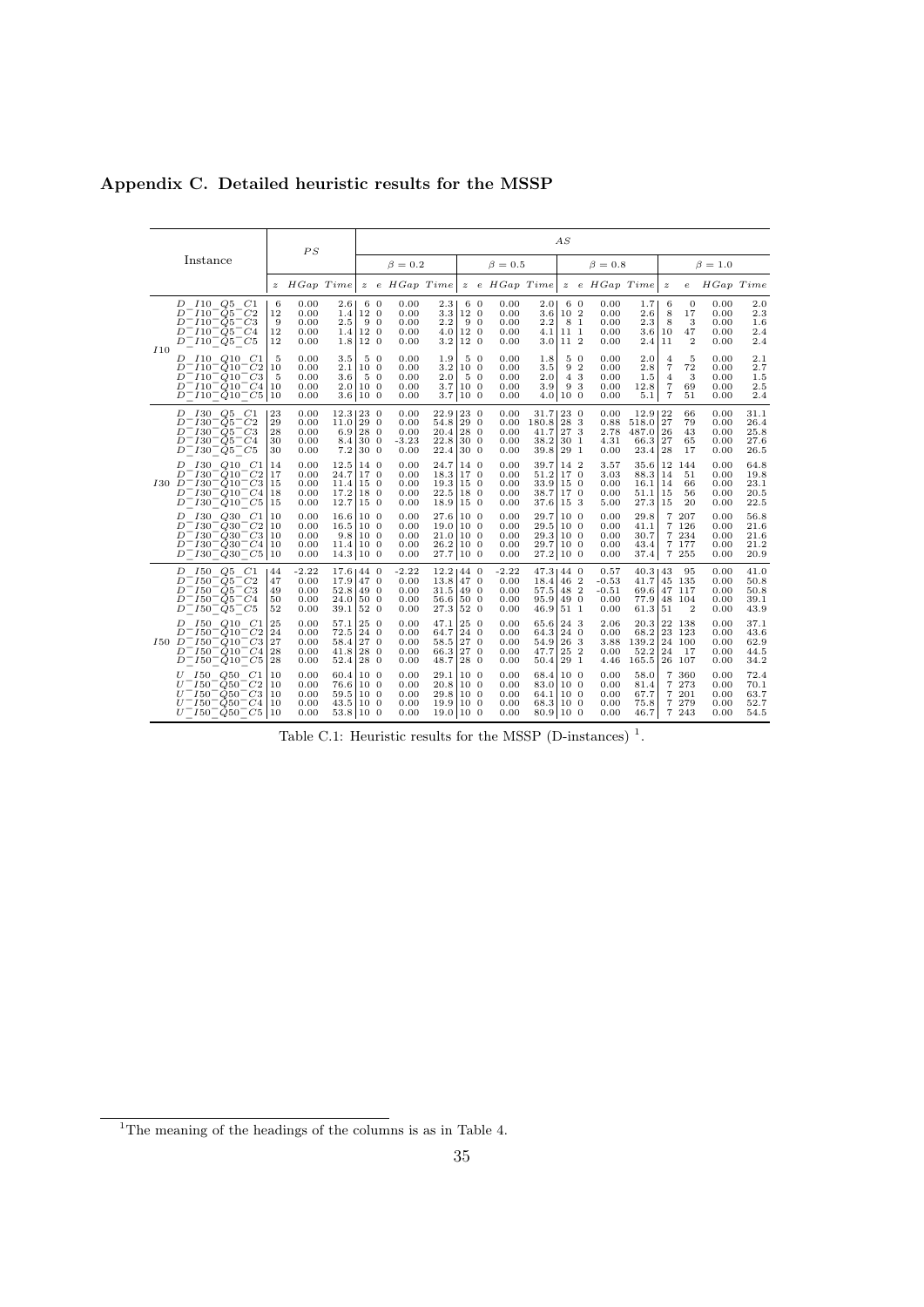|     |                                                                                                                                                                                                   |                            | PS                                      |                                                                           |                                      |                                         |                                                                               |      |                                      |                                                                                                    | AS                            |                                             |                                                               |                                                 |                                               |                                      |                                                 |
|-----|---------------------------------------------------------------------------------------------------------------------------------------------------------------------------------------------------|----------------------------|-----------------------------------------|---------------------------------------------------------------------------|--------------------------------------|-----------------------------------------|-------------------------------------------------------------------------------|------|--------------------------------------|----------------------------------------------------------------------------------------------------|-------------------------------|---------------------------------------------|---------------------------------------------------------------|-------------------------------------------------|-----------------------------------------------|--------------------------------------|-------------------------------------------------|
|     | Instance                                                                                                                                                                                          |                            |                                         |                                                                           |                                      | $\beta = 0.2$                           |                                                                               |      | $\beta = 0.5$                        |                                                                                                    |                               | $\beta=0.8$                                 |                                                               |                                                 |                                               | $\beta = 1.0$                        |                                                 |
|     |                                                                                                                                                                                                   | $\boldsymbol{z}$           | $HGap$ Time                             |                                                                           |                                      | $z$ e HGap Time                         |                                                                               |      |                                      |                                                                                                    |                               | $z$ e HGap Time $z$ e HGap Time             |                                                               | $\boldsymbol{z}$                                | $\epsilon$                                    | HGap Time                            |                                                 |
|     | $U$ $I10$ $Q5$ $C1$<br>$U^-I10^-Q5^-C2$<br>$U^-$ 110 <sup>-</sup> Q5 <sup>-</sup> C3<br>$U^-I10^-Q5^-C4$<br>$U^- I 10^- Q 5^- C 5$                                                                | 7<br>13<br>12<br>13<br>10  | 0.00<br>0.00<br>0.00<br>0.00<br>0.00    | 1.61<br>1.6 13.0                                                          | 70<br>2.5 120<br>1.6 13.0<br>1.9 100 | 0.00<br>0.00<br>0.00<br>0.00<br>0.00    | 3.01<br>3.6 13.0<br>$3.3 12$ 0<br>3.4 13.0<br>2.8 100                         | 70   | 0.00<br>0.00<br>0.00<br>0.00<br>0.00 | $3.4$   6 2<br>3.6 <sub>1</sub><br>$3.5$ 11 2<br>$3.9$  11 3<br>3.2 100                            | 11 1                          | 0.00<br>0.00<br>0.00<br>0.00<br>0.00        | 1.9<br>2.6<br>4.2<br>3.1<br>3.0                               | 5<br>8<br>9<br>9<br>8                           | 15<br>52<br>28<br>25<br>19                    | 0.00<br>0.00<br>0.00<br>0.00<br>0.00 | 1.7<br>2.2<br>2.2<br>2.2<br>2.1                 |
| I10 | $U$ $I10$ $Q10$ $C1$<br>$U^-I10^-Q10^-C2$<br>$U^-I10^-Q10^-C3$  12<br>$U^-I10^-Q10^-C4$<br>$U^-I10^-Q10^-C5 10$                                                                                   | 7<br>13<br>13              | 0.00<br>0.00<br>0.00<br>0.00<br>0.00    | 4.6<br>$2.5 \,   \, 13 \,   \, 0$<br>$4.1$   12 0<br>2.4 13.0<br>5.3 100  | 70                                   | 0.00<br>0.00<br>0.00<br>0.00<br>0.00    | $2.8\,$<br>$4.1 13$ 0<br>$3.9 12$ 0<br>$4.0$   13 0<br>3.1   10 0             | 7 0  | 0.00<br>0.00<br>0.00<br>0.00<br>0.00 | 2.8<br>$4.2^{\circ}$<br>$4.2$ 11 0<br>$4.5$  11 3<br>3.7                                           | 5 2<br>11 <sub>1</sub><br>9 2 | 0.00<br>0.00<br>0.00<br>0.00<br>0.00        | $2.5\,$<br>3.3<br>4.0<br>3.4<br>15.9                          | 3<br>$\overline{7}$<br>7<br>$\overline{7}$<br>6 | 27<br>51<br>34<br>35<br>22                    | 0.00<br>0.00<br>0.00<br>0.00<br>0.00 | 1.7<br>2.8<br>2.7<br>2.7<br>2.4                 |
|     | $U$ $I30$ $Q5$ $C1$<br>$U^- I 30^- Q 5^- C 2$<br>$U^- I 30^- Q 5^- C 3$<br>$U^- I 30^- Q 5^- C 4$<br>$U^- I 30^- Q 5^- C 5$                                                                       | 18<br>22<br>22<br>24<br>23 | 0.00<br>0.00<br>0.00<br>0.00<br>0.00    | $8.1$   22 0<br>9.6 220<br>17.4 240<br>$5.1$ 23 0                         | $7.4 18$ 0                           | 0.00<br>0.00<br>0.00<br>0.00<br>0.00    | $16.8$   18 0<br>$94.1$ 22 0<br>$21.1$ 22 0<br>22.3 24.0<br>$84.0$ 23 0       |      | 0.00<br>0.00<br>0.00<br>0.00<br>0.00 | 47.6   18 2<br>107.8<br>44.3 22 2<br>$44.6$ 24 0<br>$47.0$ 23 3                                    | 22 1                          | 2.78<br>4.71<br>2.27<br>0.00<br>5.56        | 33.7 17<br>129.0 21<br>$54.0$ 22<br>29.9 24<br>46.9 22        |                                                 | 59<br>83<br>76<br>23<br>81                    | 0.00<br>0.00<br>0.00<br>0.00<br>0.00 | 25.4<br>28.9<br>56.5<br>33.5<br>36.3            |
|     | $U$ $I30$ $Q10$ $C1$<br>$U^- I 30^- Q 10^- C2$<br>$I30 \; U^- I30^- Q10^- C3 \mid 14$<br>$U^- I 30^- Q 10^- C 4$<br>$U^- I 30^- Q 10^- C 5$                                                       | 12<br>15<br>15<br>15       | 0.00<br>0.00<br>0.00<br>0.00<br>0.00    | $16.8$ 12 0<br>49.0 15.0<br>22.4 14.0<br>75.4 15.0<br>48.8 15.0           |                                      | 0.00<br>0.00<br>0.00<br>0.00<br>0.00    | 24.8<br>15.8 15.0<br>$21.2$  14 0<br>$19.5 15$ 0<br>19.8 150                  | 12 0 | 0.00<br>0.00<br>0.00<br>0.00<br>0.00 | 57.2<br>$61.8$ 14 0<br>$37.0$   13 3<br>124.7<br>51.9                                              | 11 2<br>14 3<br>15 0          | 0.00<br>0.00<br>1.85<br>5.36<br>5.26        | 55.9<br>$32.7$ 11<br>29.2 11<br>22.5 12<br>29.4               | -9<br>12                                        | 69<br>99<br>65<br>67<br>84                    | 0.00<br>0.00<br>0.00<br>0.00<br>0.00 | 51.6<br>20.7<br>23.1<br>27.5<br>26.1            |
|     | <i>I</i> 30 <i>Q</i> 30<br> C1 <br>U<br>$U^-$ I30 <sup>-</sup> Q30 <sup>-</sup> C2 15<br>$U^- I 30^- Q 30^- C 3$<br>$U^- I 30^- Q 30^- C 4   15$<br>$U^-$ I30 <sup>-</sup> Q30 <sup>-</sup> C5 15 | 12<br>13                   | 0.00<br>0.00<br>0.00<br>0.00<br>0.00    | $17.5$ 12 0<br>$22.7 15$ 0<br>$24.1$ 13 0<br>$17.1 15$ 0<br>52.8 150      |                                      | 0.00<br>0.00<br>0.00<br>0.00<br>0.00    | $36.1$ 12 0<br>$17.0$ 15 0<br>$31.0$  13 0<br>$17.0$   15 0<br>16.2 15.0      |      | 0.00<br>0.00<br>0.00<br>0.00<br>0.00 | $96.6$  11 0<br>$43.7 14$ 0<br>54.3 123<br>$48.9$ 14 3<br>$40.2$ 14 3                              |                               | 0.00<br>0.00<br>0.00<br>5.36<br>5.36        | 76.4<br>31.0<br>45.5<br>27.8<br>33.2                          |                                                 | 6 173<br>7 157<br>7 167<br>7 1 4 5<br>7 1 2 9 | 0.00<br>0.00<br>0.00<br>0.00<br>0.00 | 28.6<br>37.0<br>65.4<br>54.8<br>59.1            |
|     | $U$ <i>150 Q5 C1</i><br>$150^{\circ}\overline{Q5^{\circ}}C2$<br>U<br>$U^- I 50^- Q 5^- C 3$<br>$U^- I 50^- Q 5^- C 4$<br>$U^- I 50^- Q 5^- C 5$                                                   | 34<br>38<br>38<br>37<br>38 | 0.00<br>0.00<br>0.00<br>0.00<br>$-2.56$ | $51.8$   34 0<br>$75.8$ 38 0<br>$52.8$ 38 0<br>$24.0$ 37 0<br>$39.1$ 38 0 |                                      | 0.00<br>0.00<br>0.00<br>0.00<br>$-2.56$ | $201.4$   34 0<br>$70.0$ 38 0<br>$84.4$ 38 0<br>$104.1$   37 0<br>$83.1$ 38 0 |      | 0.00<br>0.00<br>0.00<br>0.00<br>0.00 | 70.0134 0<br>$71.6$ 39 1<br>$121.0$ 37 0<br>$89.6$ 36 0<br>61.7                                    | 38 0                          | 0.00<br>3.29<br>$-2.63$<br>$-2.70$<br>-0.65 | 10.7   34 103<br>8.4 38<br>8.5 37<br>$6.9 \,   \, 36$<br>12.7 | 38                                              | 41<br>156<br>78<br>151                        | 0.00<br>0.00<br>0.00<br>0.00<br>0.00 | 74.9<br>44.0<br>51.1<br>40.5<br>47.4            |
|     | I50 Q10 C1<br>U<br>$U^- I 50^- Q 10^- C2$<br>$I50 \, U^- I50^- Q10^- C3$<br>$U^- I 50^- Q 10^- C 4$<br>$U^- I 50^- Q 10^- C5$                                                                     | 18<br>20<br>20<br>20<br>21 | 0.00<br>0.00<br>0.00<br>0.00<br>0.00    | $57.6$ 18 0<br>95.3 20.0<br>70.4 20.0<br>58.5 200<br>96.4 21.0            |                                      | 0.00<br>0.00<br>0.00<br>0.00<br>0.00    | $45.9$   18 0<br>86.5 200<br>86.7 200<br>47.0 200<br>$75.6$ 21 0              |      | 0.00<br>0.00<br>0.00<br>0.00<br>0.00 | $54.0 18$ 0<br>58.4 210<br>108.7<br>55.3<br>$51.9$ 20 2                                            | 20 3<br>20 0                  | 0.00<br>5.00<br>3.75<br>2.56<br>$-2.38$     | 168.7<br>184.2<br>135.1<br>154.4<br>118.4                     | 17<br>19<br>19                                  | 63<br>19 123<br>72<br>18 139<br>93            | 0.00<br>0.00<br>0.00<br>0.00<br>0.00 | 72.1<br>57.3<br>67.5<br>42.4<br>71.4            |
|     | $150\quad, 250\quad, C1$<br>U<br>$U^-$<br>$150 - Q50 - C2$<br>$150 - 050 - C3115$<br>U<br>$750 - Q50 - C4$   15<br>U<br>$U^- I 50^- \dot{Q} 50^- C5$  15                                          | 15<br>15                   | 0.00<br>0.00<br>0.00<br>0.00<br>0.00    | $61.9$   15 0<br>$64.3 15$ 0<br>$47.4 15$ 0<br>$40.1 15$ 0<br>$67.6 15$ 0 |                                      | 0.00<br>0.00<br>0.00<br>0.00<br>0.00    | $39.7 15$ 0<br>$41.4 15$ 0<br>$42.7 15$ 0<br>42.2 15.0<br>$42.1 15$ 0         |      | 0.00<br>0.00<br>0.00                 | $162.8$ 14 2<br>$0.00 \quad 100.8 \mid 15 \quad 3$<br>230.4 14 2<br>349.8 143<br>$0.00$ 253.1 15 2 |                               | 1.75<br>5.00<br>0.00<br>0.00                | 138.1<br>155.8<br>293.5<br>190.0<br>5.08 318.5                |                                                 | 7 159<br>7 252<br>7 234<br>7 212<br>7 197     | 0.00<br>0.00<br>0.00<br>0.00         | 101.3<br>71.1<br>136.5<br>196.0<br>$0.00$ 147.6 |

Table C.2: Heuristic results for the MSSP (U-instances)<sup>1</sup>.

 $1$ <sup>1</sup>The meaning of the headings of the columns is as in Table 4.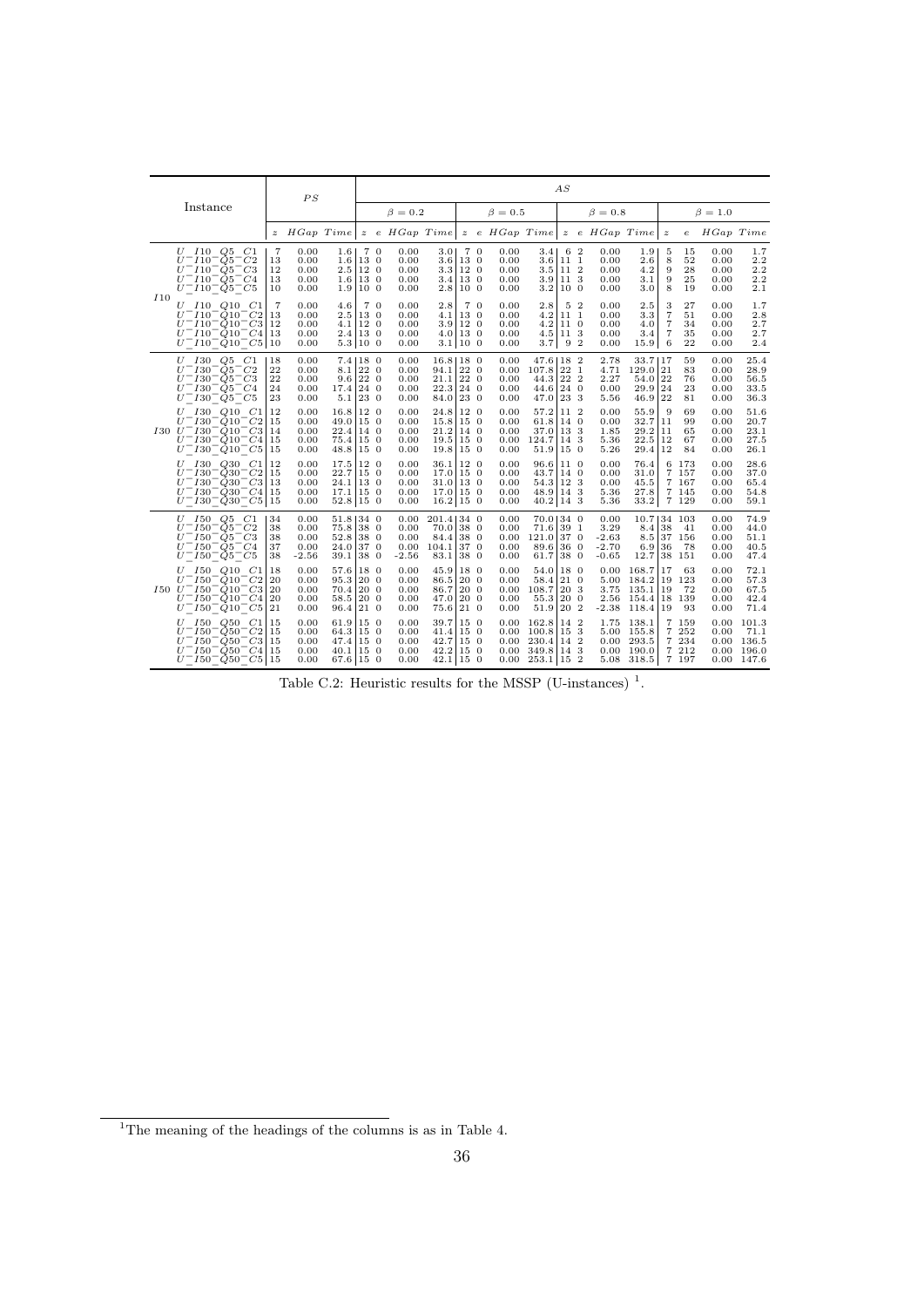|     |                                                                                                                                                                                                                                                                          |                                           | PS                                   |                                         |                                         |                                      |                                         |                                                    |                                      |                                         | AS                                         |                                           |                                            |                                       |                                                                                                                             |                                      |
|-----|--------------------------------------------------------------------------------------------------------------------------------------------------------------------------------------------------------------------------------------------------------------------------|-------------------------------------------|--------------------------------------|-----------------------------------------|-----------------------------------------|--------------------------------------|-----------------------------------------|----------------------------------------------------|--------------------------------------|-----------------------------------------|--------------------------------------------|-------------------------------------------|--------------------------------------------|---------------------------------------|-----------------------------------------------------------------------------------------------------------------------------|--------------------------------------|
|     | Instance                                                                                                                                                                                                                                                                 |                                           |                                      |                                         |                                         | $\beta = 0.2$                        |                                         |                                                    | $\beta = 0.5$                        |                                         |                                            | $\beta=0.8$                               |                                            |                                       | $\beta = 1.0$                                                                                                               |                                      |
|     |                                                                                                                                                                                                                                                                          |                                           |                                      |                                         |                                         |                                      |                                         |                                                    |                                      |                                         |                                            |                                           |                                            |                                       | $HG_G$ $HG_{LS}$ $HG_P$ $HG_G$ $HG_{LS}$ $HG_{P}$ $HG_G$ $HG_G$ $HG_{LS}$ $HG_P$ $HG_G$ $HG_{LS}$ $HG_{C}$ $HG_{LS}$ $HG_P$ |                                      |
|     | D 110 Q5 C1<br>$D^-I10^-Q5^-C2$<br>$D^-I10^-Q5^-C3$<br>$D^-I10^-Q5^-C4$<br>$D^-I10^-Q5^-C5$                                                                                                                                                                              | 0.00<br>0.00<br>0.00<br>0.00<br>0.00      | 0.00<br>0.00<br>0.00<br>0.00<br>0.00 | 0.00<br>0.00<br>0.00<br>0.00<br>0.00    | 0.00<br>0.00<br>0.00<br>0.00<br>0.00    | 0.00<br>0.00<br>0.00<br>0.00<br>0.00 | 0.00<br>0.00<br>0.00<br>0.00<br>0.00    | 0.00<br>0.00<br>0.00<br>0.00<br>0.00               | 0.00<br>0.00<br>0.00<br>0.00<br>0.00 | 0.00<br>0.00<br>0.00<br>0.00<br>0.00    | 0.00<br>38.10<br>6.06<br>11.11<br>0.00     | 0.00<br>4.76<br>0.00<br>0.00<br>0.00      | 0.00<br>0.00<br>0.00<br>0.00<br>0.00       | 0.00<br>25.00<br>0.00<br>0.00<br>0.00 | 0.00<br>12.50<br>0.00<br>0.00<br>0.00                                                                                       | 0.00<br>0.00<br>0.00<br>0.00<br>0.00 |
| I10 | $I10$ $Q10$ $C1$<br>D<br>$D^{\cdot}$<br>$^-I10^-Q10^-C2$<br>$D^-I10^-Q10^-C3$<br>$D^-I10^-Q10^-C4$<br>$D^-I10^-Q10^-C5$                                                                                                                                                  | 0.00<br>10.00<br>0.00<br>10.00<br>10.00   | 0.00<br>0.00<br>0.00<br>0.00<br>0.00 | 0.00<br>0.00<br>0.00<br>0.00<br>0.00    | 0.00<br>0.00<br>0.00<br>10.00<br>0.00   | 0.00<br>0.00<br>0.00<br>0.00<br>0.00 | 0.00<br>0.00<br>0.00<br>0.00<br>0.00    | 0.00<br>10.00<br>0.00<br>10.00<br>10.00            | 0.00<br>0.00<br>0.00<br>0.00<br>0.00 | 0.00<br>0.00<br>0.00<br>0.00<br>0.00    | 5.00<br>15.79<br>0.00<br>10.26<br>2.50     | 0.00<br>0.00<br>0.00<br>0.00<br>0.00      | 0.00<br>0.00<br>0.00<br>0.00<br>0.00       | 0.00<br>0.00<br>0.00<br>0.00<br>0.00  | 0.00<br>0.00<br>0.00<br>0.00<br>0.00                                                                                        | 0.00<br>0.00<br>0.00<br>0.00<br>0.00 |
|     | $I30 \tQ5 \tC1$<br>D<br>$D^-$ 130 <sup>-</sup> $\dot{Q}$ 5 <sup>-</sup> $C2$<br>$D^-$ 130 <sup>-</sup> $\dot{Q}$ 5 <sup>-</sup> C3<br>$D^-$ 130 <sup>-</sup> $Q5$ <sup>-</sup> $C4$<br>$D^-$ <i>I</i> 30 <sup>-</sup> <i>Q</i> 5 <sup>-</sup> <i>C</i> 5                 | 0.00<br>6.90<br>3.57<br>6.67<br>0.00      | 0.00<br>0.00<br>0.00<br>3.33<br>0.00 | 0.00<br>0.00<br>0.00<br>0.00<br>0.00    | 0.00<br>3.45<br>3.57<br>3.23<br>0.00    | 0.00<br>0.00<br>0.00<br>0.00<br>0.00 | 0.00<br>0.00<br>0.00<br>$-3.23$<br>0.00 | 0.00<br>6.90<br>3.57<br>6.67<br>0.00               | 0.00<br>0.00<br>0.00<br>0.00<br>0.00 | 0.00<br>0.00<br>0.00<br>0.00<br>0.00    | 8.70<br>21.93<br>14.81<br>23.28<br>2.56    | 0.00<br>0.88<br>2.78<br>4.31<br>0.00      | 0.00<br>0.88<br>2.78<br>4.31<br>0.00       | 4.55<br>3.70<br>3.85<br>11.11<br>0.00 | 4.55<br>3.70<br>3.85<br>7.41<br>0.00                                                                                        | 0.00<br>0.00<br>0.00<br>0.00<br>0.00 |
|     | D 130 Q10 C1<br>D<br>$\lceil I30^\frown Q10^\frown C2\rceil$<br>$I30 \, D^- I30^- Q10^- C3$<br>$D^-$ I30 <sup>-</sup> Q10 <sup>-</sup> C4<br>$D^-$ <i>I</i> 30 <sup>-</sup> <i>Q</i> 10 <sup>-</sup> <i>C</i> 5                                                          | 14.29<br>11.76<br>6.67<br>5.56<br>6.67    | 7.14<br>5.88<br>0.00<br>0.00<br>0.00 | 0.00<br>0.00<br>0.00<br>0.00<br>0.00    | 7.14<br>5.88<br>6.67<br>5.56<br>6.67    | 0.00<br>0.00<br>0.00<br>0.00<br>0.00 | 0.00<br>0.00<br>0.00<br>0.00<br>0.00    | 14.29<br>11.76<br>6.67<br>5.56<br>6.67             | 0.00<br>5.88<br>0.00<br>0.00<br>0.00 | 0.00<br>0.00<br>0.00<br>0.00<br>0.00    | 50.00<br>51.52<br>16.67<br>60.29<br>10.00  | 3.57<br>3.03<br>0.00<br>0.00<br>5.00      | 3.57<br>3.03<br>0.00<br>0.00<br>5.00       | 8.33<br>7.14<br>0.00<br>13.33<br>0.00 | 0.00<br>7.14<br>0.00<br>0.00<br>0.00                                                                                        | 0.00<br>0.00<br>0.00<br>0.00<br>0.00 |
|     | <i>I</i> 30 <i>Q</i> 30<br>C1<br>D<br>$D^-$ I30 <sup>-</sup> Q30 <sup>-</sup> C2<br>$D^-$ <i>I</i> 30 <sup>-</sup> $\dot{Q}$ 30 <sup>-</sup> C3<br>$D^-$ I30 <sup>-</sup> Q30 <sup>-</sup> C4<br>$D^-$ <i>I</i> 30 <sup>-</sup> $\dot{Q}$ 30 <sup>-</sup> C <sub>5</sub> | 10.00<br>10.00<br>10.00<br>10.00<br>10.00 | 0.00<br>0.00<br>0.00<br>0.00<br>0.00 | 0.00<br>0.00<br>0.00<br>0.00<br>0.00    | 10.00<br>0.00<br>0.00<br>10.00<br>10.00 | 0.00<br>0.00<br>0.00<br>0.00<br>0.00 | 0.00<br>0.00<br>0.00<br>0.00            | 10.00<br>10.00<br>10.00<br>10.00<br>$0.00$   10.00 | 0.00<br>0.00<br>0.00<br>0.00<br>0.00 | 0.00<br>0.00<br>0.00<br>0.00<br>0.00    | 52.50<br>65.00<br>45.00<br>37.50<br>42.50  | 0.00<br>0.00<br>0.00<br>25.00<br>35.00    | 0.00<br>0.00<br>0.00<br>0.00<br>0.00       | 0.00<br>0.00<br>0.00<br>0.00<br>0.00  | 0.00<br>0.00<br>0.00<br>0.00<br>0.00                                                                                        | 0.00<br>0.00<br>0.00<br>0.00<br>0.00 |
|     | D 150 Q5 C1<br>$D^- I 50^- Q 5^- C2$<br>$D^-$ 150 <sup>-</sup> Q5 <sup>-</sup> C3<br>$D^- I 50^- Q 5^- C 4$<br>$D^- I 50^- Q 5^- C 5$                                                                                                                                    | 0.00<br>0.00<br>2.04<br>8.00<br>0.00      | 0.00<br>0.00<br>0.00<br>4.00<br>0.00 | $-2.22$<br>0.00<br>0.00<br>0.00<br>0.00 | 0.00<br>0.00<br>2.04<br>4.00<br>0.00    | 0.00<br>0.00<br>0.00<br>0.00<br>0.00 | $-2.22$<br>0.00<br>0.00<br>0.00<br>0.00 | 0.00<br>0.00<br>2.04<br>8.00<br>0.00               | 0.00<br>0.00<br>0.00<br>0.00<br>0.00 | $-2.22$<br>0.00<br>0.00<br>0.00<br>0.00 | 2.29<br>3.21<br>7.69<br>13.27<br>0.49      | 0.57<br>0.00<br>0.00<br>0.00<br>0.00      | 0.57<br>$-0.53$<br>$-0.51$<br>0.00<br>0.00 | 0.00<br>2.22<br>4.26<br>4.17<br>0.00  | 0.00<br>2.22<br>4.26<br>4.17<br>0.00                                                                                        | 0.00<br>0.00<br>0.00<br>0.00<br>0.00 |
|     | <i>I</i> 50 <i>Q</i> 10 <i>C</i> 1<br>D<br>$D^- I 50^- Q 10^- C2$<br>$I50 \ D^- I50^- Q10^- C3$<br>$D^- I 50^- Q 10^- C4$<br>$D^- I 50^- Q 10^- C5$                                                                                                                      | 8.00<br>4.17<br>3.70<br>7.14<br>7.14      | 4.00<br>0.00<br>0.00<br>3.57<br>3.57 | 0.00<br>0.00<br>0.00<br>0.00<br>0.00    | 4.00<br>4.17<br>3.70<br>3.57<br>3.57    | 0.00<br>0.00<br>0.00<br>0.00<br>0.00 | 0.00<br>0.00<br>0.00<br>0.00<br>0.00    | 8.00<br>4.17<br>3.70<br>11.11<br>7.14              | 0.00<br>0.00<br>0.00<br>7.41<br>3.57 | 0.00<br>0.00<br>0.00<br>0.00<br>0.00    | 56.70<br>19.79<br>46.60<br>53.92<br>19.64  | 2.06<br>0.00<br>3.88<br>0.00<br>4.46      | 2.06<br>0.00<br>3.88<br>0.00<br>4.46       | 4.55<br>4.35<br>8.33<br>8.33<br>3.85  | 4.55<br>4.35<br>8.33<br>8.33<br>3.85                                                                                        | 0.00<br>0.00<br>0.00<br>0.00<br>0.00 |
|     | $U$ $I50$ $Q50$ $C1$<br>$150 - Q50 - C2$<br>$U^-$<br>$U^- I 50^- \dot{Q} 50^- C3$<br>$U^- I 50^- Q 50^- C4$<br>$U^- I 50^- Q 50^- C 5$                                                                                                                                   | 10.00<br>10.00<br>10.00<br>10.00<br>10.00 | 0.00<br>0.00<br>0.00<br>0.00<br>0.00 | 0.00<br>0.00<br>0.00<br>0.00<br>0.00    | 10.00<br>0.00<br>0.00<br>0.00<br>0.00   | 0.00<br>0.00<br>0.00<br>0.00<br>0.00 | 0.00<br>0.00<br>0.00<br>0.00            | 10.00<br>10.00<br>10.00<br>10.00<br>$0.00$   10.00 | 0.00<br>0.00<br>0.00<br>0.00<br>0.00 | 0.00<br>0.00<br>0.00<br>0.00<br>0.00    | 117.50<br>67.50<br>57.50<br>62.50<br>52.50 | 10.00<br>37.50<br>25.00<br>40.00<br>35.00 | 0.00<br>0.00<br>0.00<br>0.00<br>0.00       | 0.00<br>0.00<br>0.00<br>0.00<br>0.00  | 0.00<br>0.00<br>0.00<br>0.00<br>0.00                                                                                        | 0.00<br>0.00<br>0.00<br>0.00<br>0.00 |

Table C.3: Relative contribution of each heuristic phase  $(D\text{-instances})^1$ .

 $1$ <sup>1</sup>The meaning of the headings of the columns is as in Table 5.